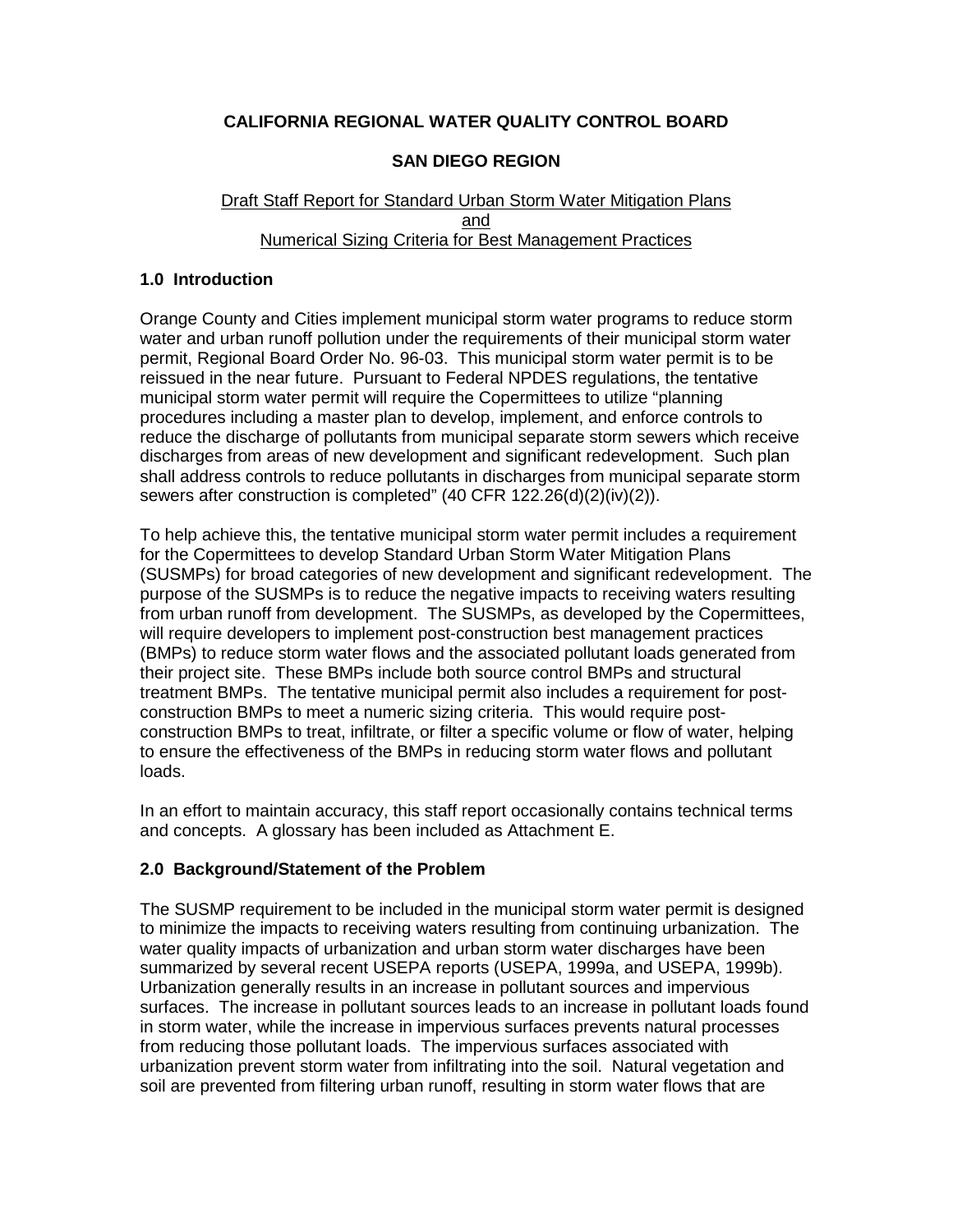higher in volume and pollutant loads. This causes the quality of receiving waters to be adversely impacted and beneficial uses to be impaired.

Studies have revealed that the level of imperviousness resulting from urbanization is strongly correlated with the water quality impairment of nearby receiving waters (USEPA, 1999c). Urbanization creates new sources of pollutants and provides for their rapid transport to receiving waters through storm water conveyance systems. The 1996 National Water Quality Inventory (USEPA, 1998) found urban runoff/discharges from storm sewers to be a major source of water quality impairment nationwide. Urban runoff/storm sewers were found to be a source of pollution in 13% of impaired rivers; 21% of impaired lakes, ponds, and reservoirs; and 45% of impaired estuaries. Frequent contaminants of concern in urban runoff include total suspended solids, nutrients, chemical oxygen demand, oil and grease, heavy metals, and total and fecal coliform (USEPA, 1983).

Significantly for the San Diego Region, urban runoff was also found by the 1996 Inventory to be the leading cause of ocean impairment nationwide. This was further exhibited when urban storm water runoff, sanitary sewer overflows, and combined sewer overflows were identified as the largest causes of beach closings in the United States in recent years (USEPA, 1999c). Urban runoff discharges to the ocean not only impact the aquatic environment, but also pose a threat to public health. The Epidemiological Study of Possible Adverse Health Effects of Swimming in Santa Monica Bay (Haile, et. al., 1996) concluded that there is a 57% higher rate of illness in swimmers who swim adjacent to storm drains than in swimmers who swim more than 400 yards away from storm drains.

Urbanization also adversely impacts receiving waters through changes it causes to local hydrology. Increases in population density and imperviousness stemming from urbanization result in changes to stream hydrology, including:

- 1. increased peak discharges compared to predevelopment levels;
- 2. increased volume of storm water runoff with each storm compared to predevelopment levels;
- 3. decreased travel time to reach receiving water;
- 4. increased frequency and severity of floods;
- 5. increased runoff velocity during storms due to a combination of effects of higher discharge peaks, rapid time of concentration, and smoother hydraulic surfaces from channelization; and
- 6. decreased infiltration and diminished groundwater recharge.

In many cases the impacts on receiving waters due to changes in hydrology can be more significant than those attributable to the contaminants found in storm water discharges (USEPA, 1999b). These impacts include stream bank erosion (increased sediment load and subsequent deposition), benthic habitat degradation, and decreased diversity of macroinvertebrates.

The 2000 Orange County Co-Permittee NPDES Storm Water Monitoring Program Annual Report reflects the water quality issues resulting from urban runoff that have been observed on the nationwide level. Monitoring efforts indicate that instream concentrations of pathogen indicators (coliform bacteria) and heavy metals (such as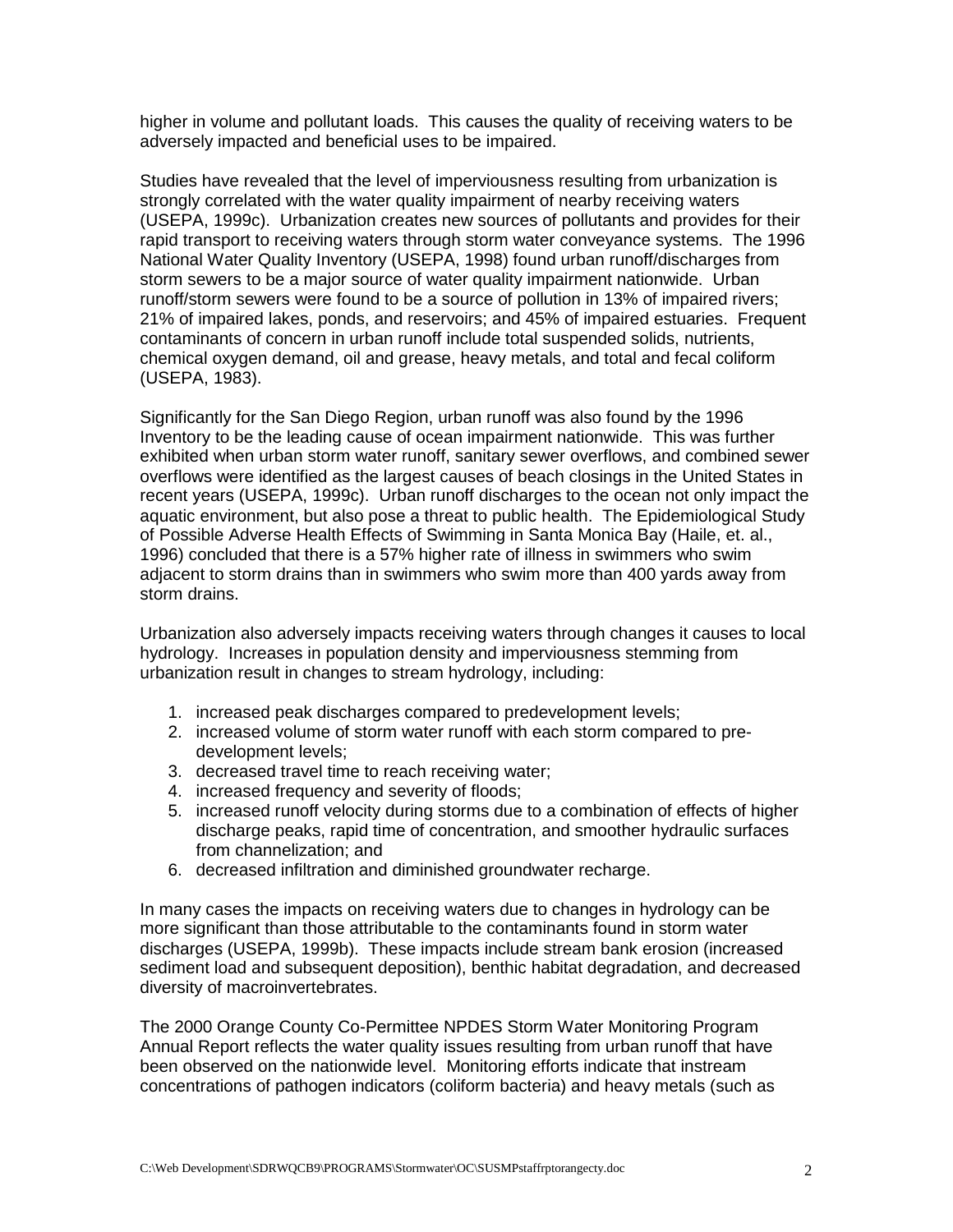cadmium, chromium, nickel, copper, lead, and zinc) exceed state and federal water quality criteria (County of Orange, 2000)

As the monitoring program results indicate, urban runoff is identified as a primary source of receiving water quality impairment within the Region. The Region's Clean Water Act Section 303(d) list, which identifies water bodies with impaired beneficial uses within the Region, also indicates that the impacts of urban runoff are significant. Many of the impaired water bodies on the 303(d) list are impaired by constituents which have been found at high levels within urban runoff by the regional storm water monitoring program. Examples of constituents frequently responsible for beneficial use impairment include total and fecal coliform, heavy metals, and sediment; these constituents have been found at high levels in urban runoff both regionally and nationwide.

Urbanization is not only a source of these pollutants, but also provides for the transport of the pollutants to receiving waters. Storm water picks up the pollutants at their source and carries them to streams, lagoons, and the ocean. Urbanization increases the amount of storm water flowing to receiving waters, increasing the transport mechanism for the pollutants. Increased pollutant loads and storm water flows resulting from urbanization together cause the increased adverse impacts on receiving waters from pollutant loading.

To address pollutants in urban runoff, BMPs must be implemented. Municipal storm water regulations at 40 CFR 122.26 require that pollutants in storm water be reduced to the maximum extent practicable (MEP). The State Water Resources Control Board (SWRCB) has found that BMP implementation is an effective means to achieve this (SWRCB, 1998). A wide array of studies have been conducted to determine the effectiveness of structural BMPs in reducing pollutant loads in storm water. When coupled with source control BMPs, structural BMPs have been found to be very effective in reducing pollutants loads in storm water.

USEPA compiled and summarized data from many studies on BMP performance (USEPA, 1999b). The summary provides the performance ranges of various types of structural BMPs for removing suspended solids, nutrients, pathogens, and metals from storm water flows. These pollutants are in general the pollutants of most concern in storm water in the San Diego Region. For suspended solids, the least effective structural BMP type was found to remove 30-65% of the pollutant load, while the most effective was found to remove 65-100% of the pollutant load. For nutrients, the least effective structural BMP type was found to remove 15-45% of the pollutant load, while the most effective was found to remove 65-100% of the pollutant load. For pathogens, the least effective structural BMP type was found to remove <30% of the pollutant load, while the most effective was found to remove 65-100% of the pollutant load. For metals, the least effective structural BMP type was found to remove 15-45% of the pollutant load, while the most effective was found to remove 65-100% of the pollutant load. As this data exhibits, by choosing the most effective and adequately sized structural BMP, high levels of pollutant removal performance can be achieved.

USEPA finds that the structural BMPs discussed above must be adequately sized to be widely effective. The numeric sizing criteria proposed for inclusion in the SUSMP attempts to address this issue. Further, it is recommended that storm water BMPs be designed to manage both flows and water quality for best performance. It is also important that treatment BMPs once implemented be routinely maintained in perpetuity.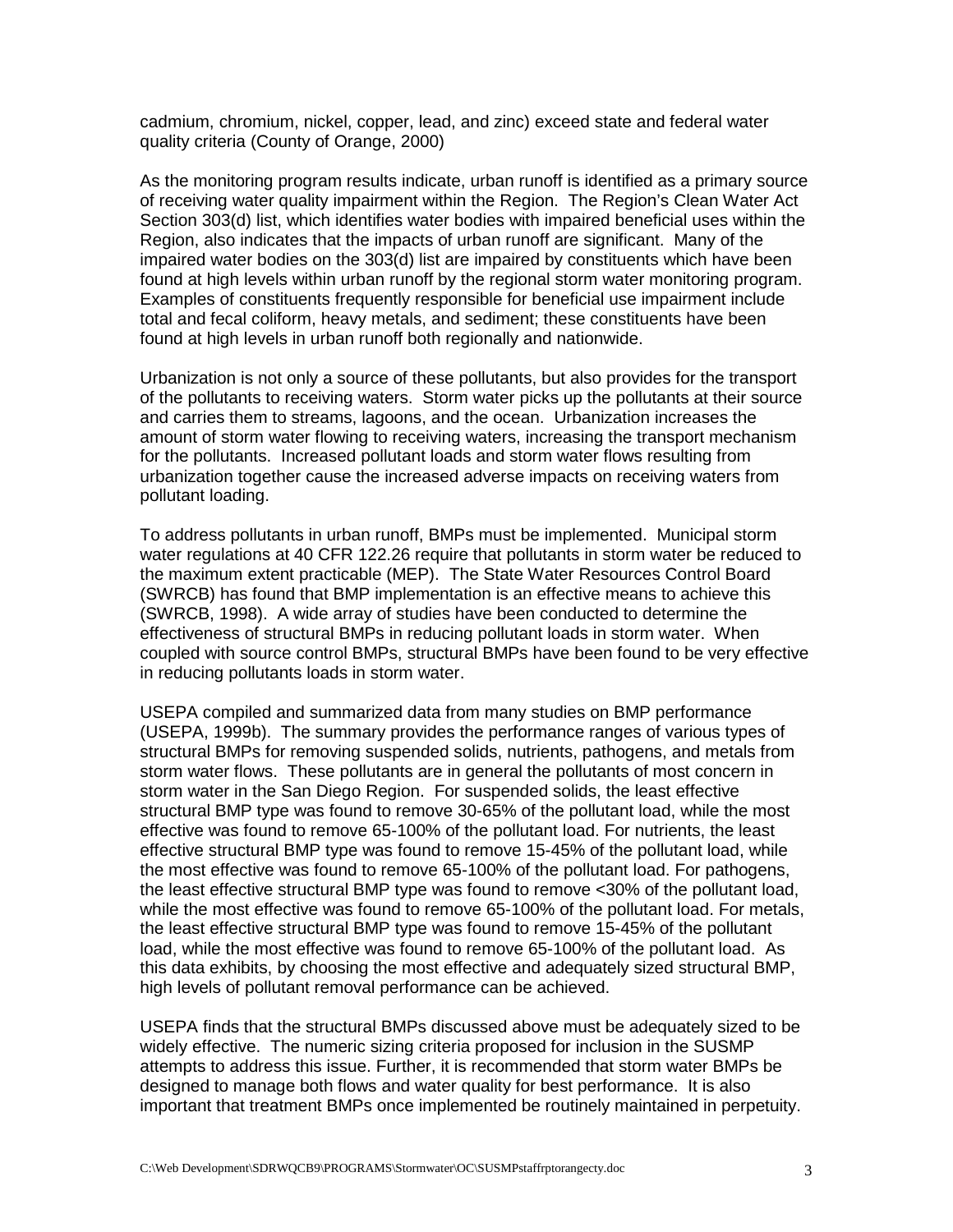The definition of MEP has generally been applied to mean implementation of economically achievable management practices. Including plans for BMP implementation during the design phase of new development and significant redevelopment offers the most cost effective strategy to reduce pollutant loads to surface waters (USEPA, 1999c). Retrofit of existing development will be expensive and may be considered on a targeted basis. Studies on the economic impacts of watershed protection indicate that storm water quality management has a positive or at least neutral economic effect while greatly improving the quality of surface waters (Schueler, 1999).

Financing the municipal separate storm sewer system (MS4) program (including SUSMPs with numeric sizing criteria) offers a considerable challenge for municipalities. Continued efforts to identify new funding sources is needed. One proven successful financing mechanism is the establishment of a storm water utility (USEPA, 1999b). Utility fees, which are assessed on the property owner based on some estimate of storm water runoff generated for the site, are a predictable and dedicated source of funding. Utility fees can also provide a mechanism to provide incentives to commercial and industrial property owners to reduce impervious surface areas. Such incentives offer flexibility to property owners to choose the better economic option – paying more fees or improvements to reduce runoff from the site.

## **3.0 Description of SUSMPs and Numeric Sizing Criteria**

The categories of new development and significant redevelopment the SUSMPs are to address include:

- 1. Home subdivisions of 100 housing units or more.
- 2. Home subdivisions of 10-99 housing units or more.
- 3. Commercial developments greater than 100,000 square feet.
- 4. Automotive repair shops.
- 5. Restaurants
- 6. All hillside development greater than 5,000 square feet.
- 7. Environmentally Sensitive Areas
- 8. Parking lots 5,000 square feet or more or with 15 or more parking spaces and potentially exposed to urban runoff.
- 9. Street, roads, highways, and freeways.
- 10. Retail Gasoline Outlets.

The SUSMPs developed by the Copermittees will likely be similar to the December 7, 1999 Final Tentative Standard Urban Storm Water Mitigation Plan for Los Angeles County and Cities in Los Angeles County (Attachment A). The SUSMPs will be required to include provisions which will reduce the negative impacts to receiving waters resulting from storm water from new development and significant redevelopment. Examples of these provisions include requirements to control of peak flow rates and velocities to maintain downstream erosion, conserve natural areas where feasible, and minimize, minimize directly connected impervious areas where feasible. Provisions specifically applicable to particular categories of new development and significant redevelopment should also be included in the SUSMPs.

The SUSMPs will require a developer to identify and implement appropriate postconstruction source control and structural treatment BMPs for the various categories of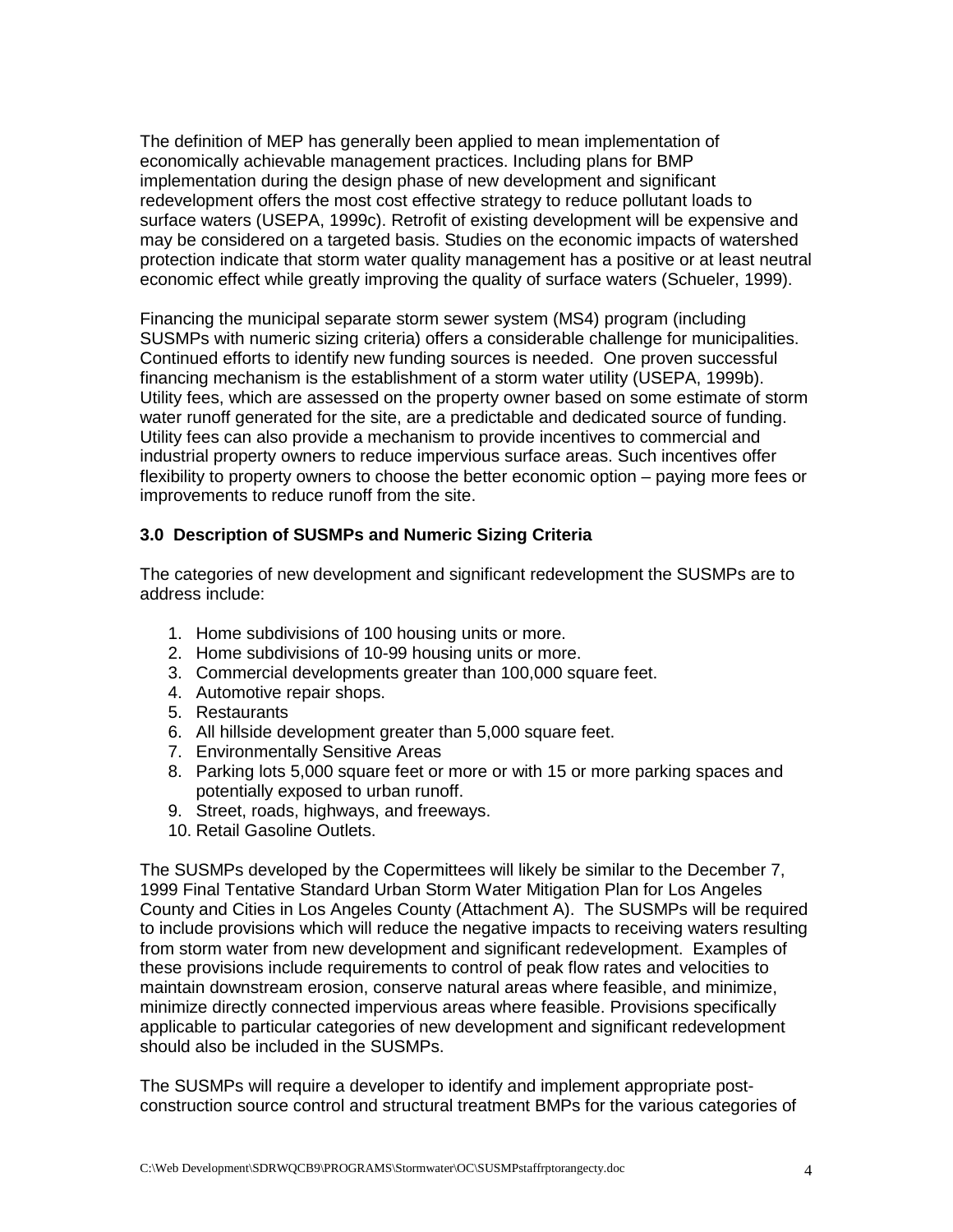development and significant redevelopment. Structural treatment BMPs include vegetated swales/strips, extended/dry detention basins, infiltration basins, infiltration trenches, wet ponds, constructed wetlands, oil/water separators, storm drain inserts, and media filters.

SUSMPs contain numeric sizing criteria to ensure that structural treatment BMPs are effective sized to remove pollutants of concern. All structural treatment BMPs must comply with either volume or flow based numeric sizing criteria:

#### Volume

Volume-based BMPs shall be designed to mitigate (infiltrate, filter, or treat) either:

- i. The volume of runoff produced from a 24-hour 85th percentile storm event, as determined from the local historical rainfall record (0.8 inch approximate average for the Orange County area); or
- ii. The volume of runoff produced by the 85th percentile 24-hour rainfall event, determined as the maximized capture storm water volume for the area, from the formula recommended in Urban Runoff Quality Management, WEF Manual of Practice No. 23/ASCE Manual of Practice No. 87, (1998); or
- iii. The volume of annual runoff based on unit basin storage volume, to achieve 90% or more volume treatment by the method recommended in California Stormwater Best Management Practices Handbook – Industrial/Commercial, (1993); or
- iv. The volume of runoff, as determined from the local historical rainfall record, that achieves approximately the same reduction in pollutant loads and flows as achieved by mitigation of the 85th percentile 24-hour runoff event;

## Flow

Flow-based BMPs shall be designed to mitigate (infiltrate, filter, or treat) either:

- i. The maximum flow rate of runoff produced from a rainfall intensity of 0.2 inch of rainfall per hour; or
- ii. The maximum flow rate of runoff produced by the 85th percentile hourly rainfall intensity, as determined from the local historical rainfall record, multiplied by a factor of two; or
- iii. The maximum flow rate of runoff, as determined from the local historical rainfall record, that achieves approximately the same reduction in pollutant loads and flows as achieved by mitigation of the  $85<sup>th</sup>$  percentile hourly rainfall intensity multiplied by a factor of two.

The Copermittees may develop equivalent numeric sizing criteria or performance-based standard for post-construction BMPs for Regional Board approval.

Inclusion of a waiver provision in the SUSMPs may be considered. The waiver provision could be used to enable municipalities to afford developers and builders the option of in lieu fees where "impracticability" of storm water treatment can be established. Recognized situations of "impracticability" include (1) extreme limitations of space for treatment; (2) unfavorable or unstable soil conditions for infiltration; and (3) presumptive risk of groundwater contamination because an underground drinking water source or potential drinking water source is less than ten feet from soil surface. It should be noted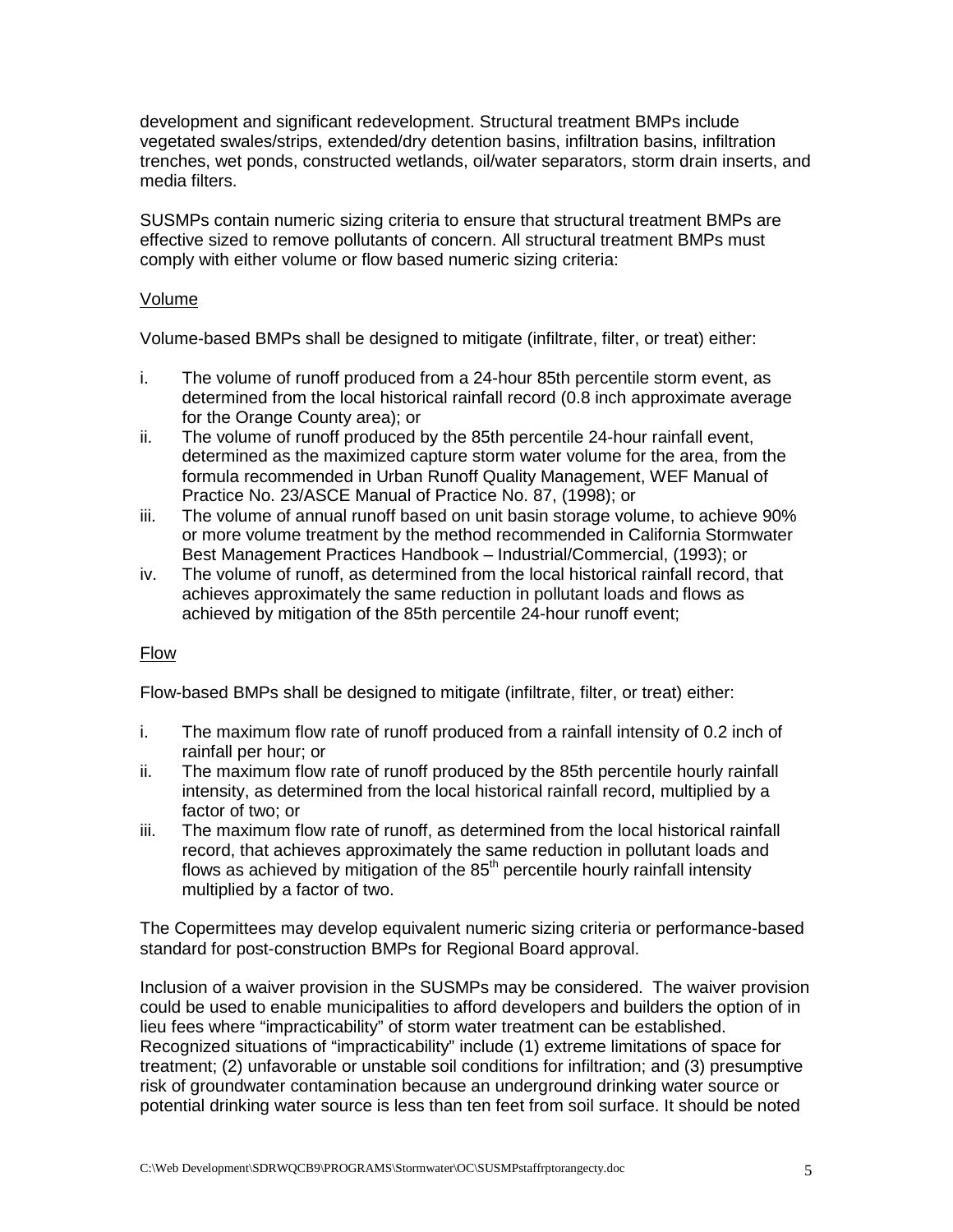that waiving SUSMP requirements due to "impracticability" will only be considered when all BMP options have been exhausted and the developer or municipality is able to prove the infeasibility of implementation of the SUSMP requirements. The purpose of the waiver is to provide an alternative for individual projects where storm water treatment is infeasible, while ensuring that storm water pollution control efforts are not obviated by the grant of waiver. If a waiver is approved for a given project, the project's proponents must pay in lieu fees to be applied to another storm water project within the watershed.

The SUSMP should explicitly recognize that in some circumstances, infiltration BMPs may not be appropriate because of the risk of contamination of groundwater resources. It should identify the factors that determine potential for groundwater contamination. These are (1) pollutant mobility; (2) pollutant abundance in storm water, and (3) soluble fraction of pollutant.

The SUSMP could also include a provision that authorizes municipalities, in lieu of conducting a detailed plan review, to accept a signed certification by a registered engineer or a licensed architect that the urban storm water mitigation plan submitted by the project proponent meets BMP criteria described in the SUSMP. The purpose of the provision would be to provide an option for municipalities to limit resource demands on planning departments, without reducing the storm water quality protection objective of the SUSMP.

#### **4.0 Review of Standards for Development Planning**

Numeric design standards for new development and significant redevelopment postconstruction BMPs have been widely implemented throughout the state and nation. Often the numeric design standards implemented elsewhere have been more stringent than those proposed for the San Diego Region. A discussion of some of the numeric design standards applied elsewhere follows. It should be noted that this is not a complete listing of the application of numeric design standards in the U.S.

The American Society of Civil Engineers (ASCE) and the Water Environment Federation (WEF) have recommended a numerical BMP sizing criteria for storm water that is designed to both maximize treatment of runoff volume for water quality (based on rainfall/ runoff statistics) and be economically sound (ASCE/ WEF 1998). The maximized treatment volume for a BMP is the point at which diminishing returns in the number of runoff events captured begin to occur. For example, increasing BMP capacity beyond the maximized treatment volume results in an insignificant increase in the average annual runoff volume captured and an insignificant increase in the average annual removal of total suspended solids. On the basis of this equation, the maximized runoff volume for 85 percent treatment of annual runoff volumes in California can range from 0.08 to 0.86 inches of rainfall, depending on the imperviousness of the watershed area and the mean rainfall (Roesner, 1998).

Other methods of establishing numerical BMP design standards include: (1) Percent treatment of the annual runoff; (2) Full treatment of runoff from rainfall event equal to or less than a predetermined size; (3) Percent reduction in runoff based on a rainfall event of standard size (Brashear, 1999). These numerical design standards have been applied individually to development planning in Puget Sound, WA; Alexandria, VA; Montgomery County, MD; Denver, CO; Orlando, FL; and Austin, TX.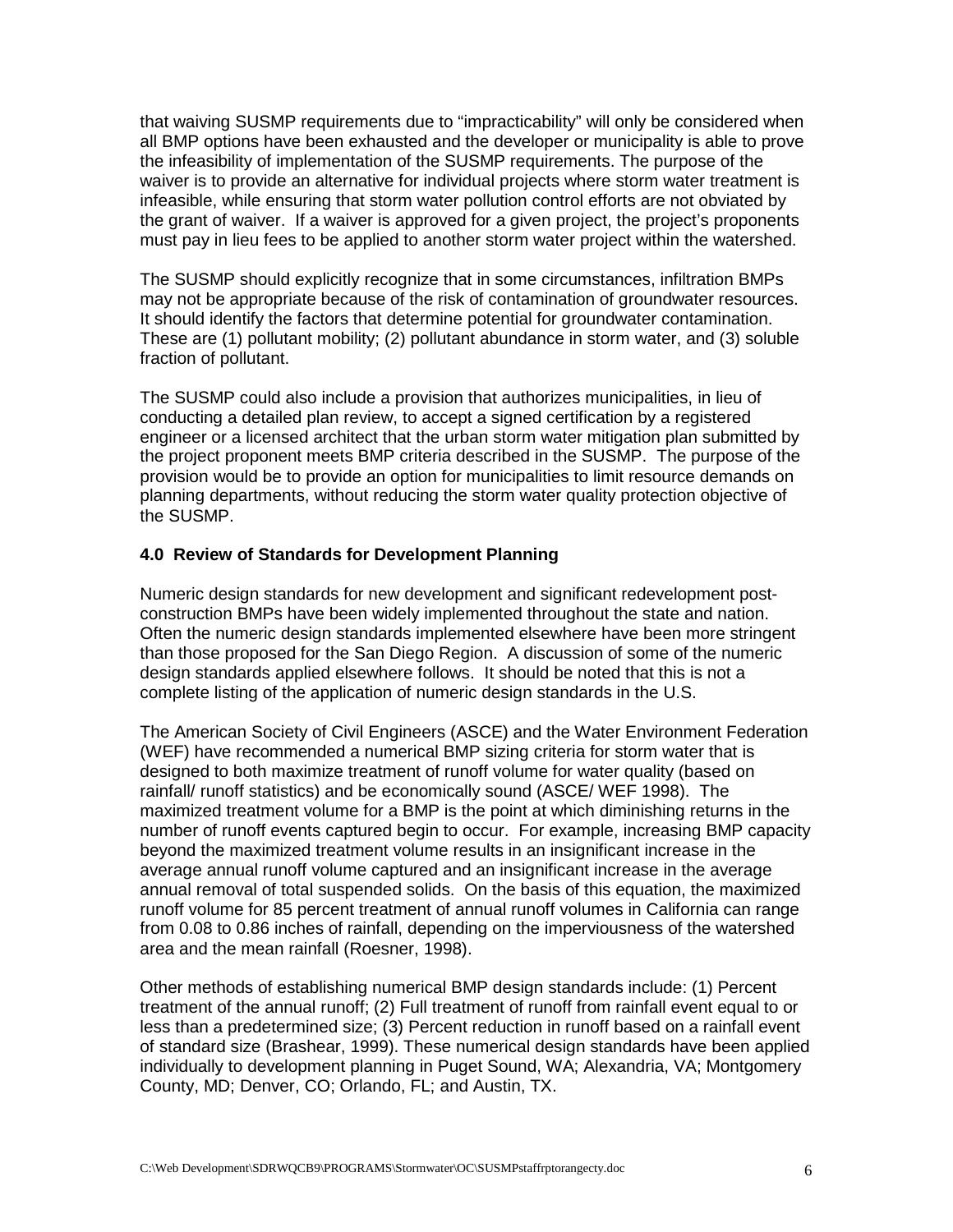The City of Seattle requires that where new development coverage is 750 square feet or more, storm water detention be provided based on a 25 year storm frequency and a peak discharge rate not to exceed 0.2 cubic foot per second (City of Seattle Municipal Code). Additionally, for projects that add more than 9,000 square feet in developmental coverage, the peak drainage water discharge rate is limited to 0.15 cubic feet per second per acre for a two-year storm. The City of Denver requires new residential, commercial, and industrial developments to capture and treat the  $80<sup>th</sup>$  percentile runoff event. This capture and proper treatment is estimated to remove 80 to 90 percent of the annual TSS load, which is a surrogate measure for heavy metal and petroleum hydrocarbon pollutants (Denver Urban Drainage and Flood Control District, 1999).

In Southern California, the San Diego and Los Angeles Regional Water Quality Control Boards have recently approved numeric sizing criteria for post-construction BMPs for broad categories of new development and significant redevelopment within the San Diego and Los Angeles region. The numeric sizing criteria essentially requires municipalities to ensure that post-construction BMPs treat, infiltrate, or filter storm water generated for all storms up to 0.6 inches (San Diego) and 0.75 inches (Los Angeles) in size. This size storm event is equivalent to the maximized treatment volume as defined by the WEF BMP sizing method, and represents the BMP capacity beyond which diminishing returns are experienced.

Numerical mitigation measures are also in use or have been proposed by a small number of municipalities in Southern California. The County of Los Angeles requires that development projects that meet the threshold criteria in the unincorporated area select treatment BMPs that mitigate "runoff generated from each and every storm event of up to and including 0.75 inch rainfall." The point of diminishing returns for rainfall treatment for Los Angeles County (Civic Center rainfall record) and the coastal Los Angeles (LAX rainfall records) coincide roughly with 0.75 and 1.4 inches of rainfall. The City of Santa Monica requires that development projects reduce 20 percent of the projected runoff from a one-inch 24-hour storm using impervious factors based on Los Angeles County flood control benefit assessment (City of Santa Monica, 1995). All new parking lots are required to have the capability to treat one inch of precipitation that falls in a 24 hour period. Developers are given the option to pay in lieu fees, to be used for other water quality projects by the City, should the standard be impossible to meet because of limiting considerations.

A few States have already established or are in the process of finalizing numerical standards for sizing storm water post-construction BMPs for new development and significant redevelopment. The State of Maryland has established storm water numerical criteria for water quality addressing storm sizes of 0.9 to 1 inch and BMP design standards in a unified approach combining water quality, stream erosion potential reduction, groundwater recharge, and flood control objectives (Maryland Department of the Environment, 1998). The State of Florida has used numerical criteria to require treatment of storm water from new development since 1982 including BMPs sized for 80 percent (95 percent for impaired waters) reduction in annual total suspended solids load derived from the 90 percent (or greater for impaired waters) annual runoff treatment volume method for water quality (Florida Department of Environmental Protection). The State of Washington has proposed at least six different approaches of establishing storm water numerical mitigation criteria for new development which add 10,000 square feet of impervious surface or more for residential development and 5,000 square feet of impervious surface or more for other types of development (Washington Department of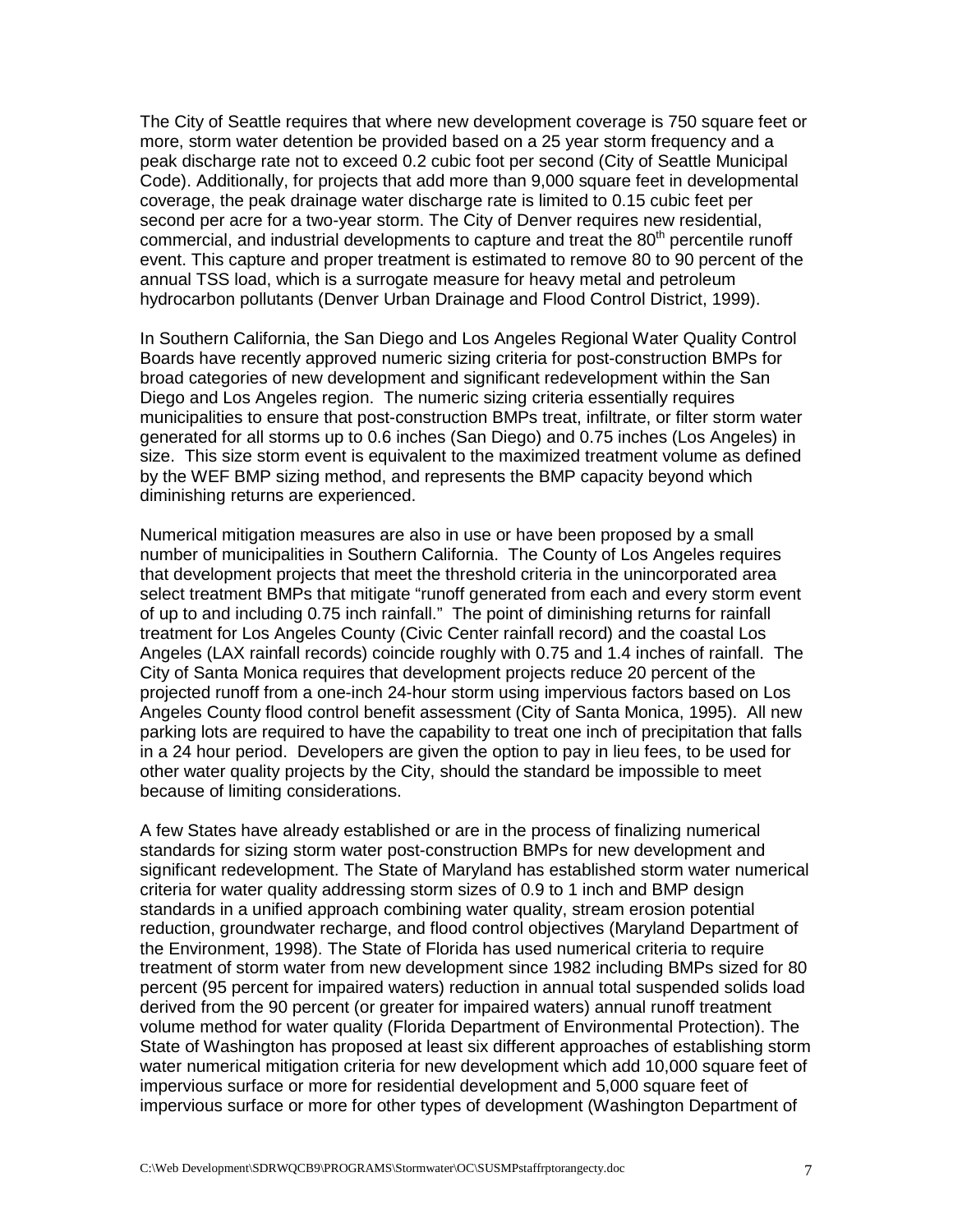Ecology, 1999). The mitigation criteria options include the  $90<sup>th</sup>$  percentile 24-hour rainfall event and the six month 24 hour rainfall event.

On a national level, the USEPA is planning to standardize minimum BMP design and performance criteria for post-construction BMPs under Title III of the Clean Water Act, and will likely build from the experience of effective state and local programs to establish national criteria (USEPA, 1999a). The USEPA, based on the National Urban Runoff Program, supports the first half-inch of rainfall as generating first flush runoff (Terene Institute and USEPA Region 5, 1996). First flush runoff is associated with the highest pollutant concentrations, and not pollutant load. The USEPA considers the first flush treatment method, the rainfall volume method, and the runoff capture volume method as common approaches for sizing of water quality BMPs.

## **5.0 Sample Application of the Numeric Sizing Criteria**

Once the Regional Board approves the tentative municipal storm water permit with the SUSMP provision, the municipalities will be expected to develop a model SUSMP. Based on this model, each municipality will develop its own equivalent SUSMP. The municipalities will then implement urban storm water mitigation plan approval programs based on their individual SUSMPs. The municipalities must require that new development and significant redevelopment projects which fall into the broad categories established in the permit and SUSMP prepare and submit an Urban Storm Water Mitigation Plan for approval. Project proponents must identify in the Plan postconstruction treatment control BMPs for implementation. The treatment control BMP(s) must be sized or designed to treat the volume or flow of storm water produced by rainfall events up to and including the design storm (numeric sizing criteria).

The project proponent would be required to select source control and treatment control BMP(s) from the list included in the model SUSMP. For example, for a 100+ home subdivision project, these may include swales (for the parkway); infiltration basin at the end of swale; biofilters (around parking lots); green belts (between rear yards); detention basin (as a lake); and catch-basin basket inserts (for trash). In combination, these treatment control BMPs must be sufficiently sized, i.e., designed and constructed, to treat, infiltrate, or filter the first 0.6 inches of storm water runoff from a storm or a storm event. The urban storm water mitigation plan will specify the treatment control BMPs and other source control BMPs that will be built into the project.

The municipality could then review the Urban Storm Water Mitigation Plan to make sure that it meets the requirements of the SUSMP for the project type. If the SUSMP requirements are met, the municipality may approve the project to proceed. As an alternative, the municipality, may in lieu of detailed plan checking, accept signed certification by a registered engineer or a licensed architect. The municipality may require that the certifying person provide evidence of undergoing training for BMP water quality sizing and other plan requirements. For example, training conducted by institutions with BMP water quality design expertise, within two years of the plan signature date, may be considered qualifying.

Attachments B and D exhibit calculations for various structural BMPs for a new development project recently planned in Los Angeles County. The calculations show the volume required of the various BMPs to meet the numeric sizing criteria, in addition to cost estimates of the various BMPs. In addition, the different methods of calculating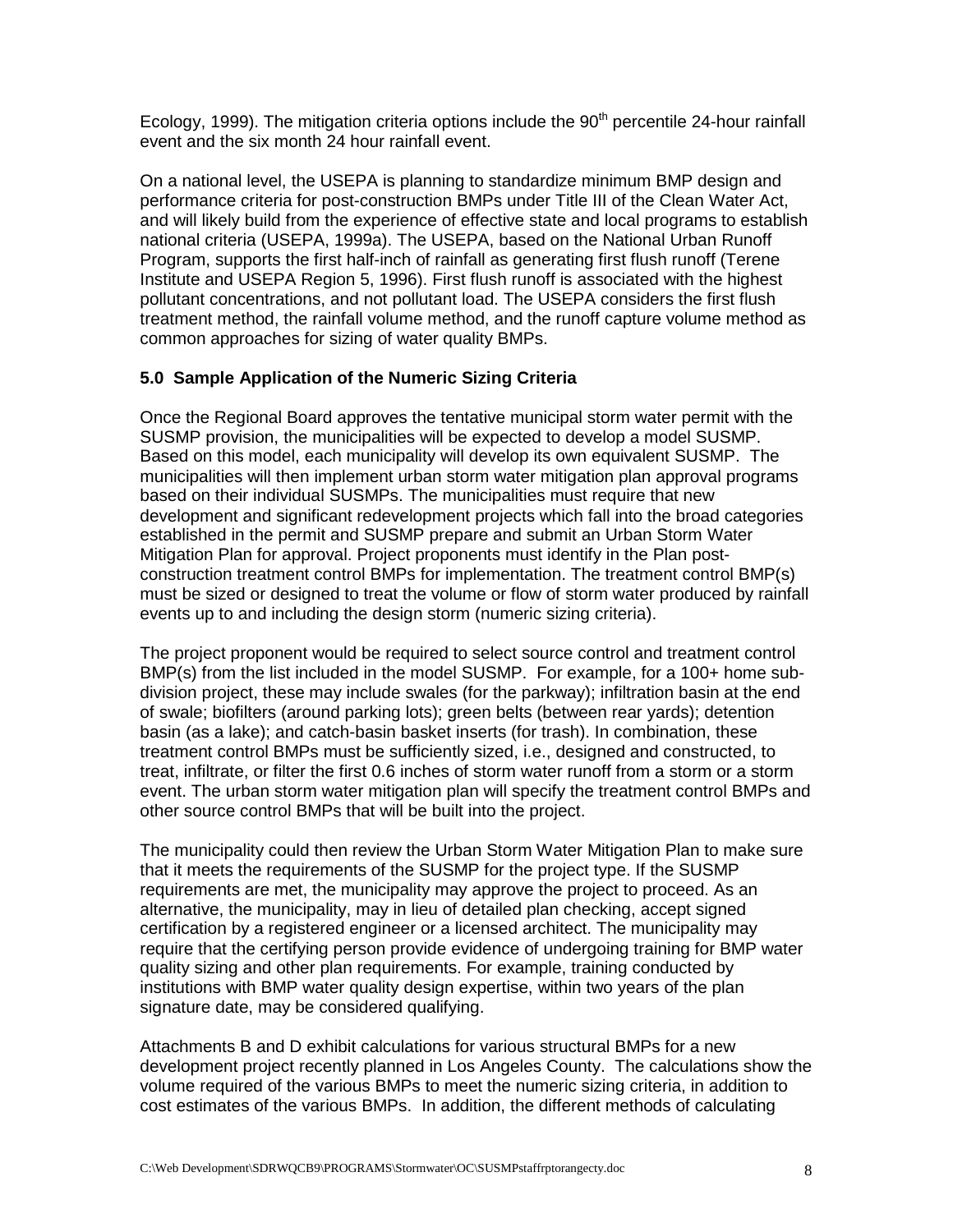BMP capacity are used. The project considered is a 5.51 acre development, with a warehouse and associated parking area planned for the site. The cost of the development is \$6.5 million. The structural BMPs considered for the project include a detention basin, an infiltration trench, catchbasin inserts, and an infiltration field/basin. A detention basin for the site would need dimensions of approximately 40'L x 30'W x 11.5'D to meet the proposed numeric sizing criteria. An infiltration trench would need to be sized approximately 3'W x 4'D x 68'L. The infiltration field/basin would need to be sized approximately 100'L x 67'W x 2'D. Catchbasins would require minimal area.

Cost estimates were also calculated for the various structural BMPs. Costs considered included construction cost, land cost, and maintenance cost. Cost estimates were developed using costs provided by Los Angeles City and County. While these costs may not be identical to those in Orange County, they should be similar enough to suffice for planning purposes. The most expensive structural BMP to construct would be the detention basin, at approximately \$40,912. The least expensive BMP was found to be the catchbasin inserts, at approximately \$1,000. It should be noted that annual maintenance for the detention basin was relatively less costly (approximately \$25) than annual maintenance for the catchbasin inserts (approximately \$285). In summary, the cost estimates indicate that the capital and maintenance costs associated with treatment BMPs sized to meet the numerical sizing criteria are reasonable and amount to less than 0.7% of the project cost.

## **6.0 Legal and Regulatory Basis for SUSMP and Numeric Sizing Criteria**

The Regional Board has the authority to require the proposed SUSMP and numerical sizing criteria for new development and significant redevelopment post-construction BMPs. The proposed SUSMP would require that (a) post-construction treatment control BMPs be required for ten categories of development and (b) the BMPs be designed to mitigate (treat, filter, or infiltrate) the runoff from all storms up to 0.8 inch of rainfall for 24 hour period or equivalent runoff volume. These requirements are based upon application of provisions of the Clean Water Act (CWA), section 402(p) and the 1987 Amendments to the CWA. The federal provisions require that a municipal storm water program:

 $\frac{a}{\sqrt{a}}$ 

(ii) Shall include a requirement to effectively prohibit non-storm water discharges into storm sewers; and

(iii) Shall require controls to reduce the discharge of pollutants to the maximum extent practicable, including management practices, control techniques and system, design and engineering methods, and such other provisions as the Administrator or the State determines appropriate for the control of such pollutants." [Section 402(p)(3)(B), USC Section 1342(p)(3)(B), emphasis added.]

The proposal is an effort to meet the CWA requirements. In a 1992 decision, the U.S. Court of Appeals for the Ninth Circuit (NRDC *v*. U.S. U.S. EPA, 966 F.2d 1292) interpreted the above language as providing the Administrator or the State with a substantial amount of discretion: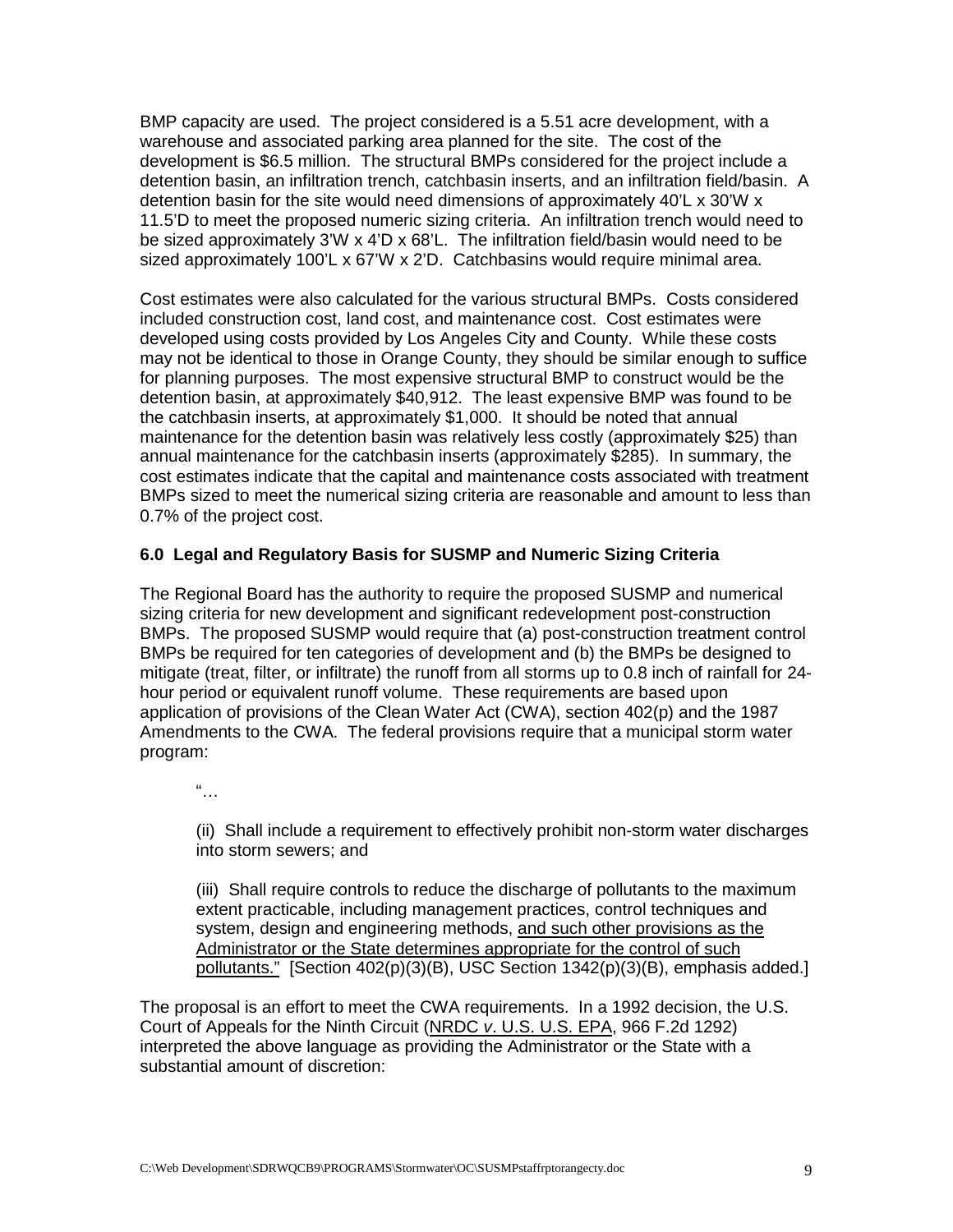"[t]he language in (iii), above, requires the Administrator or the State to design controls. Congress did not mandate a minimum standards approach or specify that U.S. EPA develop minimal performance requirements…we must defer to U.S. EPA on matters such as this, where U.S. EPA has supplied a reasoned explanation of its choices."

The decision, sometimes referred to as "NRDC II," stands for the proposition that the U.S. EPA and the States are authorized to require implementation of storm water control activities that, upon "reasoned explanation," accomplish the goals of Section 402(p).

In a recent decision, the Ninth circuit Court of Appeals reinforced the U.S. EPA's and the State's authority in this area. In Defenders of Wildlife *v*. Browner (1999) Case No. 98- 71080, the Ninth Circuit Court of Appeals reviewed an action of the U.S. U.S. EPA to adopt a Storm Water Management Program in the State of Arizona. That program included best management practices such as storm water detention basins, retention basins, and infiltration ponds. The question was whether the U.S. EPA may require numeric limitations to ensure strict compliance with the state water-quality standards. The Court concluded that the CWA does not require strict compliance; however, citing the language of (iii), above, it stated: "[t]hat provision gives the U.S. EPA discretion to determine what pollution controls are appropriate. As this court stated in NRDC II, 'Congress gave the administrator discretion to determine what controls are necessary…[cites omitted] (at page 11687).

In addition, the Regional Board has legal authority to require numeric sizing criteria for the regulation of storm water flow. The U.S. Supreme Court has held in PUD No. 1 v. Washington Department of Ecology, 511 U.S. 700 (1994) that regulation of flow to protect beneficial uses is within the authority of the Clean Water Act.

In a precendential decision (Order No. 2000-11), SWRCB found that the SUSMP provision constitute MEP for addressing pollutant discharges resulting from new development and significant redevelopment.The SUSMP proposal is an effort to meet the CWA Section 402(p) requirements and the staff has provided a "reasoned explanation of its choices" in the staff report and the accompanying materials. Accordingly, the proposed SUSMP requirements are well within the Regional Board's authority and discretion.

#### **References**

ASCE/WEF, 1998. Urban Runoff Quality Management. WEF Manual of Practice No. 23, ASCE Manual and Report on Engineering Practice No. 87.

Brashear, R. A., 1999. Sizing and Design Criteria for Stormwater Quality Infrastructure, Presentation at California Regional Water Quality Control Board Workshop on Standard Urban Storm Water Mitigation Plans, August 10, 1999 Alhambra, CA. Camp Dresser McKee.

County of Orange, 2000. Orange County Co-Permittee NPDES Storm Water Monitoring Program Annual Report.

City of Santa Monica, 1995. Municipal Code, Chapter 7.10 – Urban Runoff Pollution.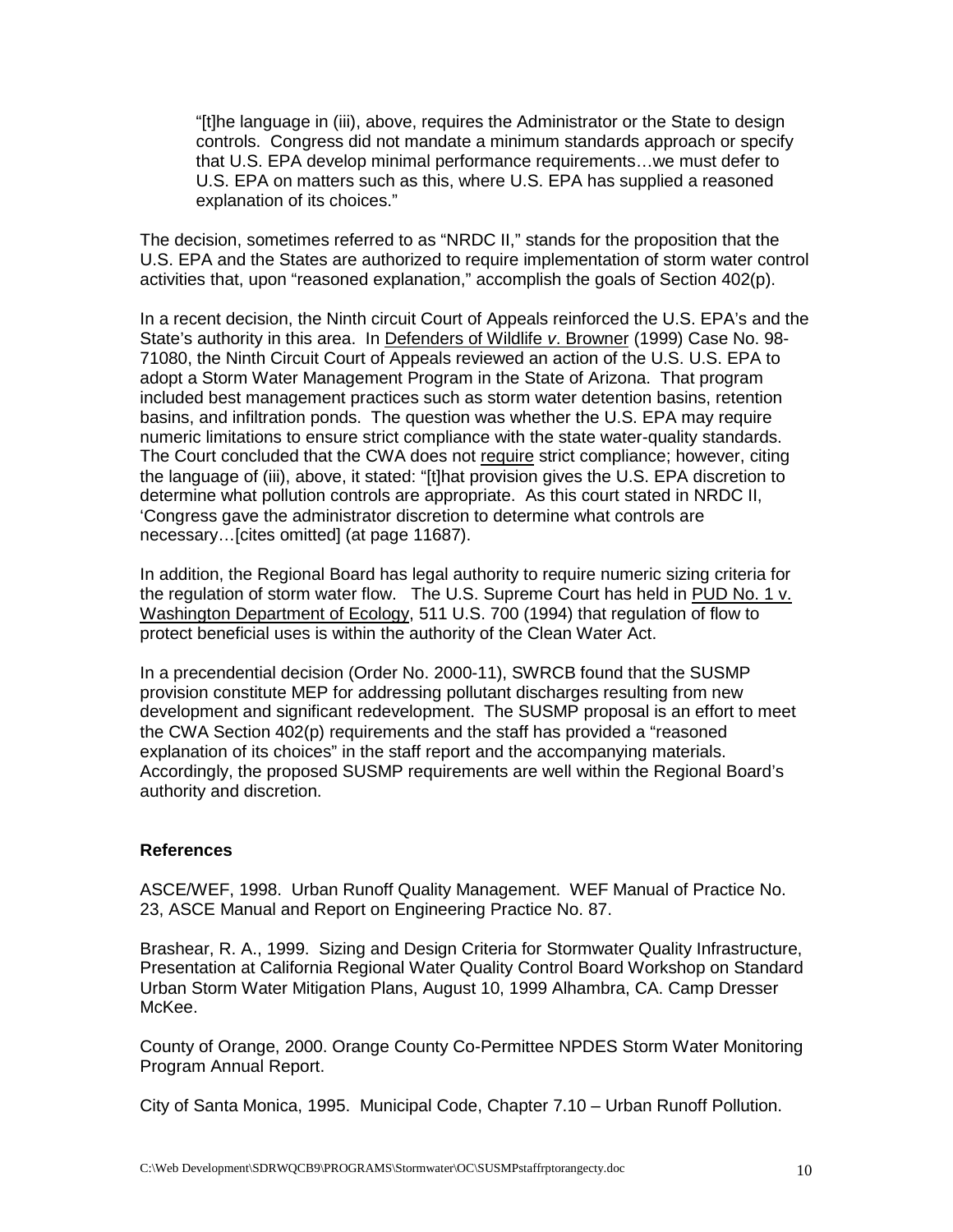City of Seattle Municipal Code. Chapter 22.802.015. Stormwater, Drainage and Erosion Control Requirements.

Denver Urban Drainage and Flood Control District, 1999. Urban Storm Drainage, Criteria Manual – Volume 3, Best Management Practices.

Florida Department of Environmental Protection, 19xx. Florida Development Manual: A Guide to Sound Land and Water Management.

Haile, R.W., et. al., 1996. An Epidemiological Study of Possible Adverse Health Effects of Swimming in Santa Monica Bay. Final Report prepared for the Santa Monica Bay Restoration Project.

Maryland Department of the Environment, 1998. Maryland Storm Water Design Manual - Draft.

Roesner, L. A., 1998. Sizing and Design Criteria for Storm Water Treatment Controls, Presentation to California Storm Water Quality Task Force, Nov. 13, 1998. Sacramento, CA. Camp Dresser McKee.

Schueler, T., 1999. The Economics of Watershed Protection. Center for Watershed Protection, Endicott, MD.

State Water Resources Control Board, 1998. SWRCB WQ Order No. 98-01.

Terene Institute and USEPA Region 5, 1996. A Watershed Approach to Urban Runoff: Handbook for Decisionmakers.

USEPA, 1983. Results of the Nationwide Urban Runoff Program, Volume 1 – Final Report. Office of Water. Washington D.C.

USEPA, 1998. The National Water Quality Inventory, 1996 Report to Congress. EPA 841-R-97-008. Office of Water. Washington D.C.

USEPA, 1999a. Report to Congress on the Phase II Storm Water Regulations.

USEPA, 1999b. Preliminary Data Summary of Urban Storm Water Best Management Practices.

USEPA, 1999c. 40 CFR Parts 9, 122, 123, and 124 National Pollutant Discharge Elimination System – Regulations for Revision of the Water Pollution Control Program Addressing Storm Water Discharges; Final Rule.

Washington Department of Ecology, 1999. Storm Water Management in Washington State Volumes 1 – 5. Public Review Draft.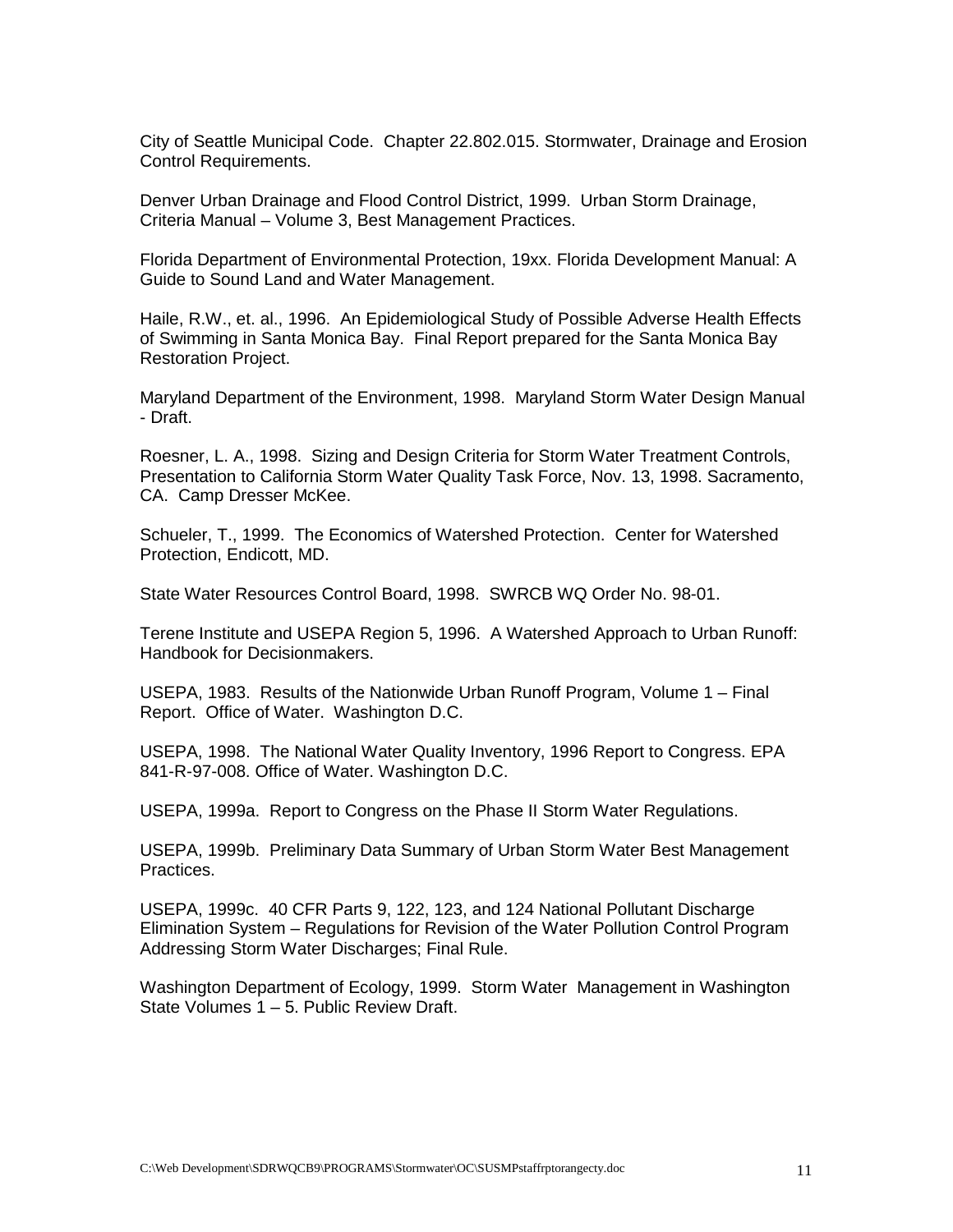# **Attachment A**

STANDARD URBAN STORM WATER MITIGATION PLAN FOR LOS ANGELES COUNTY AND CITIES IN LOS ANGELES COUNTY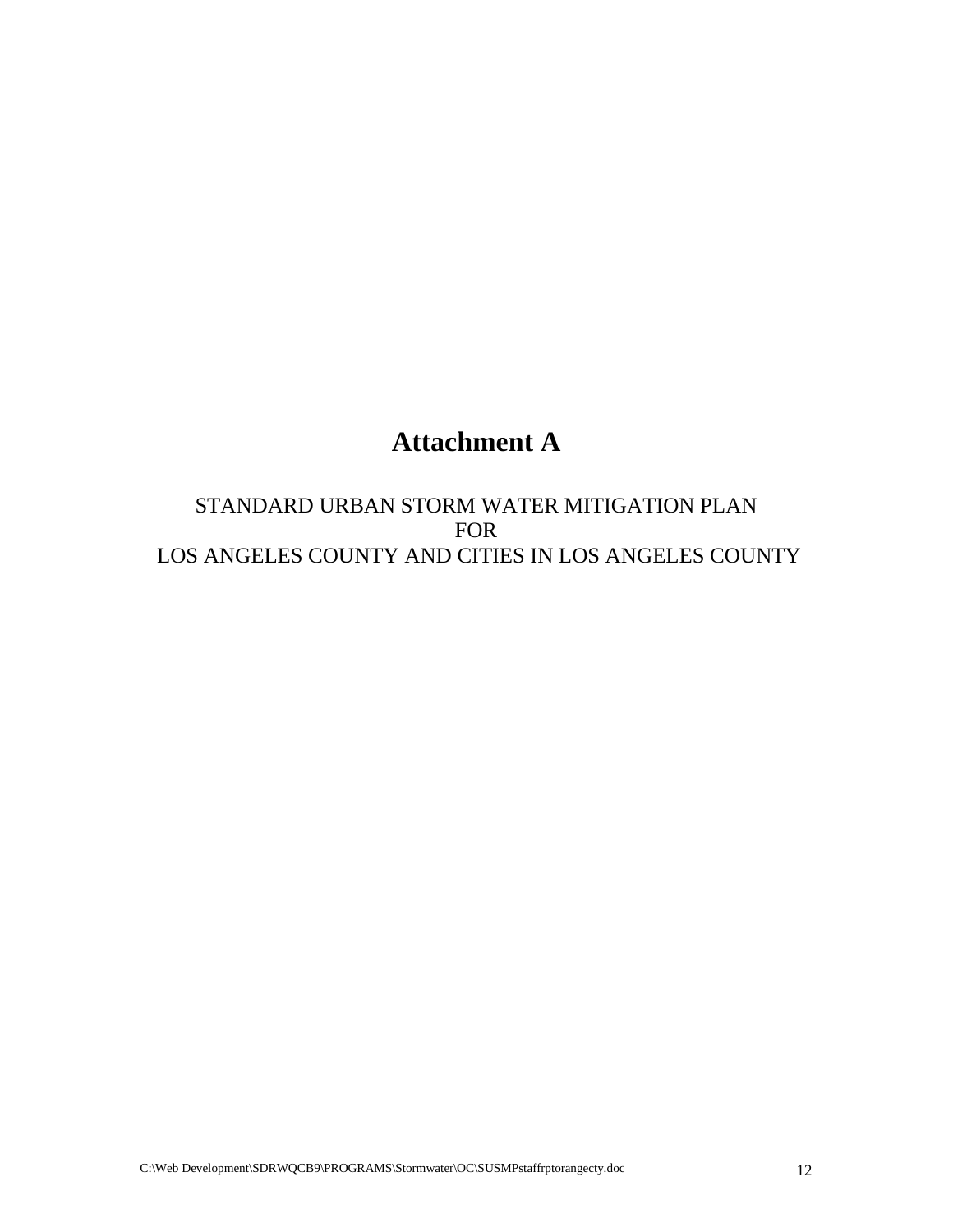## **LOS ANGELES COUNTY URBAN RUNOFF AND STORM WATER NPDES PERMIT**

## STANDARD URBAN STORM WATER MITIGATION PLAN

## **BACKGROUND**

The municipal storm water National Pollutant Discharge Elimination System (NPDES) permit (Permit) issued to Los Angeles County and 85 cities (Permittees) by the Los Angeles Regional Water Quality Control Board (Regional Board) on July 15, 1996, requires the development and implementation of a program addressing storm water pollution issues in development planning for private projects. The same requirements are applicable to the City of Long Beach under its separate municipal storm water permit, which was issued on June 30, 1999.

The requirement to implement a program for development planning is based on, federal and state statutes including: Section 402 (p) of the Clean Water Act, Section 6217 of the Coastal Zone Act Reauthorization Amendments of 1990 ("CZARA"), and the California Water Code. The Clean Water Act amendments of 1987 established a framework for regulating storm water discharges from municipal, industrial, and construction activities under the NPDES program. The primary objectives of the municipal storm water program requirements are to:

- Effectively prohibit non-storm water discharges, and
- Reduce the discharge of pollutants from storm water conveyance systems to the Maximum Extent Practicable.

The Standard Urban Storm Water Mitigation Plan (SUSMP) was developed as part of the municipal storm water program to address storm water pollution from new development and significant redevelopment by the private sector. This SUSMP contains a list of the minimum required Best Management Practices (BMPs) that must be used for a designated project. Additional BMPs may be required by ordinance or code adopted by the Permittee and applied generally or on a case by case basis. This SUSMP applies to projects that are Priority Projects (Discretionary Projects) as defined by the NPDES Permit. The Permittees are required to use this SUSMP to develop their own citywide SUSMP. Developers must incorporate appropriate SUSMP requirements into their project plans. Each Permittee will approve an Urban Storm Water Mitigation Plan as part of the development process and prior to issuing building and grading permits for the projects covered by the SUSMP requirements.

Discretionary projects, that fall into one of seven categories are identified in the NPDES Permit as requiring SUSMPs. These categories are: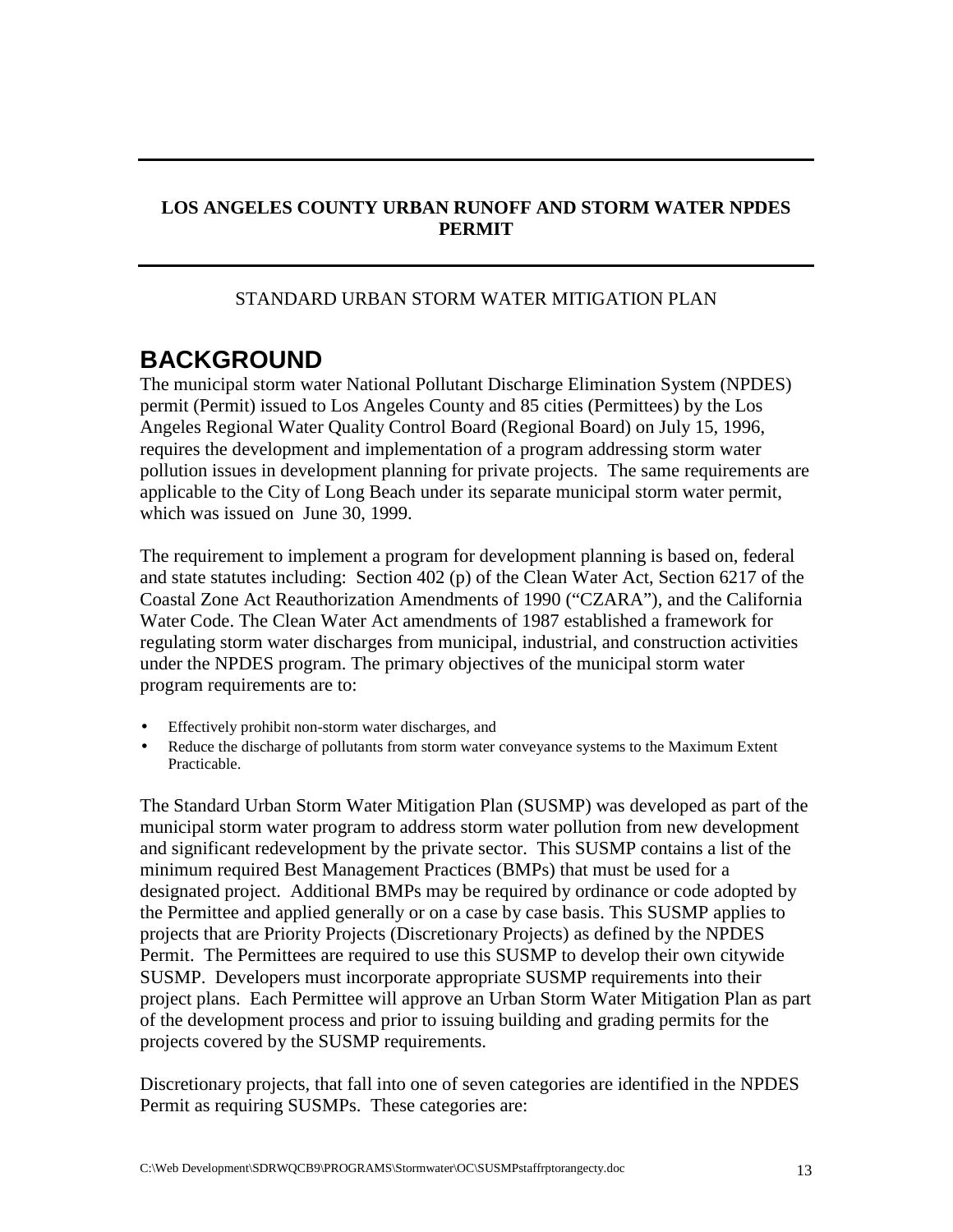Single-Family Hillside Residences 100,000 Square Foot Commercial Developments Automotive Repair Shops Retail Gasoline Outlets **Restaurants** Home Subdivisions with >10 housing units\*

\* (Note: this category is two separate categories in the NPDES Permit)

The Regional Board Executive Officer has designated two additional categories subject to SUSMP requirements. These categories are:

Location adjacent to or discharging to an environmentally sensitive area, and Parking lot 5,000 square feet or more or with 25 or more parking spaces and potentially exposed to storm water runoff

#### **DEFINITIONS**

"Greater than (>) 9 unit home subdivision" means any subdivision being developed for 10 or more 10 single-family or multi-family dwelling units.

"100,000 Square Foot Commercial Development" means Developments based on total impermeable area, including parking areas, as opposed to lot size or building footprint.

"Retail Gasoline Outlet" means a facility primarily engaged in selling gasoline and lubricating oils. These establishments frequently sell other merchandise, such as tires, batteries, and automobile parts. Frequently, these establishments also perform minor automotive repair work. Gasoline stations combined with other activities, such as grocery stores, convenience stores, or car wash facilities, are classified according to the primary activity.

"Hillside" means property located in an area with known erosive soil conditions, where the development contemplates grading on any natural slope and where grading contemplates cut or fill slopes .

"Automotive Repair Shop" means a facility that is categorized in any one of the following Standard Industrial Classification (SIC) codes: 5013, 5014, 5541, 7532-7534, or 7536-7539. Exceptions do apply for SIC codes 5013, 5014, and 5541. For SIC code 5013, if the business has no outside storage of any recycled oil or other hazardous substances, it is not included. For SIC code 5014, if the business does not engage in any repair work, it is not included. For SIC code 5541, if the business does not engage in any onsite repair work, it is not included.

"Restaurant" means a facility that sells prepared foods and drinks for consumption, including stationary lunch counters and refreshment stands selling prepared foods and drinks for immediate consumption. (SIC code 5812)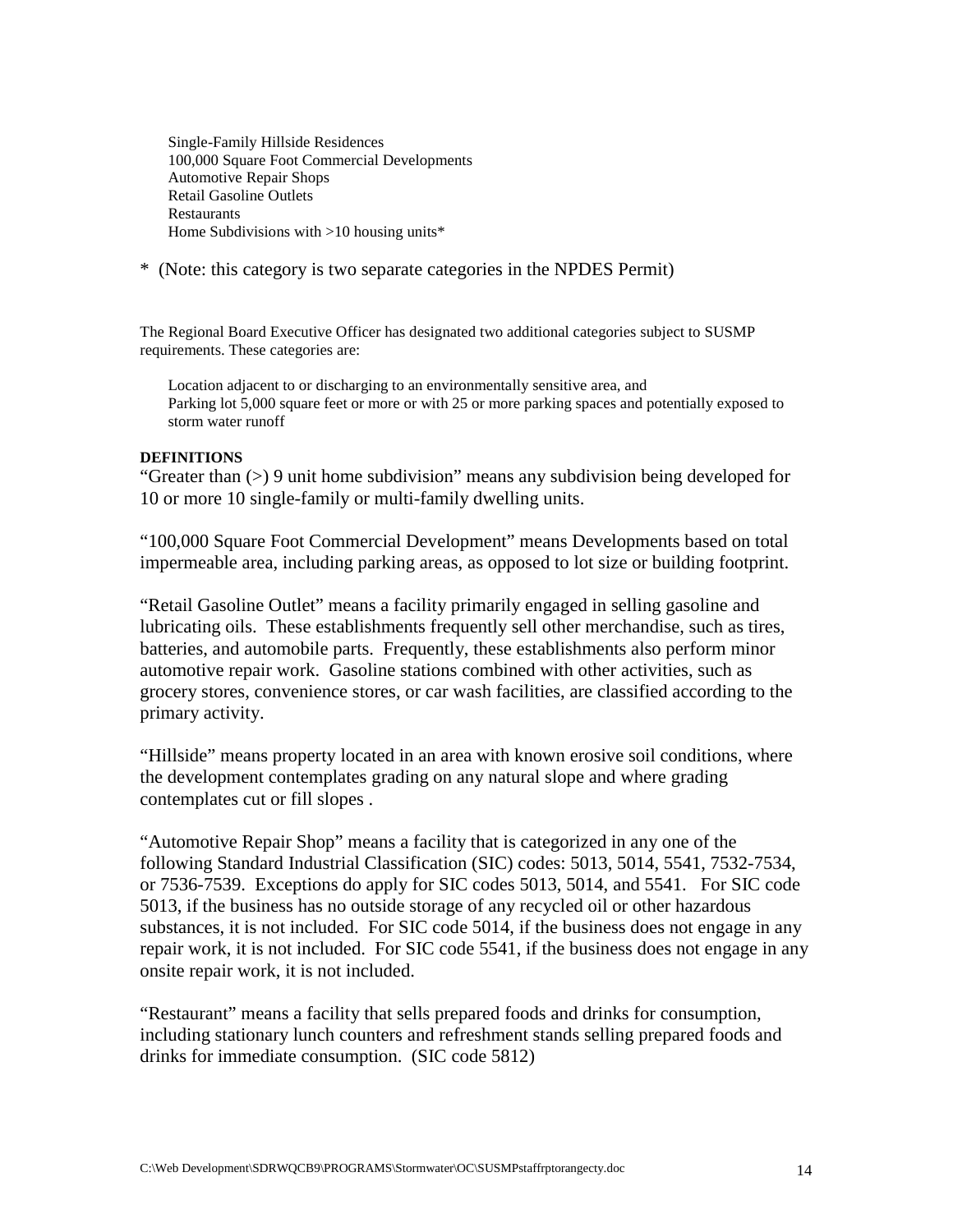"Parking Lot" means land area or facility for the parking of commercial or business or private motor vehicles.

"Environmentally Sensitive Area" means an area designated as an Area of Special Biological Significance by the State Water Resources Control Board or an area designated as a Significant Natural Area by the California Resources Agency or an area designated as an area of Ecological Significance by the County of Los Angeles.

 "Best Management Practice (BMP)" means any program, technology, process, siting criteria, operational methods or measures, or engineered systems, which when implemented prevent, control, remove, or reduce pollution.

"Source Control BMP" means any schedules of activities, prohibitions of practices, maintenance procedures, managerial practices or operational practices that aim to prevent storm water pollution by reducing the potential for contamination at the source of pollution.

"Treatment Control BMP" means any engineered system designed to remove pollutants by simple gravity settling of particulate pollutants, filtration, biological uptake, media adsorption or any other physical, biological, or chemical process.

"Structural BMP" means any structural facility designed and constructed to mitigate the adverse impacts of storm water and urban runoff pollution (e.g. canopy, structural enclosure). The category may include both treatment control BMPs and source control BMPs.

"Treatment" means the application of engineered systems that use physical, chemical, or biological processes to remove pollutants. Such processes include, but are not limited to, filtration, gravity settling, media adsorption, biodegradation, biological uptake, chemical oxidation and UV radiation.

**"**Infiltration" means the downward entry of water into the surface of the soil.

"Directly Connected Impervious Area (DCIA)" means the area covered by pavement, building and other impervious surfaces which drain directly into the storm drain without first flowing across pervious areas (e.g. lawns).

"New Development" means land disturbing activities; structural development, including construction or installation of a building or structure, creation of impervious surfaces; and land subdivision.

Redevelopment" means, on an already developed site, the creation or addition of impervious surfaces; the expansion of a building footprint or addition or replacement of a structure; structural development including an increase in gross floor area and/ or exterior construction or remodeling; replacement of impervious surface that is not part of a routine maintenance activity; land disturbing activities related with structural or impervious surfaces .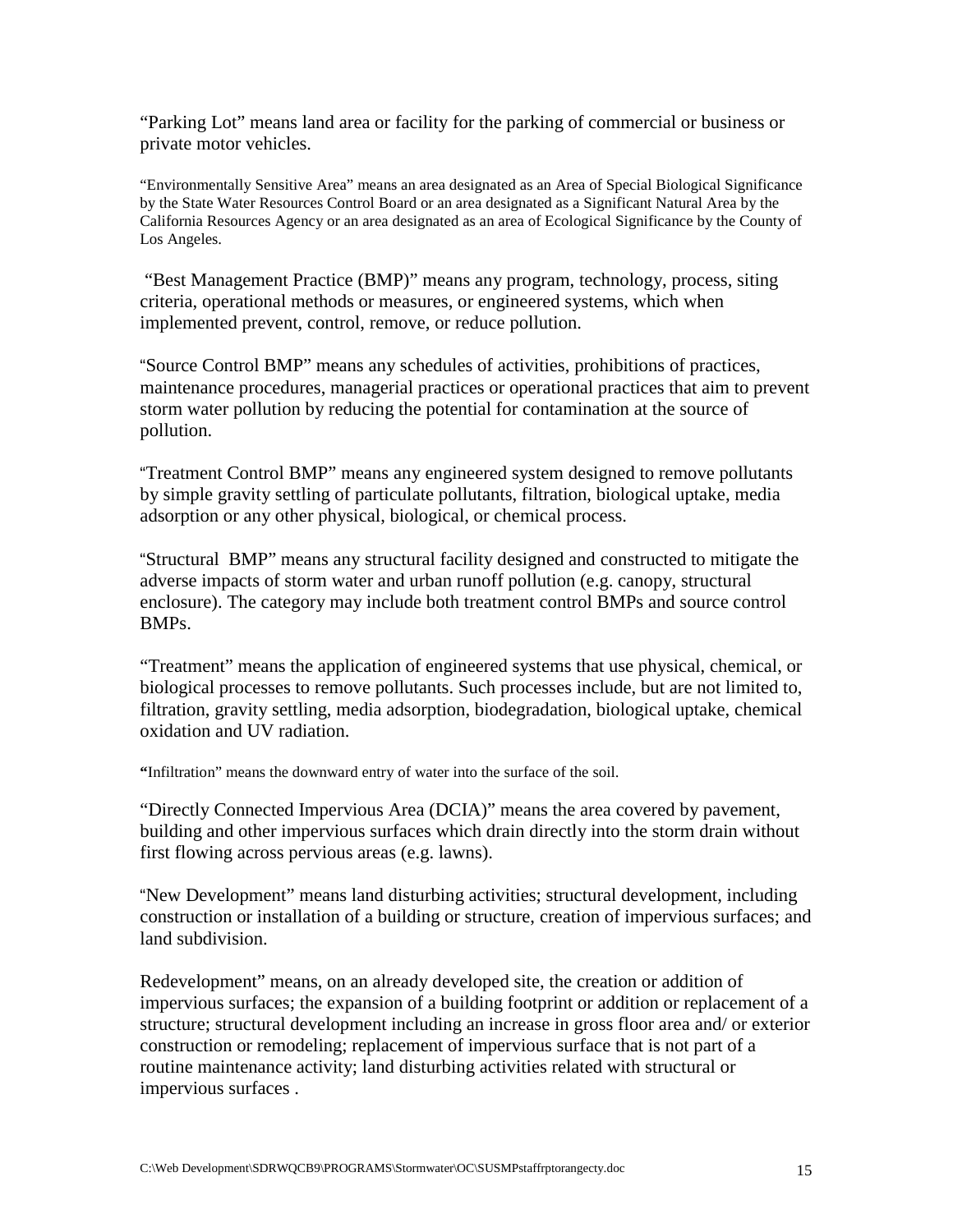"Discretionary Project" means a project which requires the exercise of judgement or deliberation when the public agency or public body decides to approve or disapprove a particular activity, as distinguished from situations where the public agency or body merely has to determine whether there has been conformity with applicable statutes, ordinances, or regulations.

#### CONFLICTS WITH LOCAL PRACTICES

Where provisions of the SUSMP requirements conflict with established local codes, (e.g., specific language of signage used on storm drain stenciling), the Permittee may continue the local practice and modify the SUSMPs contained herein to be consistent with the code, except where those practices would defeat or circumvent the intent of the SUSMP requirements.

SUSMP PROVISIONS APPLICABLE TO ALL CATEGORIES

#### **REQUIREMENTS**

## **1. PEAK STORM WATER RUNOFF DISCHARGE RATES**

Post-development peak storm water runoff discharge rates shall not exceed estimated predevelopment levels for developments where an increased peak storm water discharge rate may result in a foreseeable increased potential for downstream erosion.

## **2. CONSERVE NATURAL AREAS**

If applicable, the following items are required and must be implemented in the site layout during the subdivision design and approval process, consistent with applicable General Plan and Local Area Plan policies:

- Every effort shall be made to concentrate or cluster development on portions of a site while leaving the remaining land in a natural undisturbed condition.
- Limit clearing and grading of native vegetation at a site to the minimum amount needed to build lots, allow access, and provide fire protection.
- Maximize trees and other vegetation at each site by planting additional vegetation, clustering tree areas, and promoting the use of native and/or drought tolerant plants. Wherever practical, promote natural vegetation by using parking lot islands and other landscaped areas.
- Preserve riparian areas and wetlands.

## **3. MINIMIZE STORM WATER POLLUTANTS OF CONCERN**

Storm water runoff from a site has the potential to contribute oil and grease, suspended solids, metals, gasoline, pesticides, and pathogens to the stormwater conveyance system. The development must be designed so as to minimize, to the maximum extent practicable , the introduction of pollutants of concern that may result in significant impacts, generated from site runoff of directly connected impervious areas (DCIA), to the storm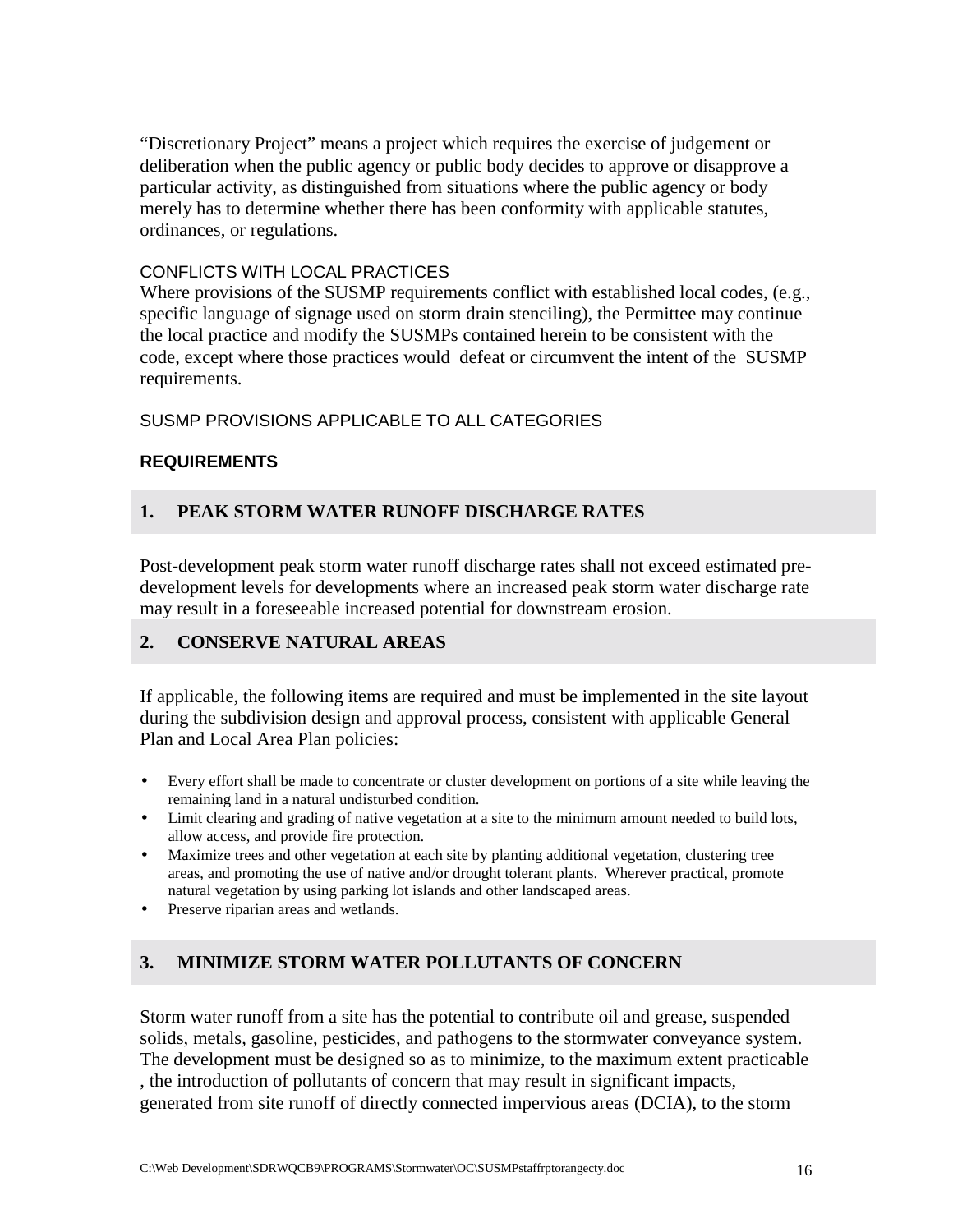water conveyance system as approved by the building official. Pollutants of concern, as defined by the Permit, consist of any pollutants that exhibit one or more of the following characteristics: current loadings or historic deposits of the pollutant are impacting the beneficial uses of a receiving water, elevated levels of the pollutant are found in sediments of a receiving water and/or have the potential to bioaccumulate in organisms therein, or the detectable inputs of the pollutant are at a level high enough to be considered potentially toxic to humans and/or flora and fauna.

In meeting this specific requirement, "minimization of the pollutants of concern" will require the incorporation of a BMP or combination of BMPs best suited to maximize the reduction of pollutant loadings in that runoff to the Maximum Extent Practicable. Those BMPs best suited for that purpose are those listed in the *California Storm Water Best Management Practices Handbooks*; *Caltrans Storm Water Quality Handbook: Planning and Design Staff Guide*; *Manual for Storm Water Management in Washington State*; *The Maryland Stormwater Design Manual*; *Florida Development Manual: A Guide to Sound Land and Water Management*; and *Guidance Specifying Management Measures for Sources of Nonpoint Pollution in Coastal Waters* , USEPA Report No. EPA-840-B-92- 002, as "likely to have significant impact" beneficial to water quality for targeted pollutants that are of concern at the site in question..

Examples of BMPs that can be used for minimizing the introduction of pollutants of concern generated from site runoff are identified in Table 2. Any BMP not specifically approved by the Regional Board in Resolution No. 99-03, "Approving Best Management Practices for Municipal Storm Water and Urban Runoff Programs in Los Angeles County", for development planning may be used if they have been recommended in one of the above references.

## **4. PROTECT SLOPES AND CHANNELS**

If applicable, project plans must include BMPs consistent with local codes and ordinances to decrease the potential of slopes and/or channels from eroding and impacting storm water runoff:

- Convey runoff safely from the tops of slopes and stabilize disturbed slopes.
- Stabilize permanent channel crossings.
- Vegetate slopes with native or drought tolerant vegetation.
- Install energy dissipaters, such as riprap, at the outlets of new storm drains, culverts, conduits, or channels that enter unlined channels in accordance with applicable specifications to minimize erosion, with the approval of all agencies with jurisdiction, e.g., the U.S. Army Corps of Engineers and the California Department of Fish and Game

## **5. PROVIDE STORM DRAIN SYSTEM STENCILING AND SIGNAGE**

Storm drain stencils are highly visible source controls that are typically placed directly adjacent to storm drain inlets. The stencil contains a brief statement that prohibits the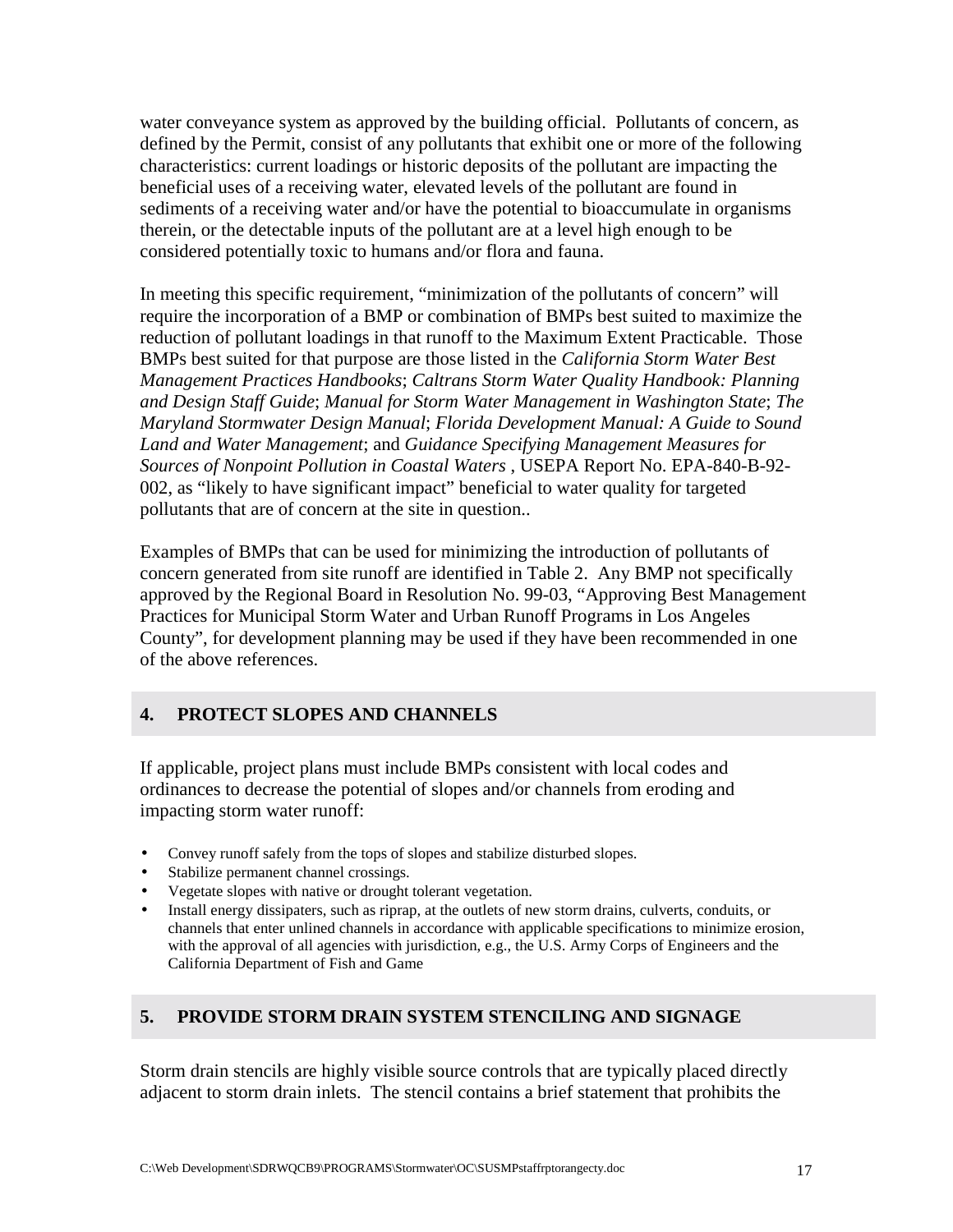dumping of improper materials into the stormwater conveyance system. Graphical icons, either illustrating anti-dumping symbols or images of receiving water fauna, are effective supplements to the anti-dumping message.

- All storm drain inlets and catch basins within the project area must be stenciled with prohibitive language (such as: "NO DUMPING – DRAINS TO OCEAN") and/or graphical icons to discourage illegal dumping.
- Signs and prohibitive language and/or graphical icons discouraging illegal dumping must be posted at public access points along channels and creeks within the project area.
- Legibility of stencils and signs must be maintained.

## **6. PROPERLY DESIGN OUTDOOR MATERIAL STORAGE AREAS**

Outdoor material storage areas refer to storage areas or storage facilities solely for the storage of materials.

Improper storage of materials outdoors may provide an opportunity for toxic compounds, oil and grease, heavy metals, nutrients, suspended solids, and other pollutants to enter the stormwater conveyance system. Where proposed project plans include outdoor areas for storage of materials that may contribute pollutants to the stormwater conveyance system, the following *structural* BMPs are required:

- Areas where materials are to be stored must be: (1) placed in an enclosure such as, but not limited to, a cabinet, shed, or similar structure that prevents contact with runoff or spillage to the storm water conveyance system; or (2) protected by secondary containment structures such as berms, dikes, or curbs.
- The storage area must be paved and sufficiently impervious to contain leaks and spills.
- Where feasible, the storage area should have a roof or awning to minimize collection of stormwater within the secondary containment area.

## **7. PROPERLY DESIGN TRASH STORAGE AREAS**

A trash storage area refers to an area where a trash receptacle or receptacles are located for use as a repository for solid wastes.

Loose trash and debris can be easily transported by the forces of water or wind into nearby storm drain inlets, channels, and/or creeks. All trash container areas must meet the following *structural BMP* requirements:

- Trash container areas must have drainage from adjoining roofs and pavement diverted around the area(s).
- Trash container areas must be screened or walled to prevent off-site transport of trash.

## **8. PROVIDE PROOF OF ONGOING BMP MAINTENANCE**

Improper maintenance is one of the most common reasons why water quality controls will not function as designed or which may cause the system to fail entirely. It is important to consider who will be responsible for maintenance of a permanent BMP, and what equipment is required to perform the maintenance properly. As part of project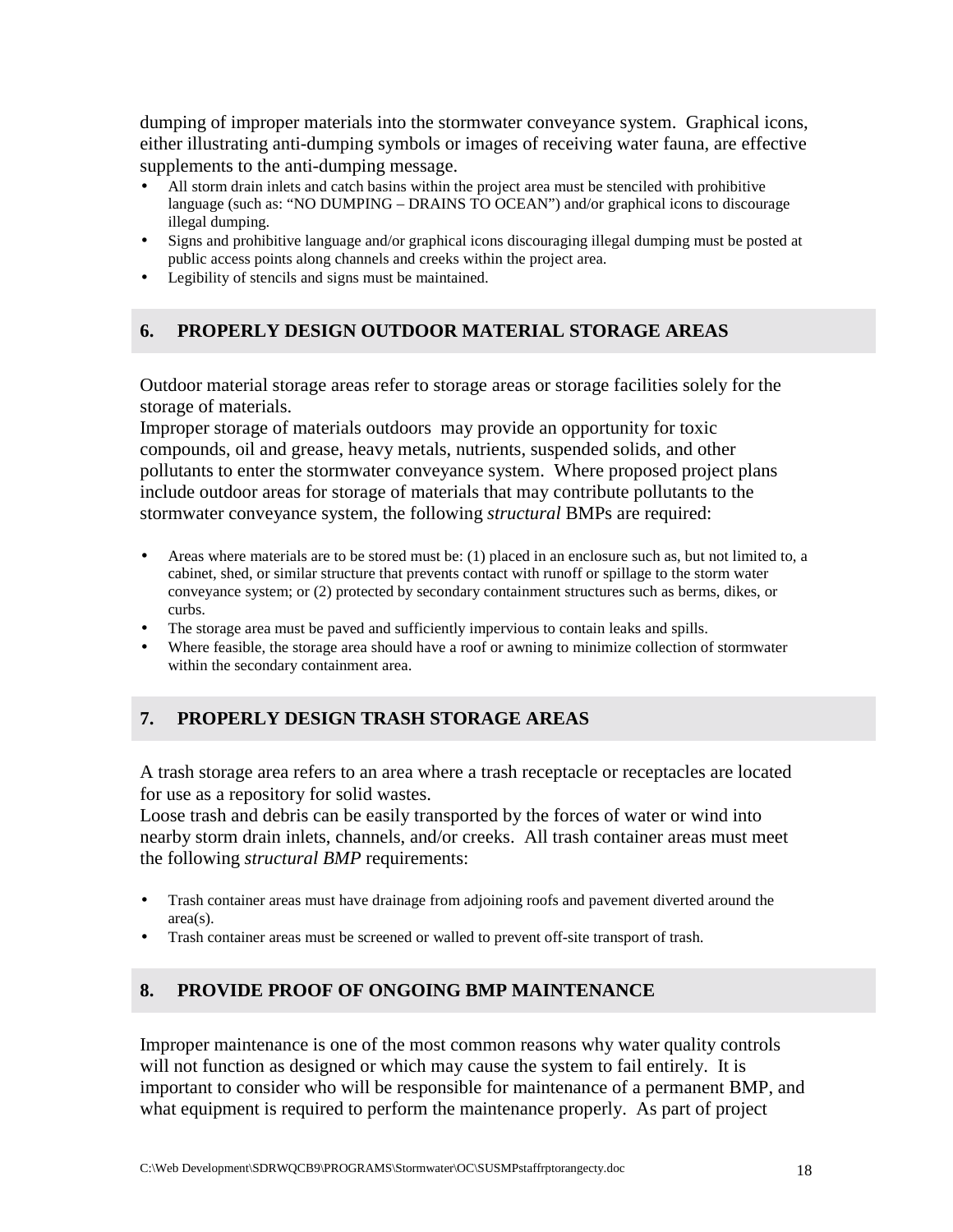review, if a project applicant has included, or is required to include, treatment control BMPs in project plans, the Permittee shall require that the applicant provide verification of maintenance provisions through such means as may be appropriate, including, but not limited to legal agreements, covenants, CEQA mitigation requirements and/or Conditional Use Permits.

For all properties, this verification will include the developer's signed statement, as part of its project application, accepting responsibility for all structural BMP maintenance until the time the property is transferred and, where applicable, a signed agreement from the public entity assuming responsibility for structural BMP maintenance. This transfer of property must have conditions requiring the recipient to assume responsibility for maintenance of any treatment control BMPs to be included in the sales or lease agreement for that property, and will be the owner's responsibility. For residential properties where the treatment control BMPs are located within a common area which will be maintained by a homeowner's association, language regarding the responsibility for maintenance must be included in the projects conditions, covenants and restrictions (CC&R's). Printed educational materials will be required to accompany the first deed transfer to highlight the existence of the requirement and to provide information on what stormwater management facilities are present, signs that maintenance is needed, how the necessary maintenance can be performed, and assistance that the Permittee can provide. It will also encourage the transfer of this information with subsequent sale of the property.

If treatment control BMPs are located within a public area proposed for transfer, they will be the responsibility of the developer until they are accepted for transfer by the County or other appropriate public agency. Treatment control BMPs proposed for transfer must meet design standards adopted by the public entity for the BMP installed and should be approved by the County or other appropriate public agency prior to its installation.

## **9. DESIGN STANDARDS FOR TREATMENT CONTROL BMPS**

Treatment control BMPs selected for use at any project covered by this SUSMP shall meet the design standards of this Section unless specifically exempted.

a. Post-construction Treatment Control BMPs shall be designed to:

## **A. mitigate (infiltrate or treat) storm water runoff from either:**

- 1. each runoff event up to and including the 85<sup>th</sup> percentile 24-hour runoff event determined as the maximized capture storm water volume for the area, from the formula recommended in *Urban Runoff Quality Management, WEF Manual of Practice No. 23/ ASCE Manual of Practice No. 87, (1998*), or
- 2. the volume of annual runoff based on unit basin storage water quality volume, to achieve 85 percent or more volume treatment by the method recommended in *California Stormwater Best Management Practices Handbook – Industrial/ Commercial,* (1993), or
- 3. the volume of runoff produced from each and every storm event up to and including 0.75 inch of rainfall, prior to its discharge to a storm water conveyance system, or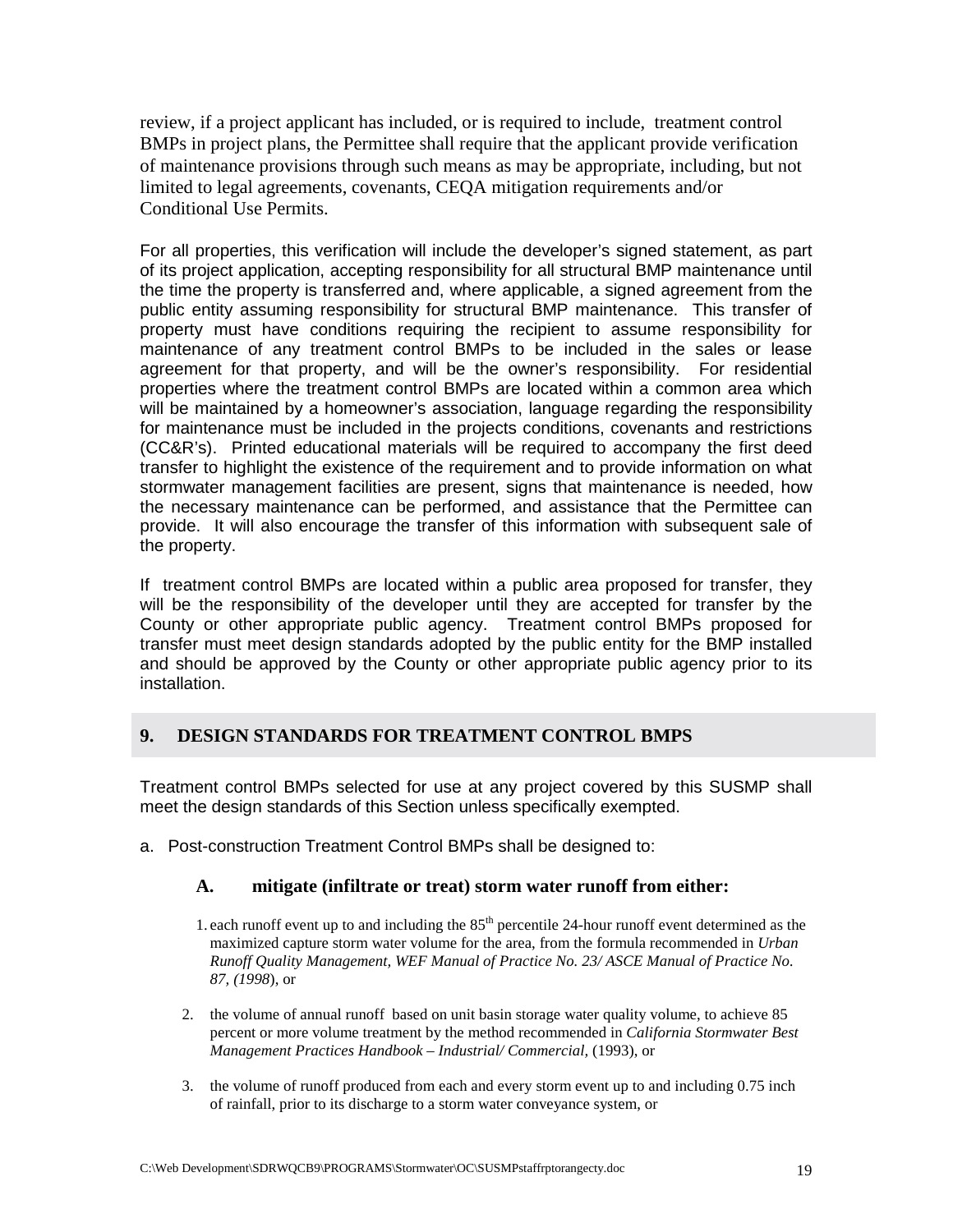4. the volume of runoff produced from each and every storm event up to and including a historicalrecord based reference 24-hour rainfall criterion for "treatment" (0.75 inch average for the Los Angeles County area) that achieves approximately the same reduction in pollutant loads achieved by the  $85<sup>th</sup>$  percentile 24-hour runoff event,

# **AND**

B. control peak flow discharge to provide stream channel and over bank flood protection, based on flow design criteria selected by the local agency.

The area of roofing surfaces may be excluded from the total area for calculation of rainfall or runoff volume to be treated provided:

- a. the roofing materials will not be a source of pollutants of concern in storm water, and
- b. storm water from the roofing surfaces is diverted directly to a storm water conveyance system, and
- c. roof based exhaust systems, vents, filters, and air pollution control devices will not present a significant source of pollutants of concern in storm water, and
- d. the storm water conveyance system does not directly or indirectly discharge to a natural stream or unlined channel or channel segment scheduled for restoration.

#### **Exclusions**

 Restaurants, where the land area for development or significant redevelopment is less than 5,000 square feet, are excluded from the requirements of this Section.

## **10. PROVISIONS APPLICABLE TO INDIVIDUAL PRIORITY PROJECT CATEGORIES**

## **A. 100,000 SQUARE FOOT COMMERCIAL DEVELOPMENTS**

## **1. PROPERLY DESIGN LOADING/UNLOADING DOCK AREAS**

Loading/unloading dock areas have the potential for material spills to be quickly transported to the storm water conveyance system. To minimize this potential, the following design criteria are required:

- Cover loading dock areas or design drainage to minimize run-on and runoff of storm water.
- Direct connections to storm drains from depressed loading docks (truck wells) are prohibited.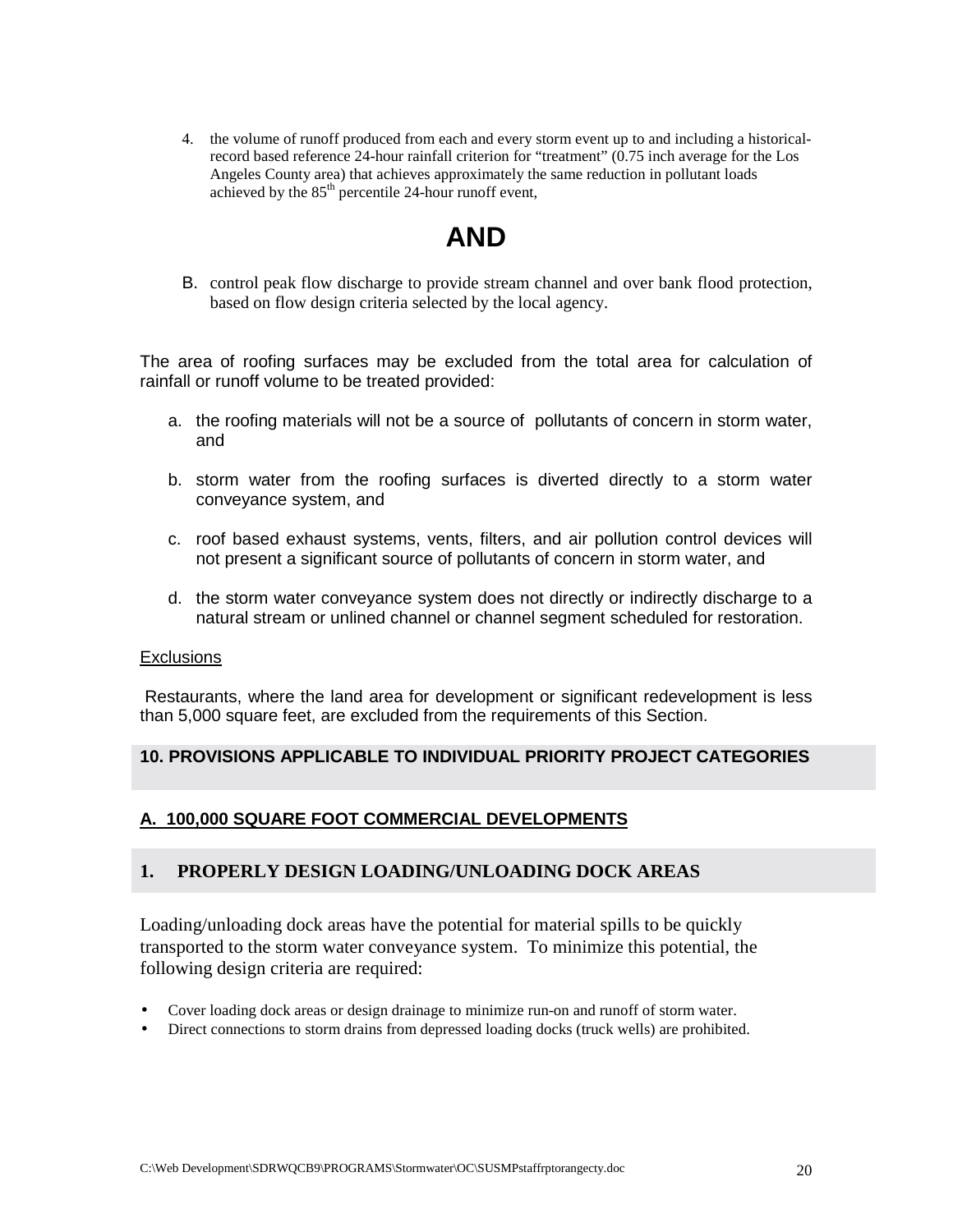## **2. PROPERLY DESIGN REPAIR/MAINTENANCE BAYS**

Oil and grease, solvents, car battery acid, coolant and gasoline from the repair/maintenance bays can negatively impact storm water if allowed to come into contact with storm water runoff. Therefore, design plans for repair bays must include the following:

- Repair/maintenance bays must be indoors or designed in such a way that doesn't allow storm water runon or contact with storm water runoff.
- Design a repair/maintenance bay drainage system to capture all washwater, leaks and spills. Connect drains to a sump for collection and disposal. Direct connection of the repair/maintenance bays to the storm drain system is prohibited. If required by local jurisdiction, obtain an Industrial Waste Discharge Permit.

## **3. PROPERLY DESIGN VEHICLE/EQUIPMENT WASH AREAS**

Vehicle/equipment washing/steam cleaning has the potential to contribute metals, oil and grease, solvents, phosphates, and suspended solids to the storm water conveyance system. To alleviate this problem, consider including in the project plans an area for washing/steam cleaning of vehicles and equipment. If such an area is included in the site design, it must meet the following:

• This area must be self-contained, covered, equipped with a clarifier, or other pretreatment facility, and properly connected to a sanitary sewer.

## **B. RESTAURANTS**

## **1. PROPERLY DESIGN EQUIPMENT/ACCESSORY WASH AREAS**

Outdoor equipment/accessory washing/steam cleaning has the potential to contribute metals, oil and grease, solvents, phosphates, and suspended solids to the storm water conveyance system. To alleviate this problem, include in the project plans an area for the washing/steam cleaning of equipment and accessories. This area must meet the following:

- This area must be self-contained, equipped with a grease trap, and properly connected to a sanitary sewer.
- If this wash area is to be located outdoors, it must be covered, paved, have secondary containment, and be connected to the sanitary sewer.

## **C. RETAIL GASOLINE OUTLETS**

#### **1. PROPERLY DESIGN FUELING AREA**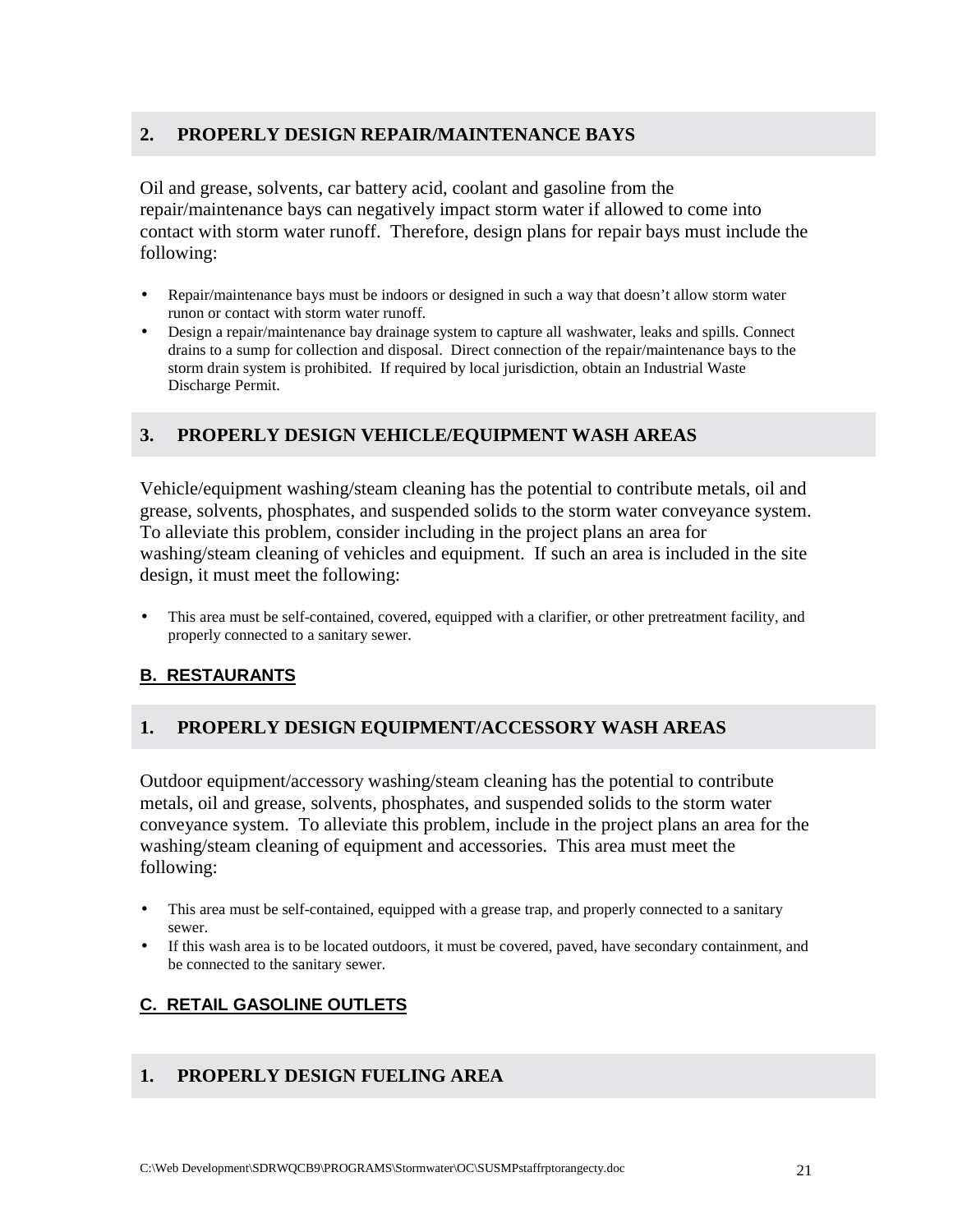Fueling areas have the potential to contribute oil and grease, solvents, car battery acid, coolant and gasoline to the storm water conveyance system. The project plans must include the following BMPs:

- Fuel dispensing areas should be covered with an overhanging roof structure or canopy. The canopy's minimum dimensions must be equal to or greater than the area within the grade break. The canopy must not drain onto the fuel dispensing area, and the canopy downspouts must be routed to prevent drainage across the fueling area.
- Fuel dispensing areas must be paved with portland cement concrete (or equivalent smooth impervious surface), and the use of asphalt concrete shall be prohibited.
- The fuel dispensing area must have a 2% to 4% slope to prevent ponding, and must be separated from the rest of the site by a grade break that prevents run-on of storm water to the extent practicable.
- At a minimum, the concrete fuel dispensing area must extend 6.5 feet (2.0 meters) from the corner of each fuel dispenser, or the length at which the hose and nozzle assembly may be operated plus 1 foot (0.3 meter), whichever is less.

## **D. AUTOMOTIVE REPAIR SHOPS**

## **1. PROPERLY DESIGN FUELING AREA**

Fueling areas have the potential to contribute oil and grease, solvents, car battery acid, coolant and gasoline to the storm water conveyance system. Therefore, design plans, which include fueling areas, must contain the following:

- Fuel dispensing areas should be covered with an overhanging roof structure or canopy. The cover's minimum dimensions must be equal to or greater than the area within the grade break. The cover must not drain onto the fuel dispensing area and the downspouts must be routed to prevent drainage across the fueling area.
- Fuel dispensing areas must be paved with portland cement concrete (or equivalent smooth impervious surface), and the use of asphalt concrete shall be prohibited.
- The fuel dispensing area must have a 2% to 4% slope to prevent ponding, and must be separated from the rest of the site by a grade break that prevents run-on of storm water.
- At a minimum, the concrete fuel dispensing area must extend 6.5 feet (2.0 meters) from the corner of each fuel dispenser, or the length at which the hose and nozzle assembly may be operated plus 1 foot (0.3 meter), whichever is less.

## **2. PROPERLY DESIGN REPAIR/MAINTENANCE BAYS**

Oil and grease, solvents, car battery acid, coolant and gasoline from the repair/maintenance bays can negatively impact storm water if allowed to come into contact with storm water runoff. Therefore, design plans for repair bays must include the following:

- Repair/maintenance bays must be indoors or designed in such a way that doesn't allow storm water run-on or contact with storm water runoff.
- Design a repair/maintenance bay drainage system to capture all washwater, leaks and spills. Connect drains to a sump for collection and disposal. Direct connection of the repair/maintenance bays to the storm drain system is prohibited. If required by local jurisdiction, obtain an Industrial Waste Discharge Permit.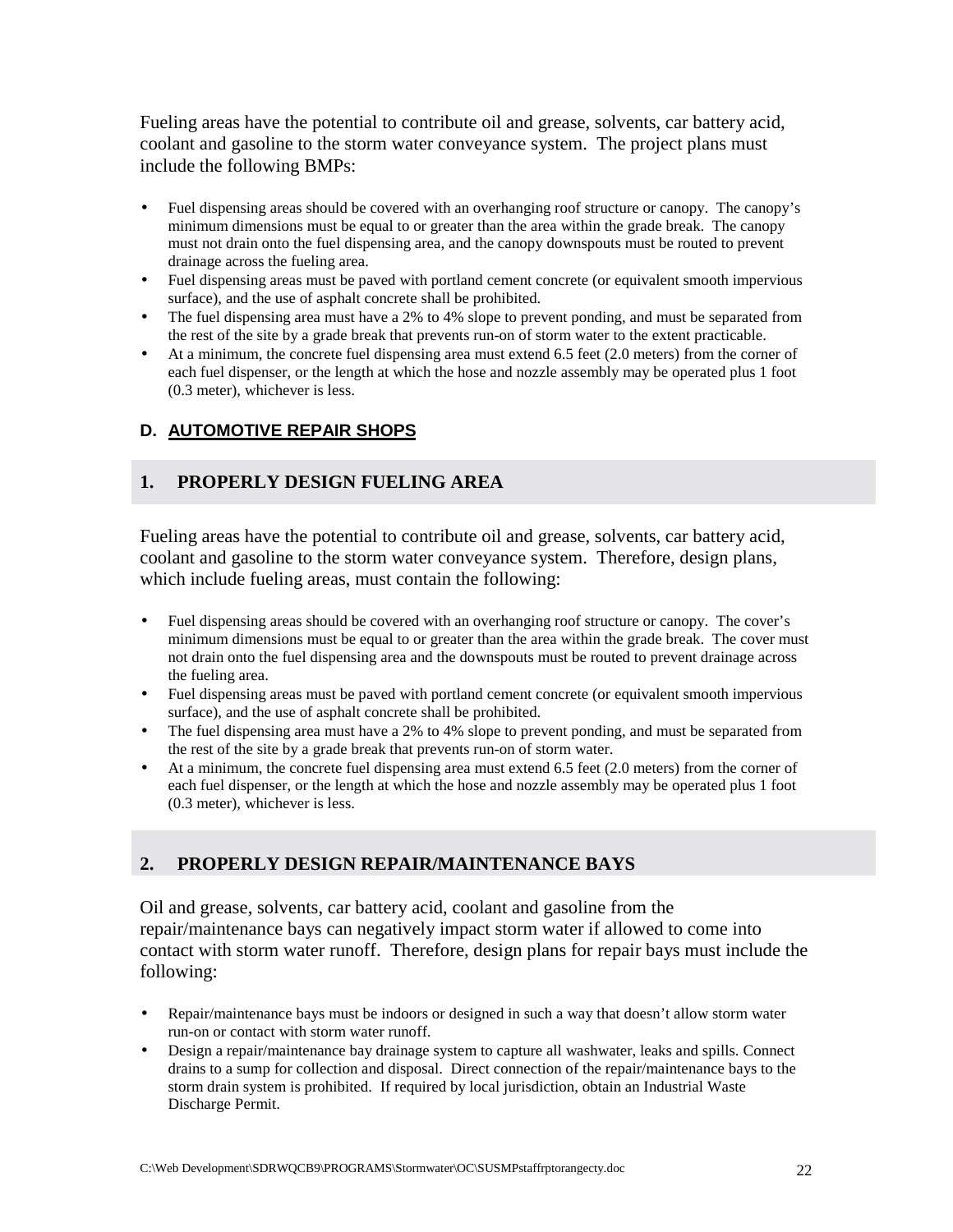## **3. PROPERLY DESIGN VEHICLE/EQUIPMENT WASH AREAS**

Vehicle/equipment washing/steam cleaning has the potential to contribute metals, oil and grease, solvents, phosphates, and suspended solids to the storm water conveyance system. To alleviate this problem, consider including in the project plans an area for washing/steam cleaning of vehicles and equipment. If such an area is included in the site design, it must meet the following:

• This area must be self-contained, covered, equipped with a clarifier, or other pretreatment facility, and properly connected to a sanitary sewer or to a permitted disposal facility.

## **4. PROPERLY DESIGN LOADING/UNLOADING DOCK AREAS**

Loading/unloading dock areas have the potential for material spills to be quickly transported to the storm water conveyance system. To minimize this potential, the following design criteria are required:

- Cover loading dock areas or design drainage to minimize run-on and runoff of storm water.
- Direct connections to storm drains from depressed loading docks (truck wells) are prohibited.

## **E. PARKING LOTS**

## **1. PROPERLY DESIGN PARKING AREA**

Parking lots contain pollutants such as heavy metals, oil and grease, and polycyclic aromatic hydrocarbons that deposit on these surfaces from motor vehicle traffic. These pollutants are directly transported to surface waters.

- Reduce impervious land coverage of parking areas
- Infiltrate runoff before it reaches storm drain system.
- Treat runoff before it reaches storm drain system

## **2. PROPERLY DESIGN TO LIMIT OIL AND PERFORM MAINTENANCE**

Parking lots may accumulate oil, grease, and water insoluble hydrocarbons from vehicle drippings and engine system leaks.

- Treat to remove oil and petroleum hydrocarbons at parking lots that are heavily used (e.g. fast food outlets, lots with 25 or more parking spaces , sports event parking lots, shopping malls, grocery stores, discount warehouse stores)
- Ensure adequate operation and maintenance of treatment systems particularly sludge and oil removal,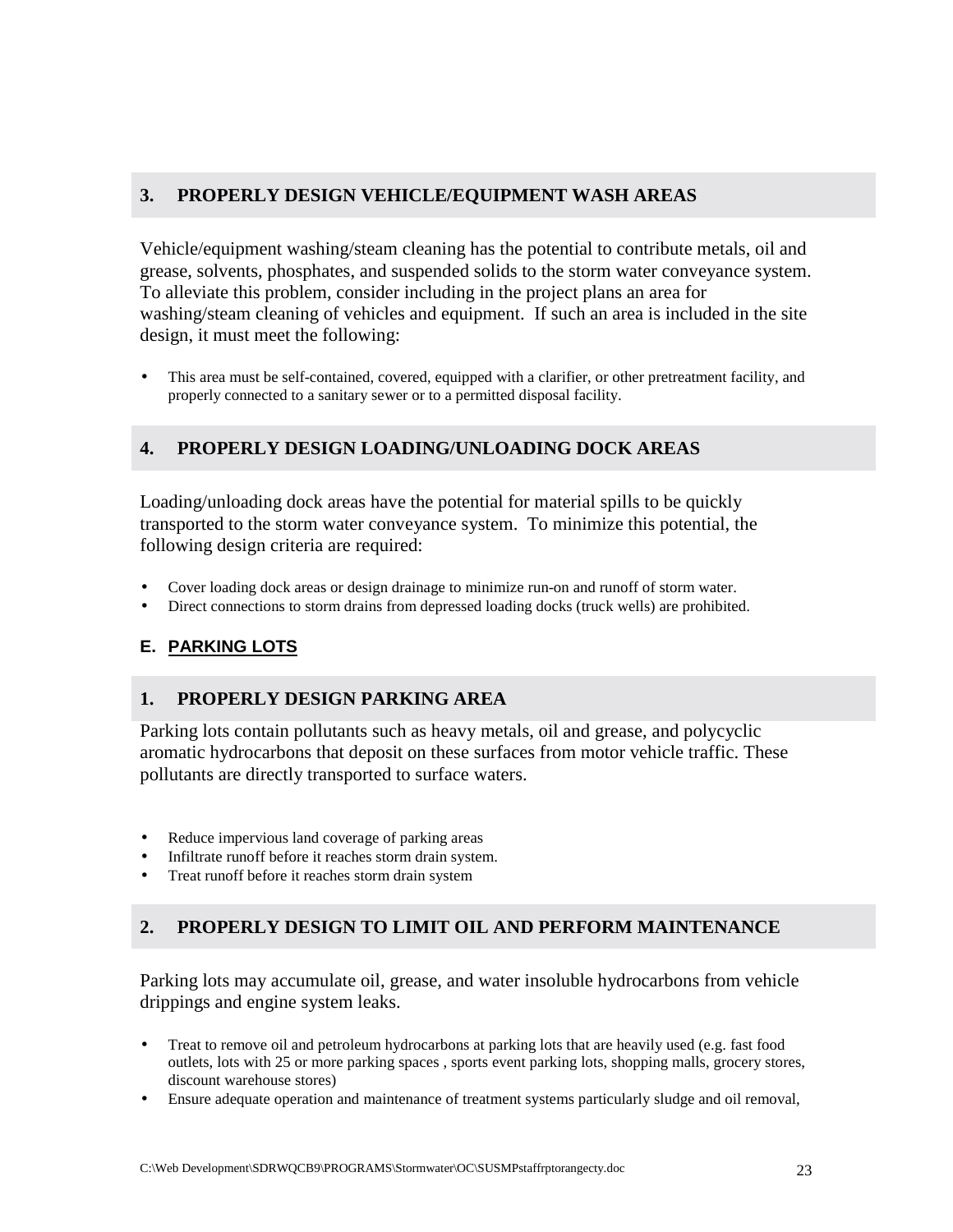## **11. WAIVER**

A Permittee may, through adoption of an ordinance or code inc incorporating the treatment requirements of the SUSMP, provide for a waiver from the requirement if impracticability for a specific property can be established. Recognized situations of impracticability include (i) extreme limitations of space for treatment on a redevelopment project, (ii) unfavorable or unstable soil conditions at a site to attempt infiltration, and (iii) risk of ground water contamination because an underground source of drinking water is less than 10 feet from the soil surface. Any other justification for impracticability must be separately approved by the Regional Board Executive Officer before it becomes recognized and effective. A waiver granted to any development or significant redevelopment project may be revoked by the Regional Board Executive Officer for cause and with proper notice upon petition.

If a waiver is granted for impracticability, the Permittee must require the project proponent to transfer the savings in cost, as determined by the Permittee, to a storm water mitigation fund to be used to promote regional or alternative solutions for storm water pollution in the storm watershed and operated by a public agency or a non-profit entity.

## **12. LIMITATION ON USE OF INFILTRATION BMPS**

Three factors significantly influence the potential for storm water to contaminate ground water. They are (i) pollutant mobility, (ii) pollutant abundance in storm water, (iii) and soluble fraction of pollutant. The risk of contamination of groundwater may be reduced by pretreatment of storm water. A discussion of limitations and guidance for infiltration practices is contained in, *Potential Groundwater Contamination from Intentional and Non-Intentional Stormwater Infiltration, Report No. EPA/600/R-94/051, USEPA (1994).*

In addition, the distance of the groundwater table from the infiltration BMP may also be a factor determining the risk of contamination. A water table distance separation of ten feet depth in California presumptively poses negligible risk for storm water not associated with industrial activity or high vehicular traffic.

Infiltration BMPs are not recommended for areas of industrial activity or areas subject to high vehicular traffic (25,000 or greater average daily traffic (ADT) on main roadway or 15,000 or more ADT on any intersecting roadway) unless appropriate pretreatment is provided to ensure groundwater is protected and the infiltration BMP is not rendered ineffective by overload.

## **13. ALTERNATIVE CERTIFICATION FOR STORM WATER TREATMENT MITIGATION**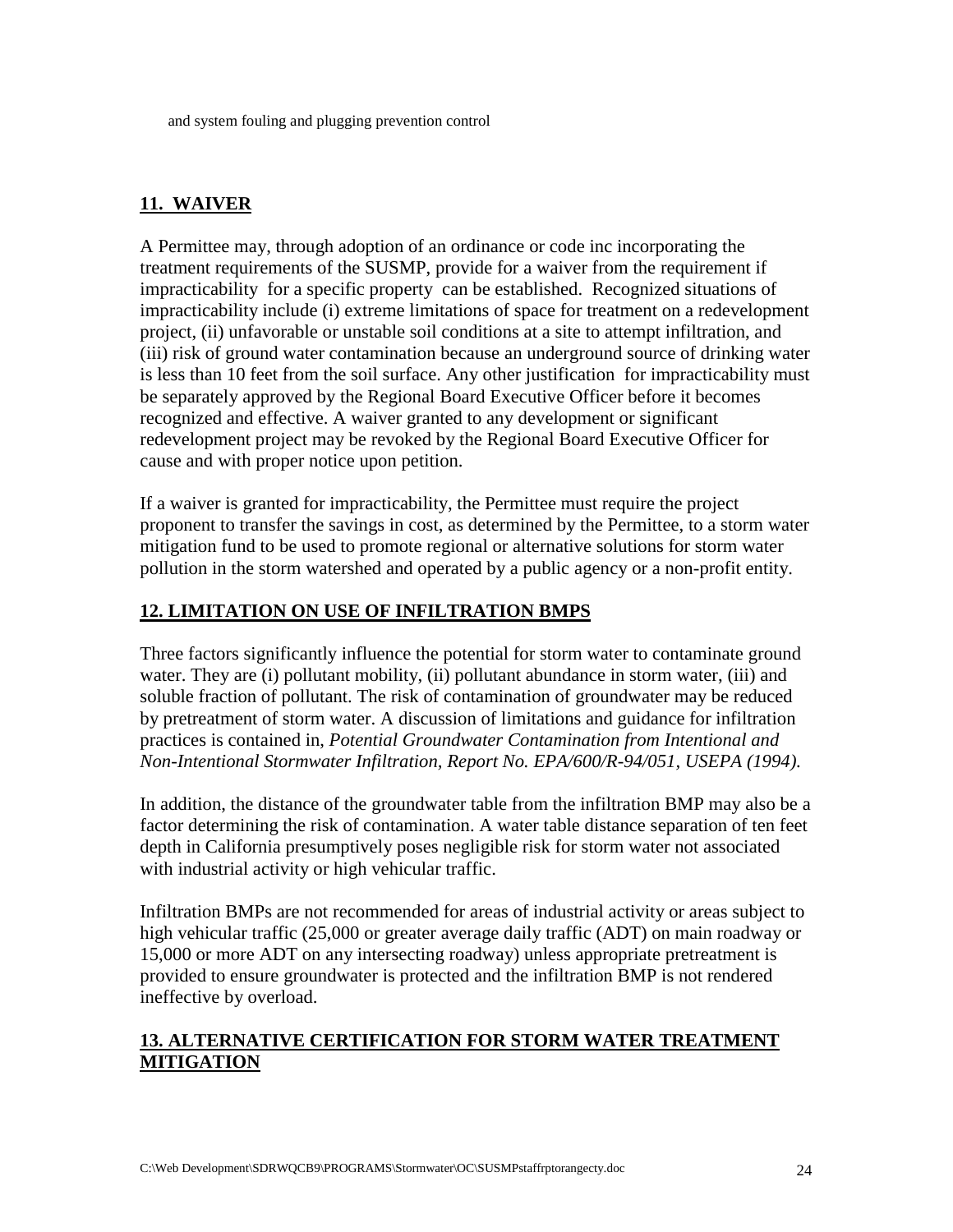A Permittee may elect to accept a signed certification that the plan meets the criteria established herein and that the plan preparer has undergone training on designing BMPs to meet the numerical mitigation criteria, in lieu of conducting detailed BMP review to verify treatment control BMP adequacy. The training must have been conducted by an organization with storm water BMP design expertise (e.g., a University, American Society of Civil Engineers, American Society of Landscape Architects, or the California Water Environment Association) with the training and curriculum accepted by the Regional Board Executive Officer. For the certification to be valid, training must have been received not more than two years prior to the signature date on the plan.

#### **SUGGESTED RESOURCES HOW TO GET A COPY Start at the Source** (1999) by Bay Area Stormwater Management Agencies Association Detailed discussion of permeable pavements and alternative driveway designs presented. **Bay Area Stormwater Management Agencies Association** 2101 Webster Street Suite 500 Oakland, CA 510-286-1255 **Design of Stormwater Filtering Systems** (1996) by Richard A. Claytor and Thomas R. Schuler Presents detailed engineering guidance on ten different stormwater filtering systems. **Center for Watershed Protection** 8391 Main Street Ellicott City, MD 21043 410-461-8323 **Better Site Design: A Handbook for Changing Development Rules in Your Community** (1998) Presents guidance for different model development alternatives. **Center for Watershed Protection** 8391 Main Street **Ellicott City, MD 21043** 410-461-8323 **Design Manual for Use of Bioretention in Stormwater Management** (1993) Presents guidance for designing bioretention facilities. **Prince George's County** Watershed Protection Branch 9400 Peppercorn Place, Suite 600 Landover, MD 20785 **Operation, Maintenance and Management of Stormwater Management** (1997) Provides a thorough look at stormwater practices **Watershed Management Institute, Inc. 410 White Oak Drive** Crawfordville, FL 32327 850-926-5310

including, planning and design considerations, programmatic and regulatory aspects, maintenance

considerations, and costs.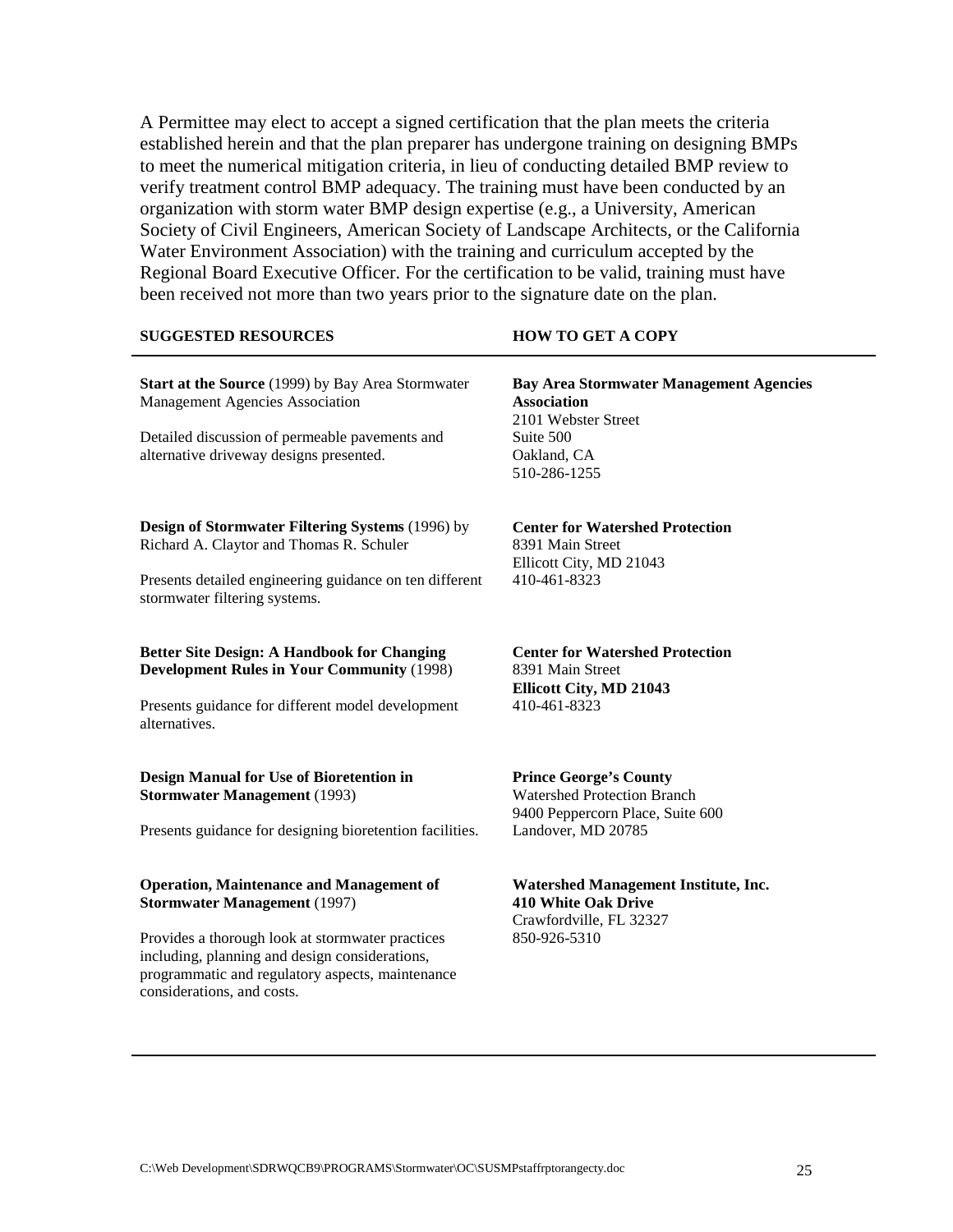## **TABLE 1 (Continued)**

| <b>SUGGESTED RESOURCES</b>                                                                                                                          | <b>HOW TO GET A COPY</b>                                                                                                             |
|-----------------------------------------------------------------------------------------------------------------------------------------------------|--------------------------------------------------------------------------------------------------------------------------------------|
| <b>California Storm Water Best Management Practices</b><br>Handbooks (1993) for Construction Activity,<br>Municipal, and Industrial/Commercial      | <b>Los Angeles County Department of Public Works</b><br><b>Cashiers Office</b><br>900 S. Fremont Avenue<br>Alhambra, CA 91803        |
| Presents a description of a large variety of structural and<br>good housekeeping BMPs.                                                              | 626-458-6959                                                                                                                         |
| Second Nature: Adapting LA's Landscape for<br><b>Sustainable Living (1999) by Tree People</b>                                                       | <b>Tree People</b><br>12601 Mullholland Drive<br>Beverly Hills, CA 90210                                                             |
| Detailed discussion of BMP designs presented to<br>conserve water, improve water quality, and achieve<br>flood protection.                          | 818-753-4600 (?)                                                                                                                     |
| Florida Development Manual: A Guide to Sound<br><b>Land and Water Management (1988)</b>                                                             | <b>Florida Department of the Environment 2600</b><br><b>Blairstone Road, Mail Station 3570</b><br>Tallahassee, FL 32399 850-921-9472 |
| Presents detailed guidance for designing BMPs                                                                                                       |                                                                                                                                      |
| <b>Stormwater Management in Washington State</b><br>(1999) Vols. 1-5                                                                                | <b>Department of Printing</b><br><b>State of Washington Department of Ecology</b><br>P.O. Box 798                                    |
| Presents detailed guidance on BMP design for new<br>development and construction.                                                                   | Olympia, WA 98507-0798<br>360-407-7529                                                                                               |
| <b>Maryland Stormwater Design Manual (1999)</b>                                                                                                     | <b>Maryland Department of the Environment</b><br>2500 Broening Highway                                                               |
| Presents guidance for designing storm water BMPs.                                                                                                   | Baltimore, MD 21224<br>410-631-3000                                                                                                  |
| <b>Guidance Specifying Management Measures for</b><br><b>Sources of Nonpoint Pollution in Coastal Waters</b><br>(1993) Report No. EPA-840-B-92-002. | <b>National Technical Information Service U.S.</b><br><b>Department of Commerce</b><br>Springfield, VA 22161<br>800-553-6847         |
| Provides an overview of, planning and design<br>considerations, programmatic and regulatory aspects,<br>maintenance considerations, and costs.      |                                                                                                                                      |
| <b>Caltrans Storm Water Quality Handbook: Planning</b><br>and Design Staff Guide (Best Management Practices<br>Handbooks (1998)                     | <b>California Department of Transportation</b><br>P.O. Box 942874<br>Sacramento, CA 94274-0001<br>916-653-2975                       |
| Presents guidance for design of storm water BMPs                                                                                                    |                                                                                                                                      |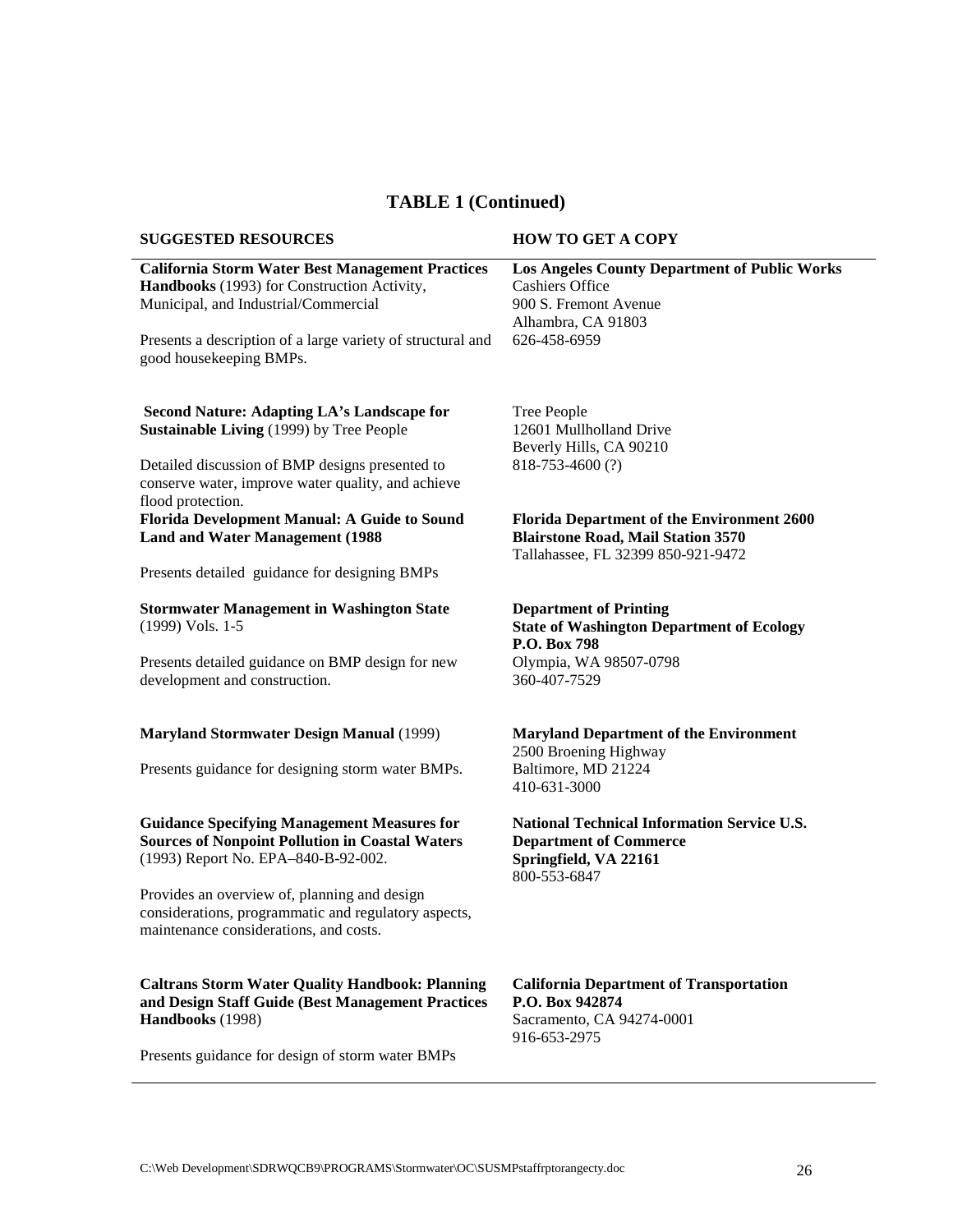#### TABLE 2: Example Best Management Practices (BMPs)

The following are examples of BMPs that can be used for minimizing the introduction of pollutants of concern that may result in significant impacts, generated from site runoff to the storm water conveyance system. (See Table 1: Suggested Resources for additional sources of information):

- Provide reduced width sidewalks and incorporate landscaped buffer areas between sidewalks and streets. However, sidewalk widths must still comply with regulations for the Americans with Disabilities Act and other life safety requirements.
- Design residential streets for the minimum required pavement widths needed to comply with all zoning and applicable ordinances to support travel lanes; on-street parking; emergency, maintenance, and service vehicle access; sidewalks; and vegetated open channels.
- Comply with all zoning and applicable ordinances to minimize the number of residential street cul-desacs and incorporate landscaped areas to reduce their impervious cover. The radius of cul-de-sacs should be the minimum required to accommodate emergency and maintenance vehicles. Alternative turnarounds should be considered.
- Use permeable materials for private sidewalks, driveways, parking lots, or interior roadway surfaces (examples: hybrid lots, parking groves, permeable overflow parking, etc.).
- Use open space development that incorporates smaller lot sizes.
- Reduce building density.
- Comply with all zoning and applicable ordinances to reduce overall lot imperviousness by promoting alternative driveway surfaces and shared driveways that connect two or more homes together.
- Comply with all zoning and applicable ordinances to reduce the overall imperviousness associated with parking lots by providing compact car spaces, minimizing stall dimensions, incorporating efficient parking lanes, and using pervious materials in spillover parking areas.
- Direct rooftop runoff to pervious areas such as yards, open channels, or vegetated areas, and avoid routing rooftop runoff to the roadway or the storm water conveyance system.
- Vegetated swales and strips
- Extended/dry detention basins
- Infiltration basin
- Infiltration trenches
- Wet ponds
- Constructed wetlands
- Oil/Water separators
- Catch basin inserts
- Continuous flow deflection/ separation systems
- Storm drain inserts
- Media filtration
- Bioretention facility
- Dry-wells
- Cisterns
- Foundation planting
- Catch basin screens
- Normal flow storage/ separation systems
- Clarifiers
- Filtration systems
- Primary waste water treatment systems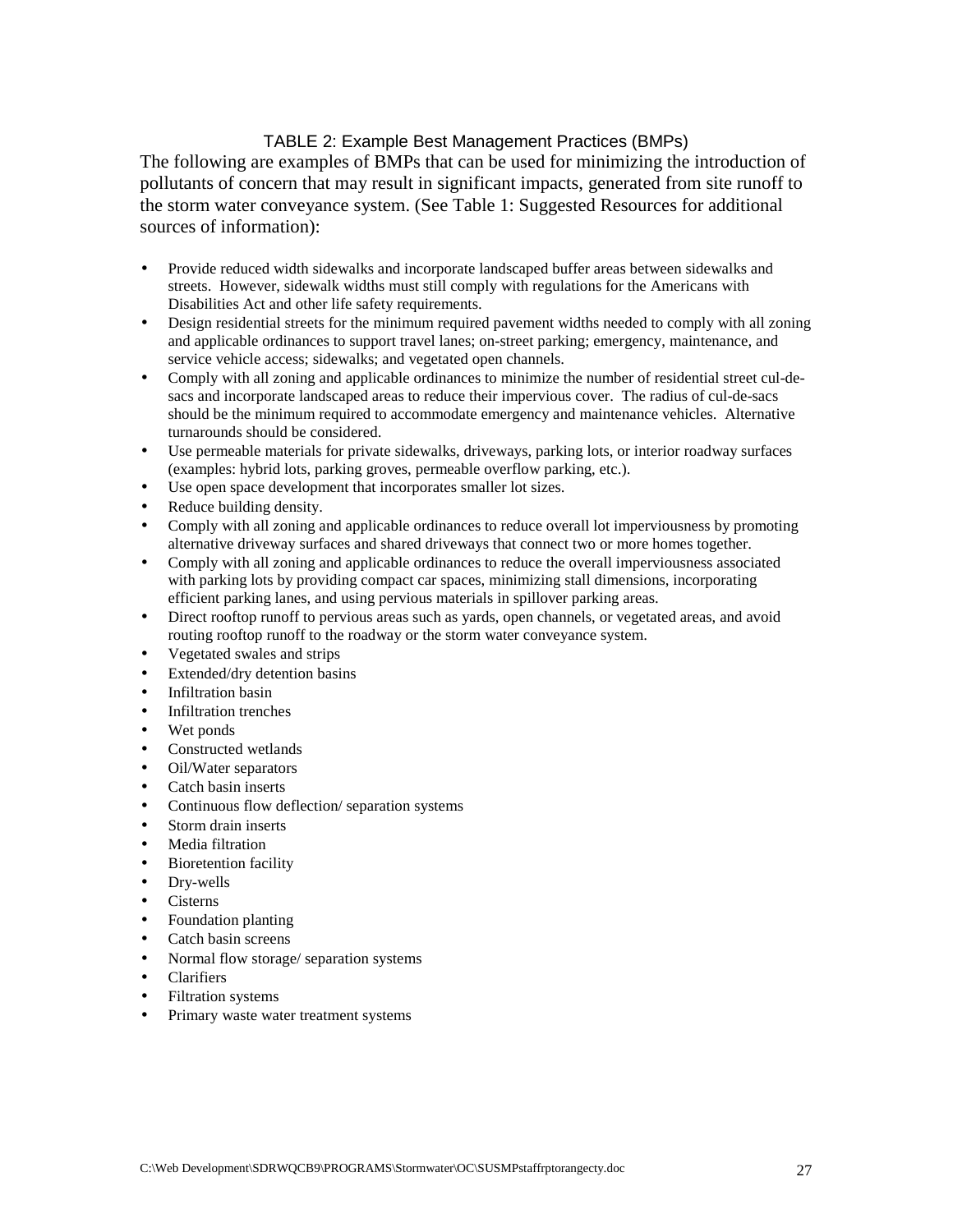# **Attachment B**

STANDARD URBAN STORM WATER MITIGATION PLANS (SUSMPs) Numerical Sizing Criteria for Development Planning Sample Calculations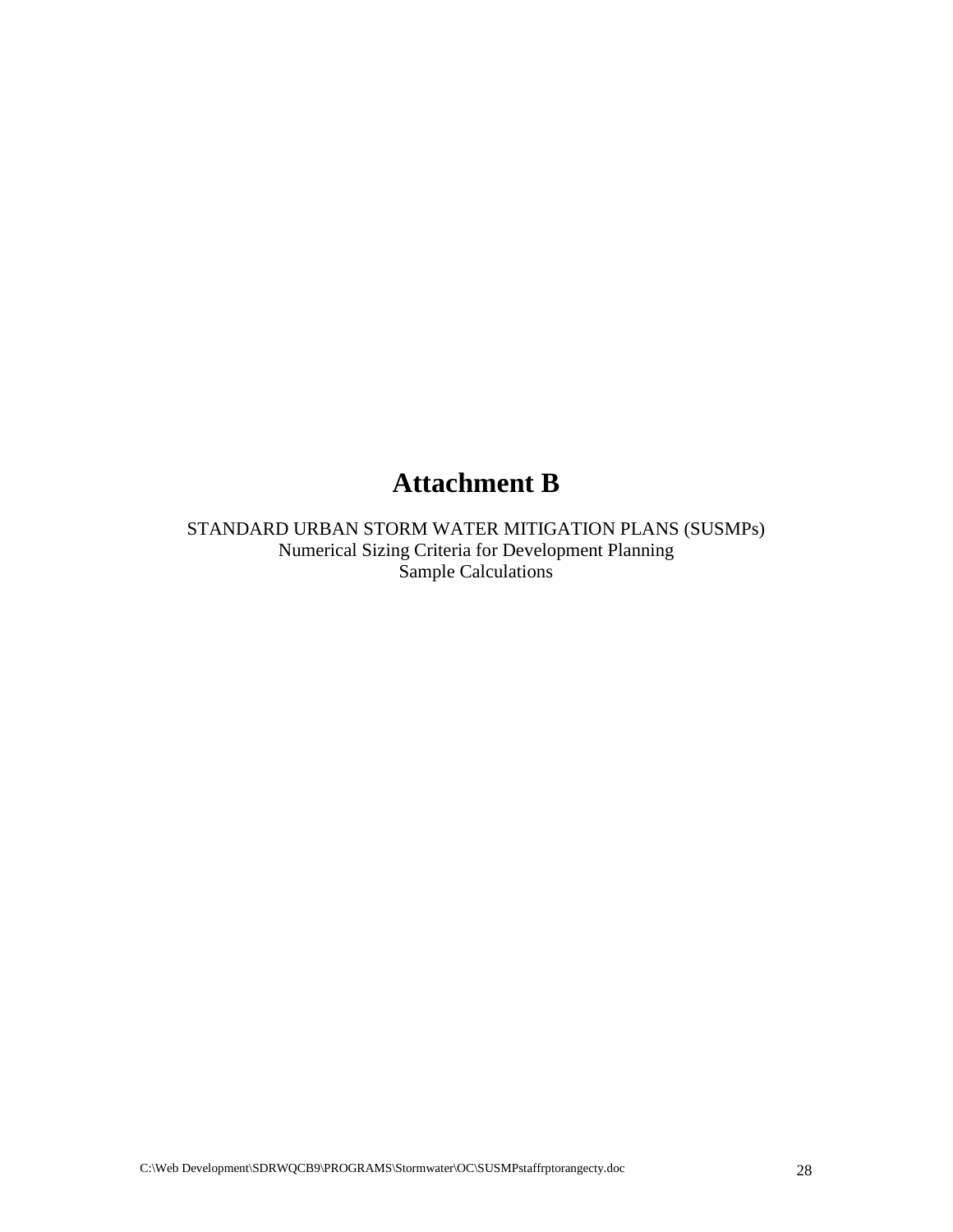#### **STANDARD URBAN STORM WATER MITIGATION PLANS (SUSMPs)**

#### **Numerical Sizing Criteria for Development Planning**

#### Sample Calculations

Sample calculations for using the numerical sizing criteria under consideration by the San Diego Regional Water Quality Control Board were performed for a hypothetical commercial development. The case examples illustrate that (i) the three different numerical sizing criteria for calculating best management practice (BMP) sizing dimensions produce values that are within 15 percent of one another; (ii) the sizing criteria for treatment BMPs (i.e., infiltration trenches) based on filtration and adsorption, as opposed to storage, are reasonable and practicable using the numerical sizing criteria being considered by the Regional Board; and (iii) commercially available catch-basin inserts are adequately manufactured to handle and treat flows equivalent to the storage volume that is needed for a detention basin BMP.

Requirement: capture of  $85<sup>th</sup>$  percentile rainfall event Project: Light industrial warehouse/office with parking lot Project Size:  $240,000$  sq. ft =  $5.51$  acres

**Case Sample 1 - Detention Basin:** Sample calculation demonstrates the water quality treatment volume required to size a detention basin using (a) the maximized water quality treatment volume method; (b) the  $85<sup>th</sup>$  percentile rainfall event treatment volume for Orange County; and (c) the 90 percent annual runoff volume capture method.

(a) Maximized Water Quality Treatment Method – WEF Manual of Practice#23 (Chap 5)

Maximized Detention Volume,  $P_0 = a C P_6$  [WEF, p.175]

For 85<sup>th</sup> percentile event capture for 24 hours

Regression constant,  $a = 1.299$  [WEF, Tbl 5.4, p.177] Mean Storm Depth,  $P_6 = 0.57$  in. [WEF, Fig 5.3, p.176] *(Note: Local precipitation record can be used to calculate more accurate P6 for the site)* Runoff Coefficient,  $C = 0.9$  [Dunne, p.300]

 $\Rightarrow$  P<sub>o</sub> = 1.299 x 0.9 x 0.57 = 0.67 inch

 $\Rightarrow$  Required storage volume = P<sub>o</sub> x area of site

 $\implies$  = (0.67 in/12) x 240,000 sq. ft

 $\Rightarrow$  13,400 cu. ft

**Basin Size ~ 40'L x 30'W x 11.5'D**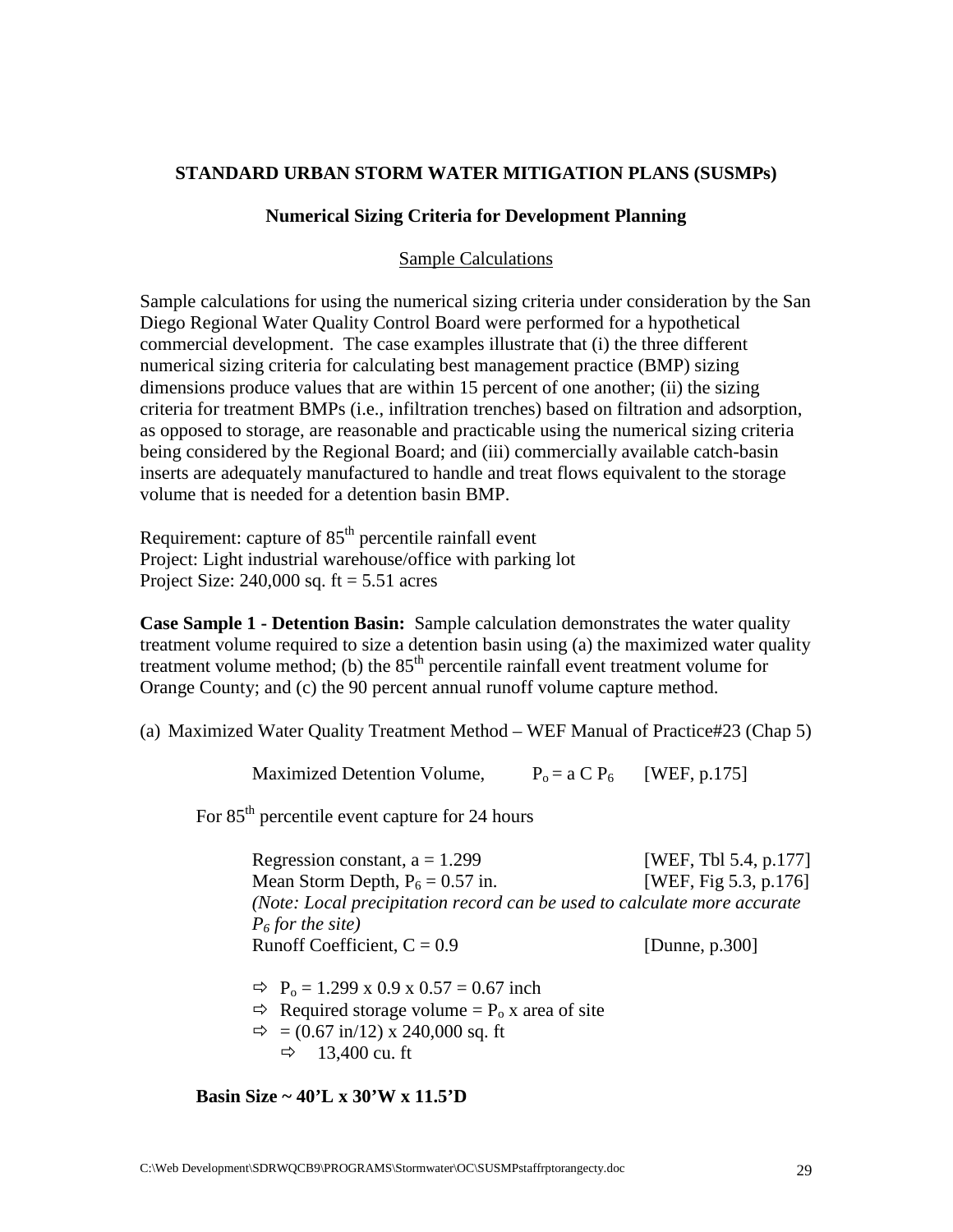(b) Using treatment volume from all events up to and including 0.8"rainfall

 $P_0 = 0.8$  in.

 $\implies$  Required storage volume = (0.8 in/12) x 240,000 sq. ft

 $\Rightarrow$  16,000 cu. ft

## **Basin Size ~ 40'L x 30'W x 13.5'**

(c) California Stormwater Handbook

90 percent annual runoff volume capture for 40 hours [Indus. Handbook, p. D1]

## **Use Riverside 40 Hour Detention Storage Analysis Curve [Indus. Handbook, p. D3]**

Unit basin storage volume  $= 0.049$  ac-ft/ac [Indus. Handbook, p. D9]

- $\Rightarrow$  Required storage volume = Unit basin storage x area of site
- $\Rightarrow$  = 0.049 ac-ft/ac x 5.51 ac
- $\Rightarrow$  = 0.27 ac-ft
- $\Rightarrow$  = 11,761 cu. ft

## **Basin Size ~ 40'L x 30'W x 10'D**

**Case Example 2 – Infiltration Trench:** These calculations demonstrate sizing of an alternate BMP to achieve storm water treatment without storage capture as would be required with the detention basin BMP illustrated in Case Example 1. The method used is the maximized water quality treatment approach.

| Area of project $= 5.51$ acres |                    |
|--------------------------------|--------------------|
| Runoff Coefficient $= 0.9$     | [Dunne, p. $300$ ] |
|                                |                    |

Requisite site conditions: [WEF, p. 206]

- High groundwater must be  $> 4$  ft. below bottom of infiltration trenches
- Bedrock must be  $> 4$ . ft. below bottom of the trenches
- No fill or recompacted soil in and around the trenches
- Soil around the trenches must be of HSG Group A or B

Assumptions:

- Sandy soil on site
- Hydraulic conductivity,  $K = 3.3 \times 10^{-3}$  ft/sec [WEF, Tbl 5.11, p. 205]
- Trench is filled with mix of uniform and graded gravel
- Porosity of trench fill,  $p = 35\%$  [WEF, Tbl 5.12, p. 206]
- Width of trench,  $W = 3$  ft [WEF, p. 206]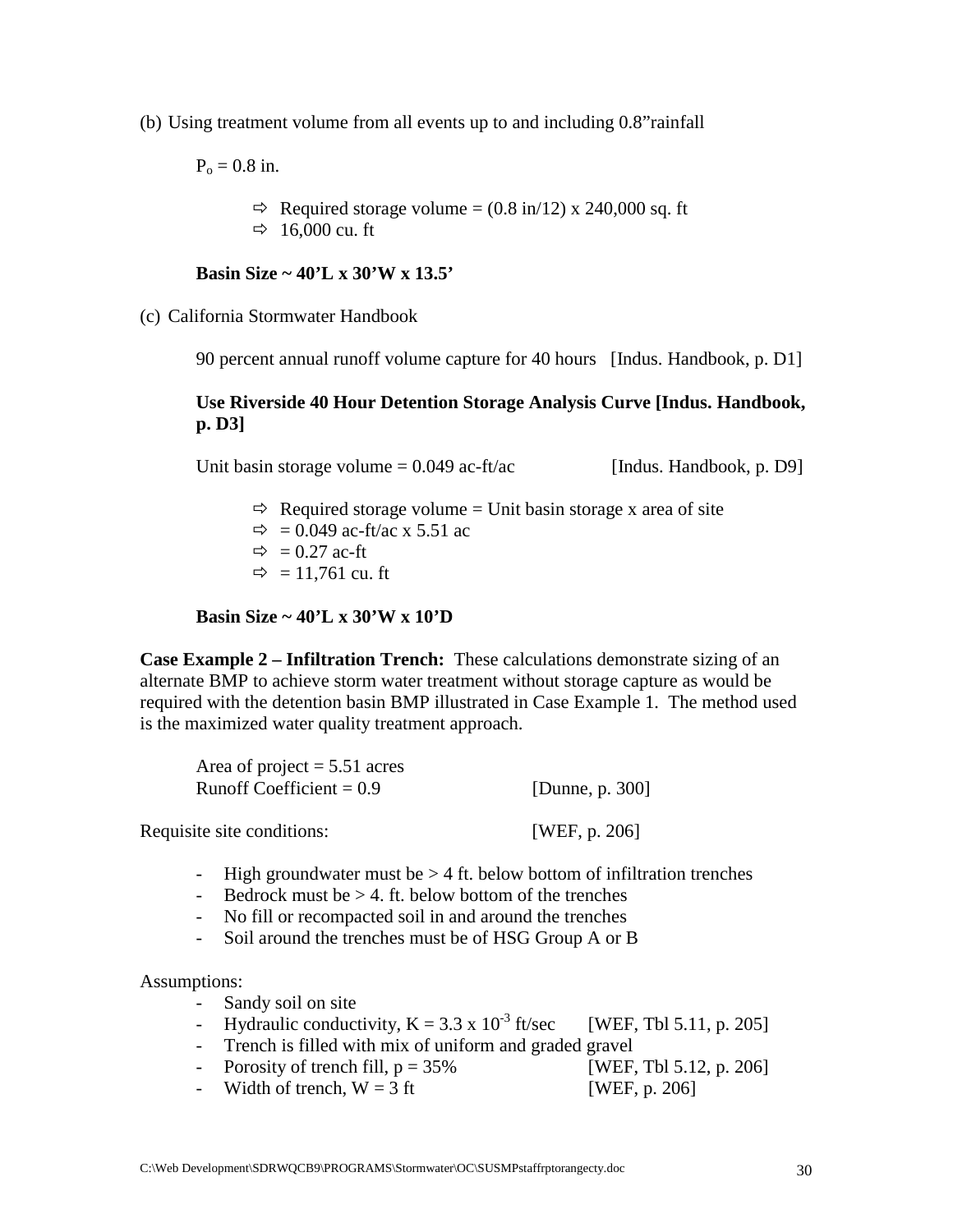"Maximized" storm volume  $(V_r)$  calculated in Case Example 1,  $P_o = 13,400$  cu. ft

⇒ Volume of the required trench with gravel,  

$$
V_T = Vr/p = 13400
$$
 cu. ft/ 0.35 = 38,286 cu. ft

Total area of the sides of the trenches,  $A_T = 2 V_T/Kt$  [WEF, Eq. 5.7, pg. 209]

If all captured runoff  $(V_r)$  is to drain out of the trench in one day,

 $t = 24$  hours = 86,400 sec  $\Rightarrow$  A<sub>T</sub> = 2 x 38,286 / (3.3 x 10<sup>-3</sup> x 86,400) = 268.6 sq. ft

#### **Required Trench Size ~ 3'W x 4'D x 68'L**

**Case Example 3 – Catchbasin Inserts:** This calculation demonstrates that commercially available catch-basin inserts are adequately designed for flow treatment equivalent to the storage volume required in Case Example 1, based on manufacturers product performance claims.

To treat the "maximized" treatment volume calculated for detention basin (Case Example 1) in 24 hours,

 $\Rightarrow$  Outflow rate = 13,400 cu. ft / 24 hours = 69.6 gpm

Commercially available inserts:

|  | a. Aquashield Model 300, capacity 855 gpm |  |  | [Aquashield] |
|--|-------------------------------------------|--|--|--------------|
|--|-------------------------------------------|--|--|--------------|

b. Fossil Filter, 2' x 2' Rectangular, capacity 76 gpm [Fossil Filter]

Each of these will require a catch basin to collect runoff and drainage pipings for outflow from the inserts.

**Case Example 4 – Infiltration Field:** Sample calculation demonstrates the water quality treatment volume required to size a landscaped field for infiltration using the maximized water quality treatment method. A project site can be graded to direct storm water flows towards landscaped topographical depressions, which can function in a manner similar to detention basins.

"Maximized" Treatment Volume (from Case Example 1) = 13,400 cu. ft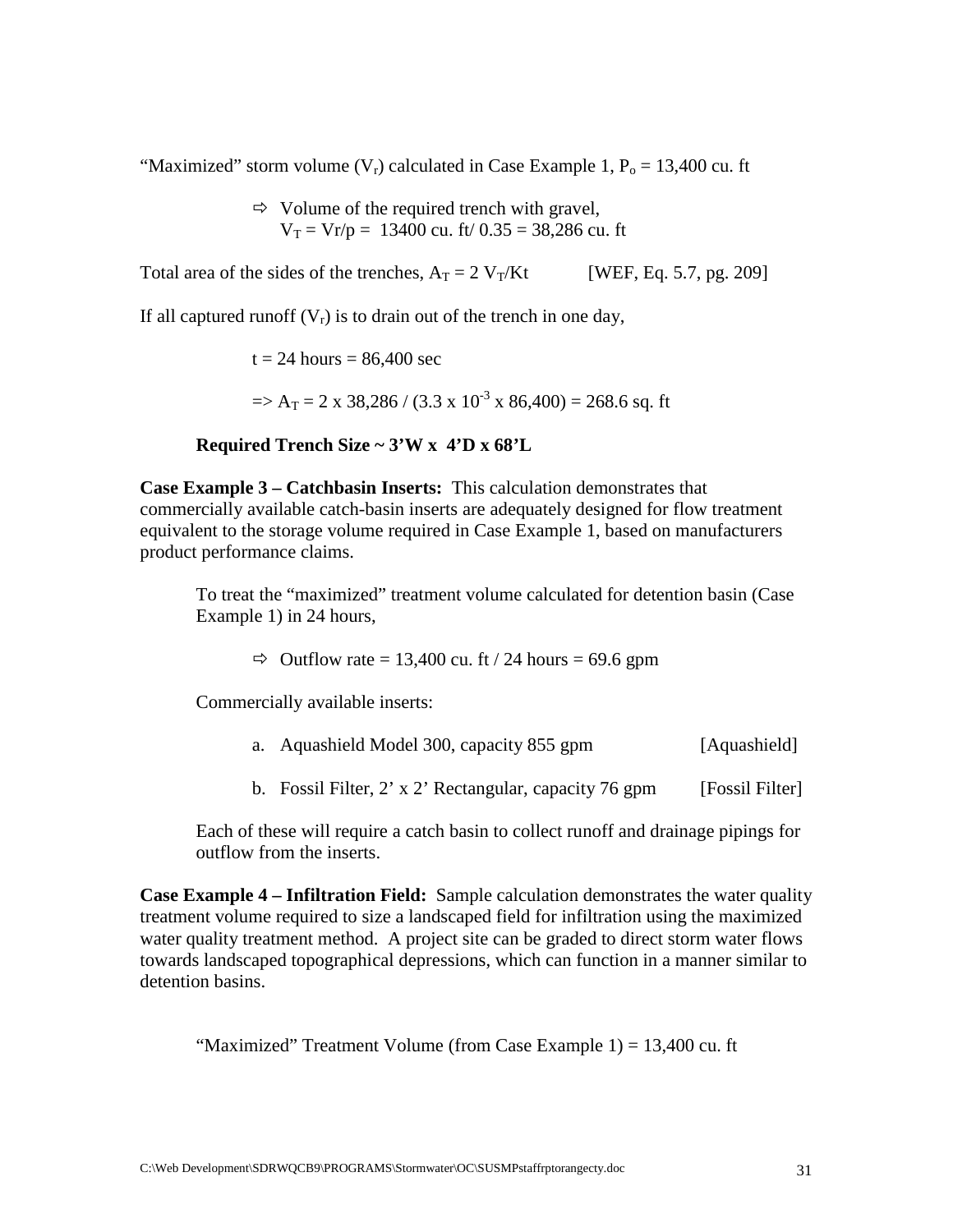## **Infiltration Field Size ~ 100'L x 67'W x 2'D**

## **References**

Aquashield, Remedial Solutions, Inc., 1999.

Dunne, Thomas and Leopold, Luna B., *Water in Environmental Planning*, W.H. Freeman and Company, New York, 1978.

Fossil Filter, Kristar Enterprise, 1996.

Storm Water Quality Task Force, *California Best Management Practice Handbook – Industrial Handbook*, 1993.

Water Environment Federation (WEF), *Urban Runoff Quality Management*, WEF Manual of Practice No. 23, Joint Task of the WEF and ASCE, 1998.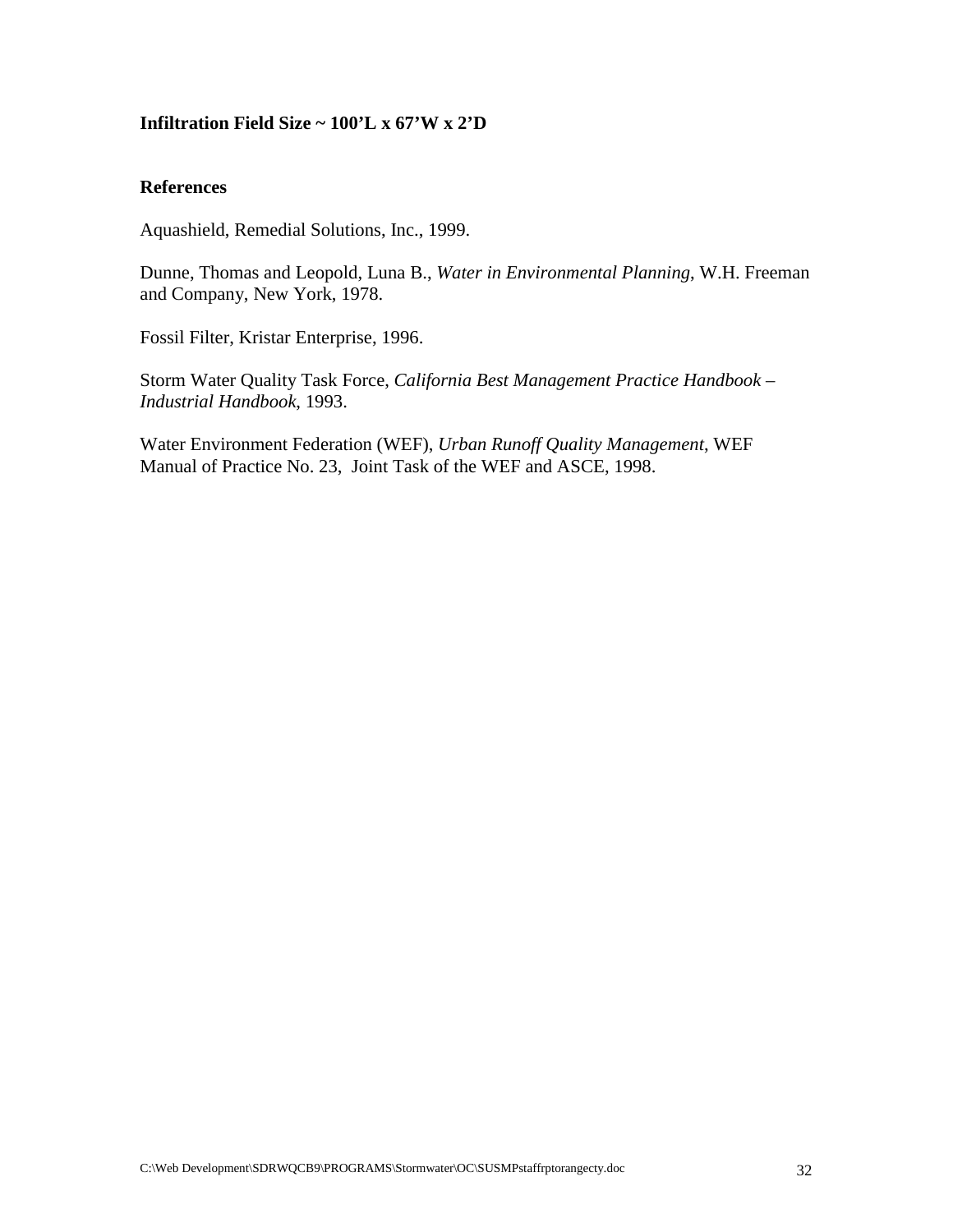# **Attachment C**

Calculation of 85<sup>th</sup> Percentile Storm Event for Southern Orange County Area Covered by the Permit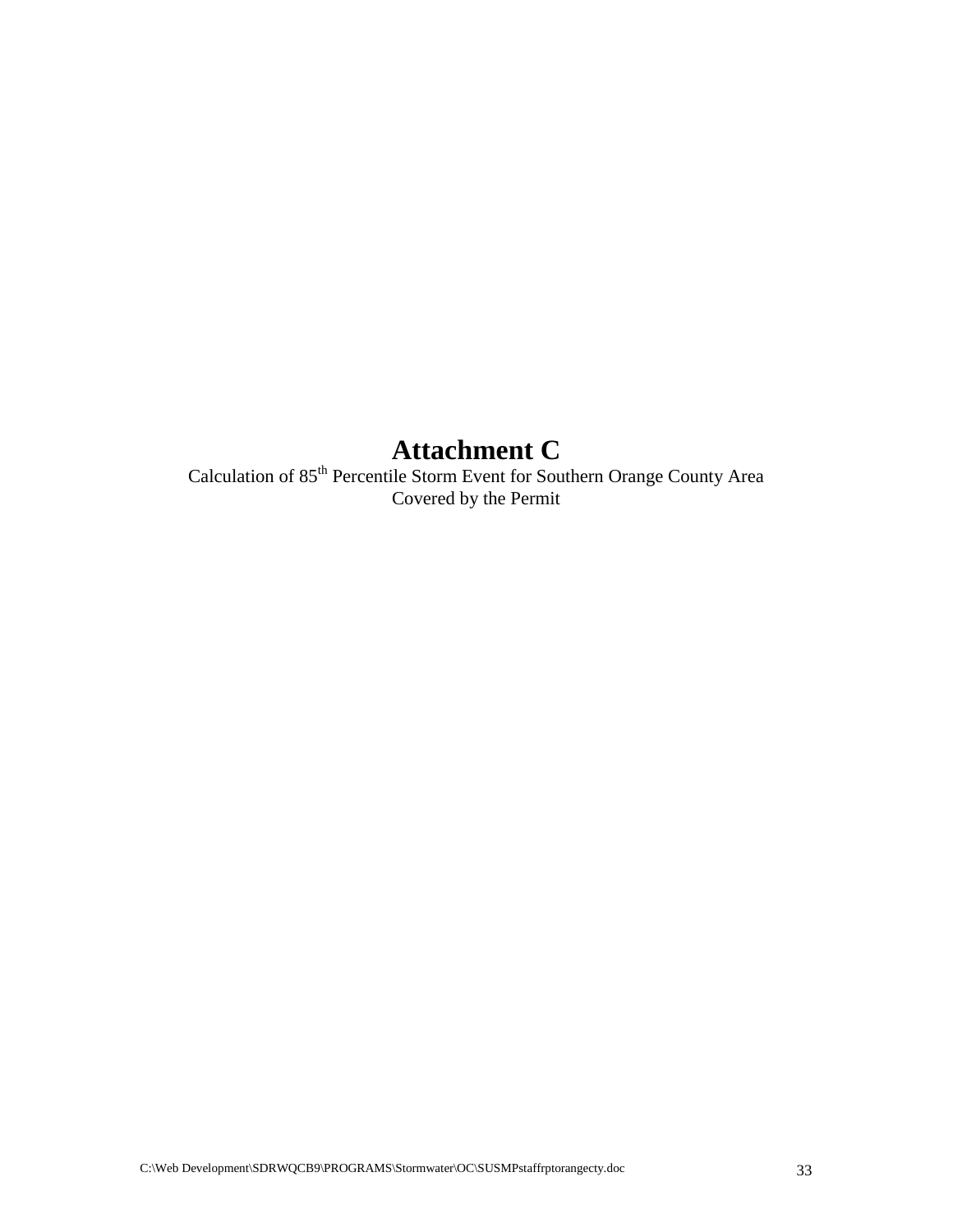## **Calculation of 85th Percentile Storm Event for Southern Orange County Area Covered by the Permit**

Laguna Beach\* (1929-1999)

| Total Range (Inches) Number of Storms Cumulative Cumulative Percent |     |      |         |
|---------------------------------------------------------------------|-----|------|---------|
| $0.01 - 0.09$                                                       | 852 | 852  | 35.11%  |
| $0.10 - 0.49$                                                       | 988 | 1840 | 75.81%  |
| $0.50 - 0.99$                                                       | 368 | 2208 | 90.98%  |
| $1.00 - 1.99$                                                       | 175 | 2383 | 98.19%  |
| $2.00 - 2.99$                                                       | 38  | 2421 | 99.75%  |
| $3.00 - 3.99$                                                       | 5   | 2426 | 99.96%  |
| $4.00 - 4.99$                                                       |     | 2426 | 99.96%  |
| $5.00 - 5.99$                                                       |     | 2427 | 100.00% |

Palisades Reservoir (1966-1999)

| Total Range (Inches)   Number of Storms   Cumulative   Cumulative Percent |     |      |         |
|---------------------------------------------------------------------------|-----|------|---------|
| $0.01 - 0.09$                                                             | 331 | 331  | 30.28%  |
| $0.10 - 0.49$                                                             | 471 | 802  | 73.38%  |
| $0.50 - 0.99$                                                             | 179 | 981  | 89.75%  |
| $1.00 - 1.99$                                                             | 91  | 1072 | 98.08%  |
| $2.00 - 2.99$                                                             | 16  | 1088 | 99.54%  |
| $3.00 - 3.99$                                                             | 5   | 1093 | 100.00% |

Sulphur Creek Dam (1975-1999)

| Total Range (Inches) Number of Storms   Cumulative   Cumulative Percent |     |     |         |
|-------------------------------------------------------------------------|-----|-----|---------|
| $0.01 - 0.09$                                                           | 231 | 231 | 26.89%  |
| $0.10 - 0.49$                                                           | 378 | 609 | 70.90%  |
| $0.50 - 0.99$                                                           | 149 | 758 | 88.24%  |
| $1.00 - 1.99$                                                           | 80  | 838 | 97.56%  |
| $2.00 - 2.99$                                                           | 15  | 853 | 99.30%  |
| $3.00 - 3.99$                                                           | 5   | 858 | 99.88%  |
| $4.00 - 4.99$                                                           |     | 859 | 100.00% |

Average 85<sup>th</sup> Percentile Storm Event For Area=

(Laguna Beach + Palisades Reservoir + Sulphur Creek Dam)/3

 $(0.7 + 0.8 + 0.9)/3 = 0.8$  inch  $85<sup>th</sup>$  Percentile Storm Event for Orange County Region

\*All precipitation data from County of Orange Public Facilities Resources Department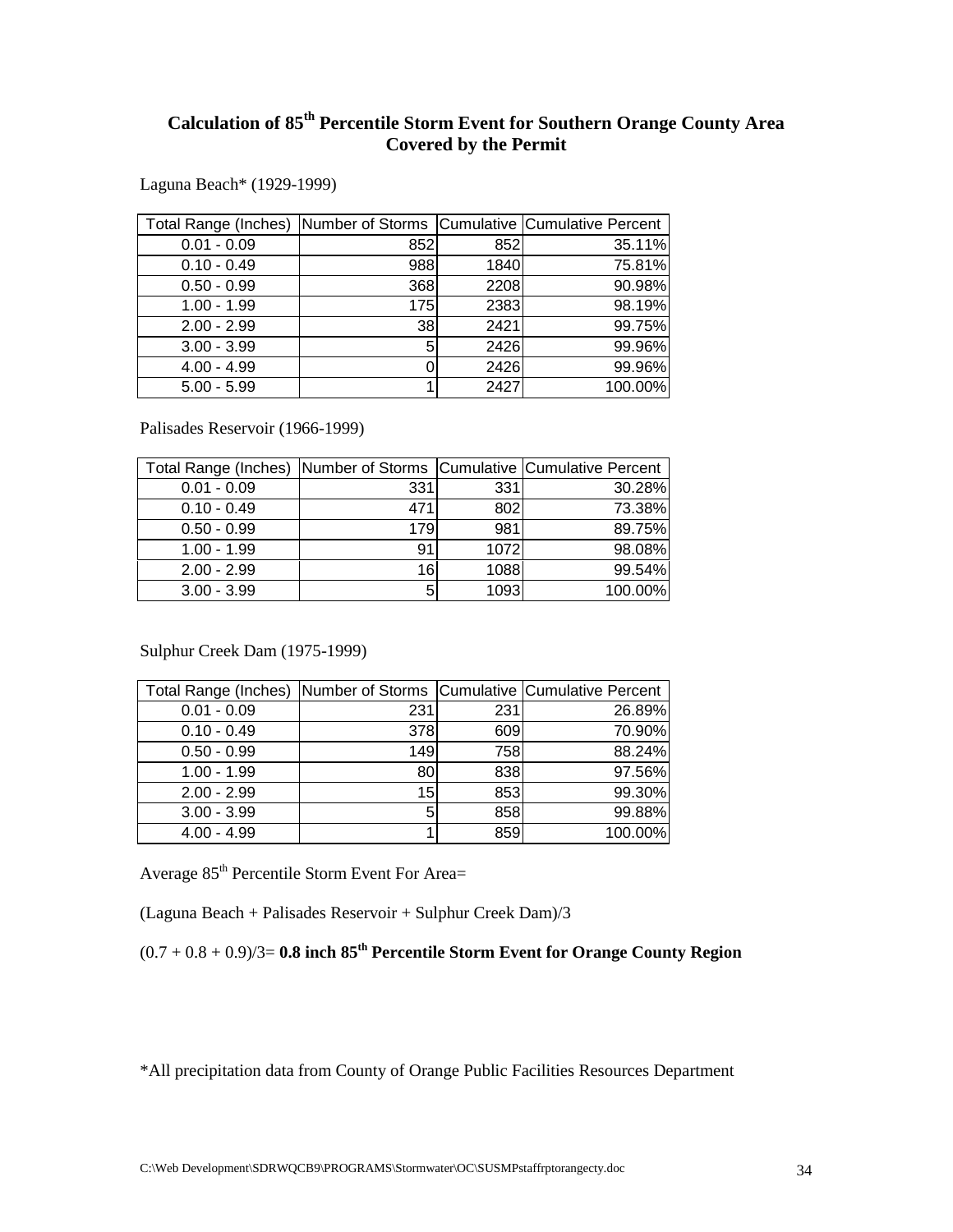

**Cumulative Probabaility 24-Hour Rainfall Palisades Reservoir (1966-1999)**

From the graph,  $85<sup>th</sup>$  Percentile Storm Event is 0.8 inch.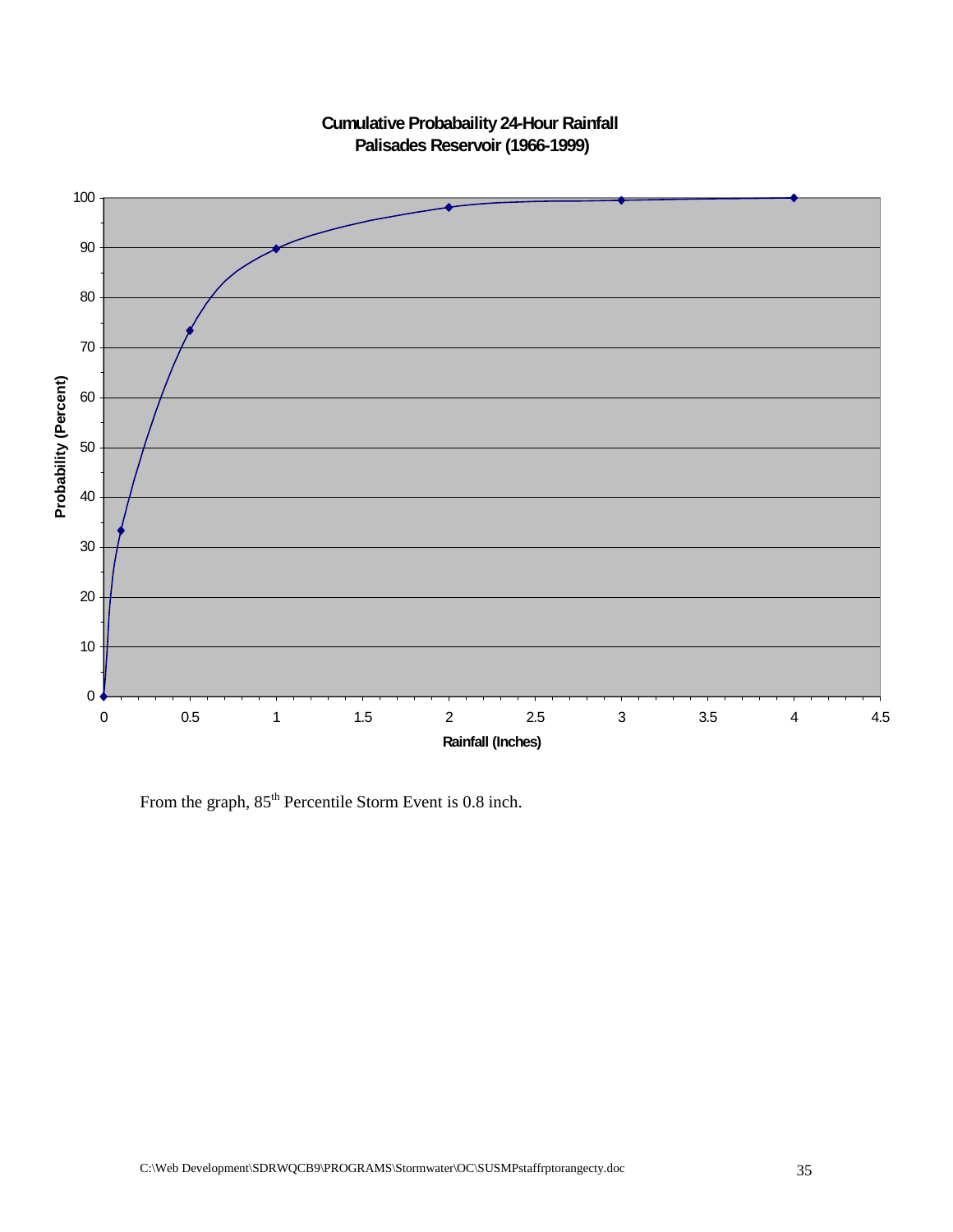

## **Cumululative Probability 24-hour Rainfall Sulphur Creek Dam (1975-1999)**

From the graph,  $85<sup>th</sup>$  Percentile Storm Event is 0.9 inch.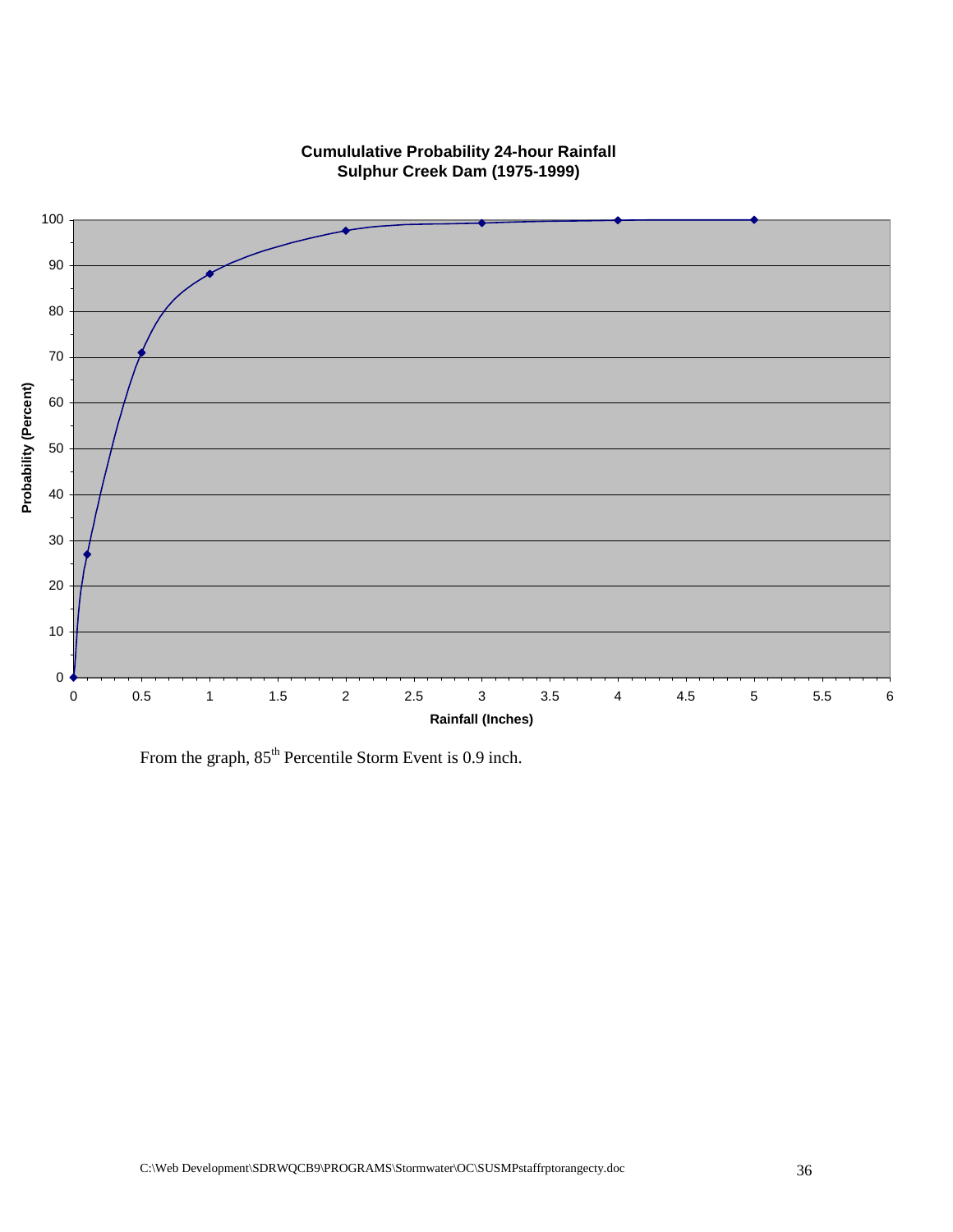

**Cumulative Probability 24-hour Rainfall Laguna Beach (1929-1999)**

From the graph,  $85<sup>th</sup>$  Percentile Storm Event is 0.7 inch.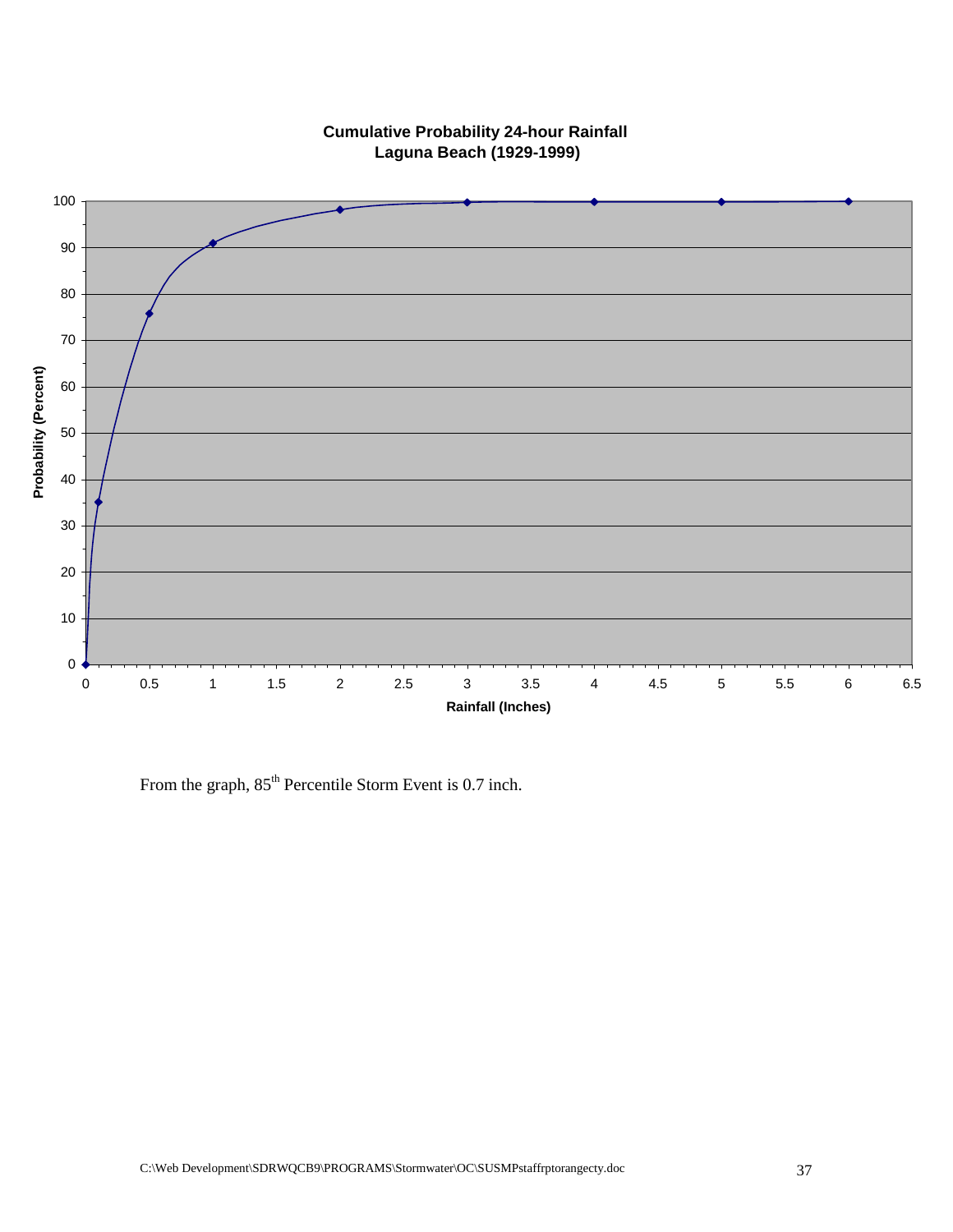## **ATTACHMENT D**

STANDARD URBAN STORM WATER MITIGATION PLANS Numerical Sizing Criteria for Development Planning BMP Cost Estimates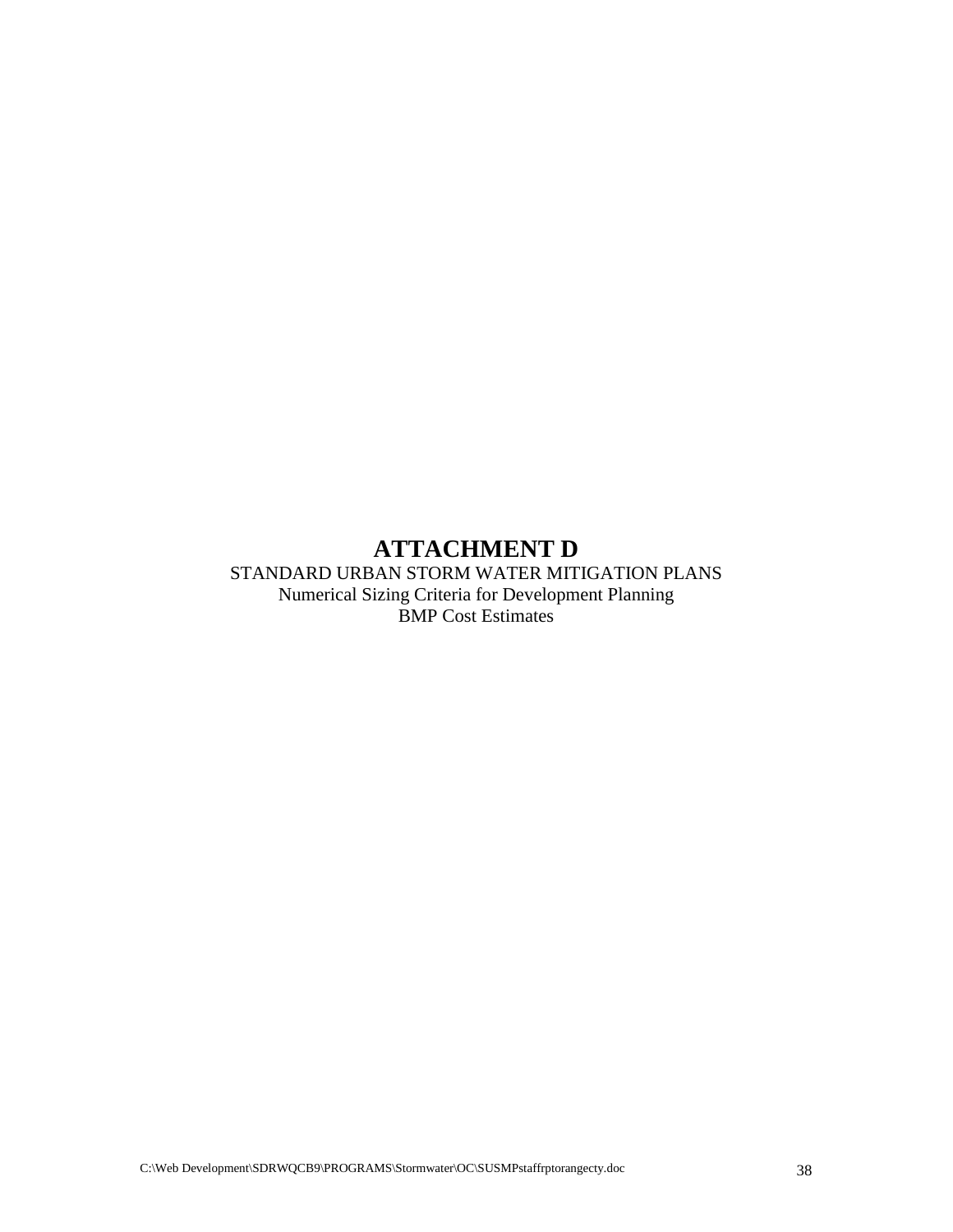## **STANDARD URBAN STORM WATER MITIGATION PLANS**

#### **Numerical Sizing Criteria for Development Planning**

#### BMP Cost Estimates

Cost estimates have been developed for post-construction BMPs for a commercial development project using the numerical sizing criteria under consideration by the San Diego Regional Water Quality Control Board. The cost estimate calculations are based on cost estimates developed by the Los Angeles Regional Board Water Quality Control Board and City of Los Angeles staff. The San Diego Regional Board realizes costs in the Los Angeles Region will not be identical to those in the San Diego Region. However, the cost estimates should be similar, providing adequate information for analysis at the planning level.

The cost estimates indicate that the capital and maintenance costs associated with treatment BMPs sized to meet the numerical sizing criteria are reasonable and amount to less than 0.7 percent of the project cost. The total cost of the project was estimated to be \$6.5 million and includes the land acquisition, engineering and design, any clean-ups, construction, permits, etc.

#### **Case Example 1 – Detention Basin**

| Excavation and haul away - \$22/ cu. yd                                                                                                                                                                                                                                                                                                                                            |                   |  |
|------------------------------------------------------------------------------------------------------------------------------------------------------------------------------------------------------------------------------------------------------------------------------------------------------------------------------------------------------------------------------------|-------------------|--|
| $\Rightarrow$ Warehouse Project: 13,400 cu. ft = 496 cu. yd = \$10,912                                                                                                                                                                                                                                                                                                             |                   |  |
| Land Cost - $$25 / sq. ft$                                                                                                                                                                                                                                                                                                                                                         | $\lceil 2 \rceil$ |  |
| Warehouse Project: $40' \times 30' = 1200$ sq. ft = \$30,000<br>⇨                                                                                                                                                                                                                                                                                                                  |                   |  |
| Maintenance $cost - 1$ clean out per year                                                                                                                                                                                                                                                                                                                                          |                   |  |
| Event mean TSS concentration for Commercial Area = $91 \text{ mg/L}$                                                                                                                                                                                                                                                                                                               | $\lceil 3 \rceil$ |  |
| Total rainfall volume captured by basin<br>$\sim$ 70% of 9 in. per year<br>$= (6.3 \text{ in.}/12) \times 240,000$<br>$= 126,000$ cu. ft<br>$= 3,567,942$ L<br>TSS collected = 80% (91 mg/L x 3,567,942) = 324.7 kg/yr<br>If sediment density = 1.5 tons/cu. yd, total TSS removed = $0.23$ cu. yd/yr<br>$\Rightarrow$ Clean Out Cost: 1 cu. yd / 4 years = \$99/4 yrs = \$25 / yr |                   |  |
|                                                                                                                                                                                                                                                                                                                                                                                    |                   |  |

**Total Capital Cost = \$40,912 Annual Maintenance = \$ 25**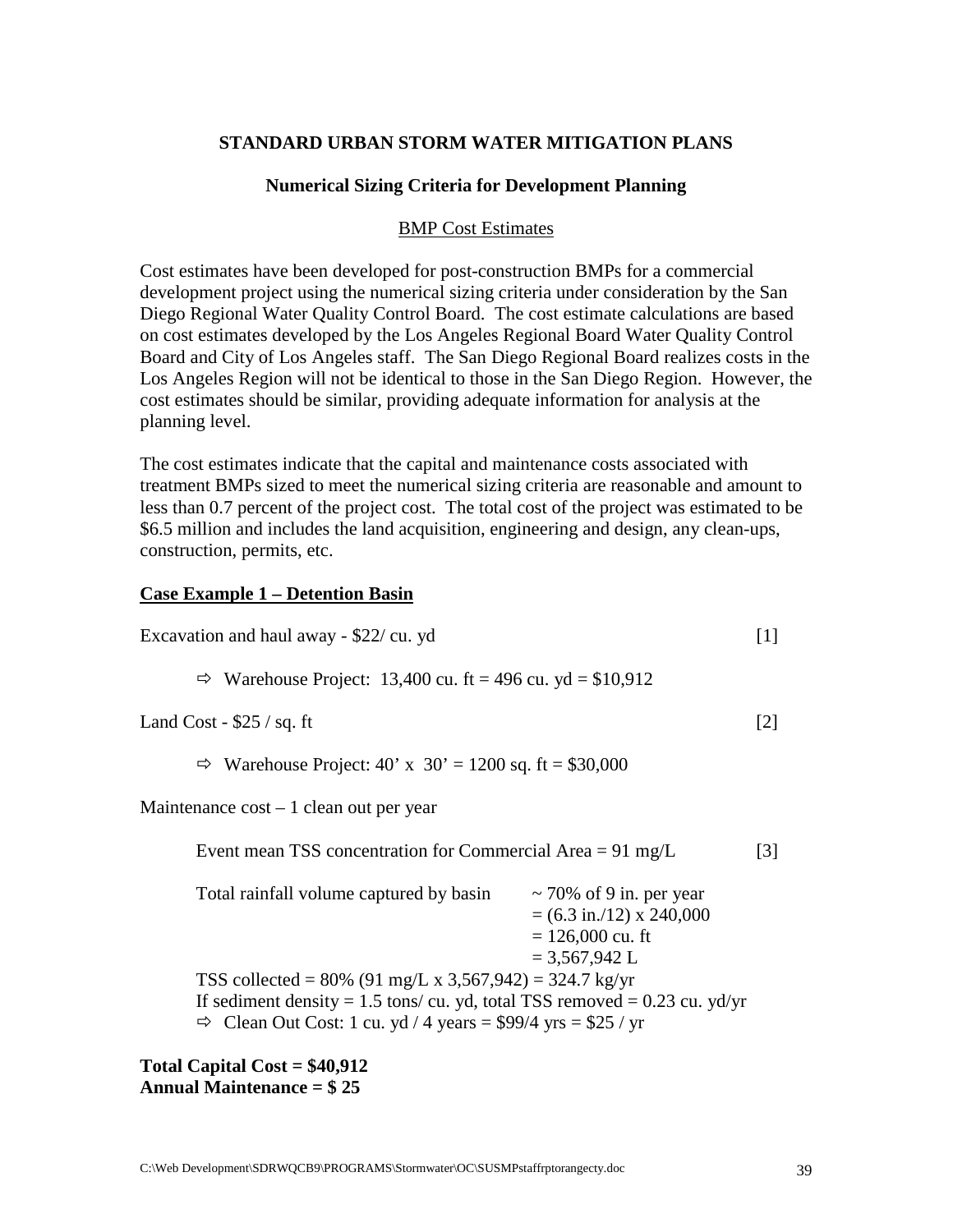## **Case Example 2 – Infiltration Trench**

Infiltration Trench with gravel  $\sim$  \$27.77 per cu. ft [4]

 $\Rightarrow$  Warehouse Project: 3'W x 4'D x 68'L = \$22,660

Land Cost:  $3'W \times 68'L \times $25/\text{sq}$ . ft = \$5100

Maintenance Cost: Replacement of gravel every 5 years  $\sim \frac{1}{2}$  of initial set up = \$11,330

 $\Rightarrow$  Annual Maintenance Cost = \$11,330 every 5 years = \$2,266

#### **Total Capital Cost = \$27,760 Annual Maintenance Cost = \$2,266**

#### **Case Example 3 – Catchbasin Inserts**

To treat "maximized storage volume calculated for detention basin in 24 hours, outflow  $=$ 13,400 cu. ft / 24 hours =  $69.6$  gpm

| Aquashield Model 300, capacity 855 gpm = $$1335$               |                   |
|----------------------------------------------------------------|-------------------|
| Fossil Filter, 2' x 2' rectangular, capacity 76 gpm = $$1,000$ | $\lceil 5 \rceil$ |

 $\Rightarrow$  Warehouse Project: \$1,000

Land cost: Negligible

Storm Drain Connection Cost: ~ \$300

Maintenance and disposal cost: 3 cleanings and 2 replacement  $= $285 / yr$  [6]

**Total capital Cost - \$1,000 Annual Maintenance Cost - \$285**

#### **Case Example 4 – Infiltration Field**

Excavation and Haul Away – \$22/ cu. yd

 $\Rightarrow$  Warehouse Project: 13,400 cu. ft = 496 cu. yd = \$10,912

Land Cost – No extra land required – Area to be incorporated in landscaping plan.

Maintenance Cost – Routing landscape upkeep. No additional mowing or cleaning.

#### **Total Capital Cost - \$10,912**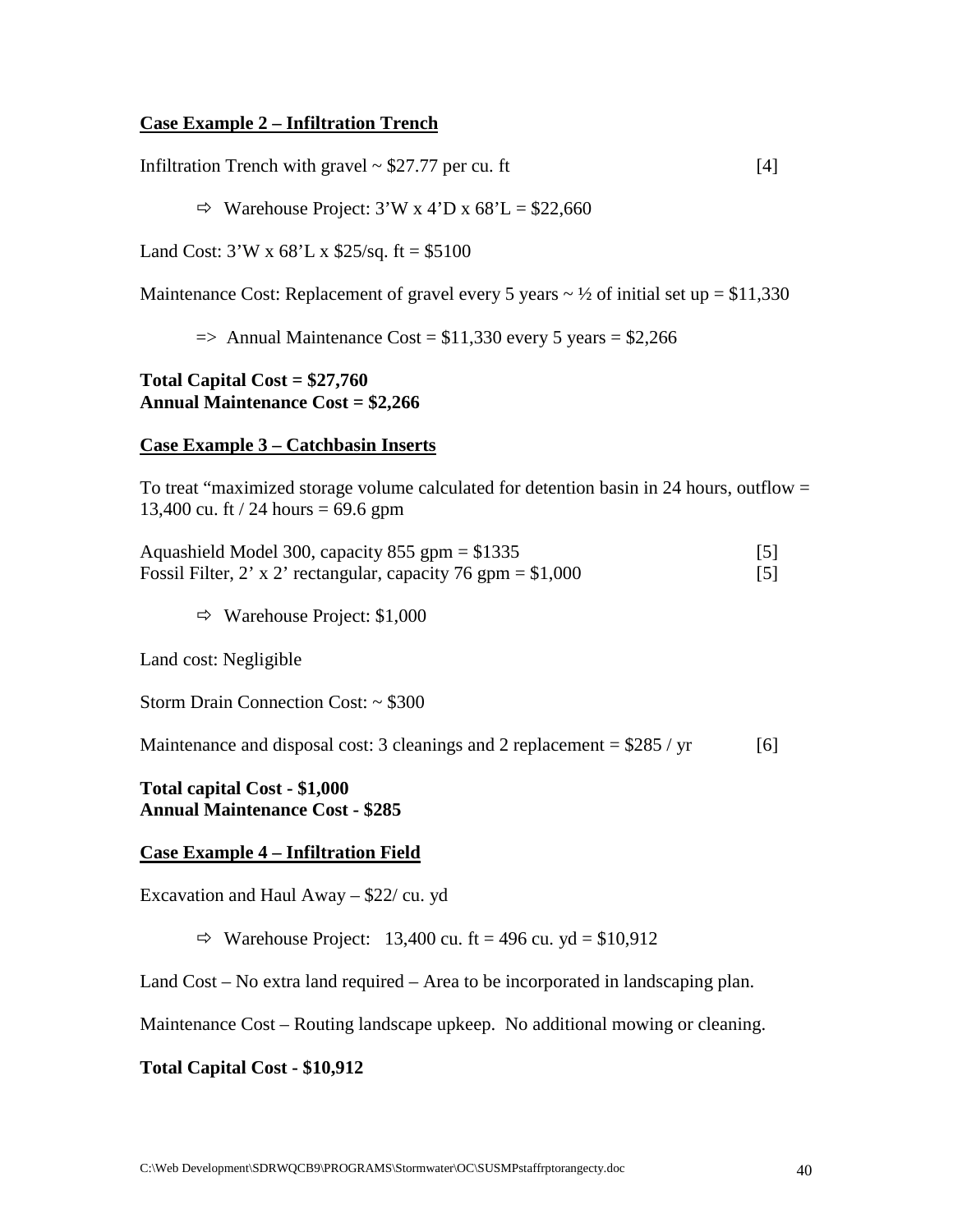## **References for Costs**

- 1. Earthwork Estimate Bureau of Engineering, City of Los Angeles
- 2. Real Estate Estimator Department of General Services, city of Los Angeles. Estimate varies from \$15 to \$25 in South Central Los Angeles
- 3. Watershed Model, Us Environmental Protection Agency
- 4. Infiltration Trench in Department of Transportation Parking Lot. Venice, Los Angeles. Cost for 5'W x 3'D x 12'L trench.
- 5. BMP Demonstration Projects by City of Los Angeles
- 6. Rick Campos, DPS Kristar Enterprise, Cotati, CA. \$45/cleaning and \$75/replacement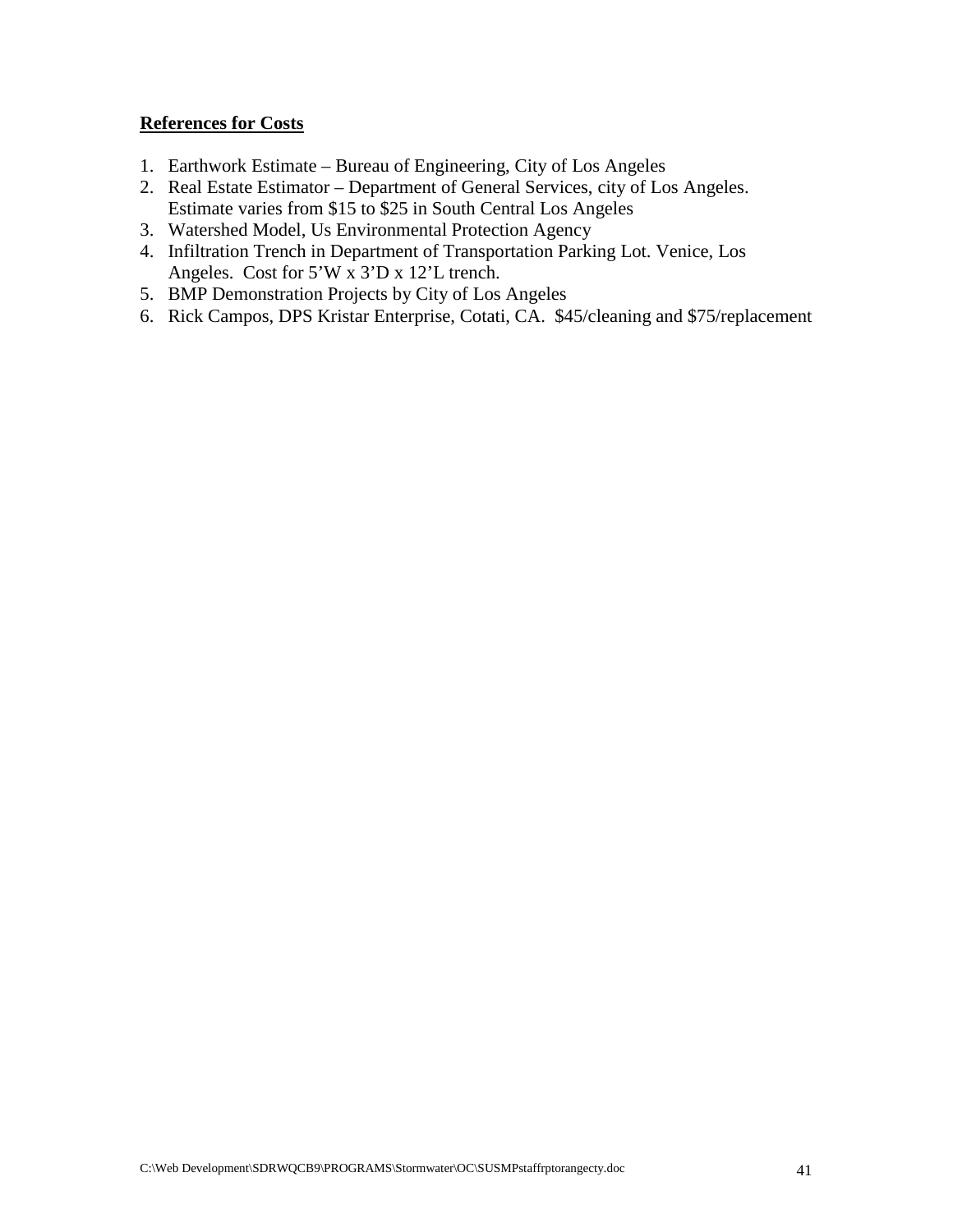**Attachment E Glossary**